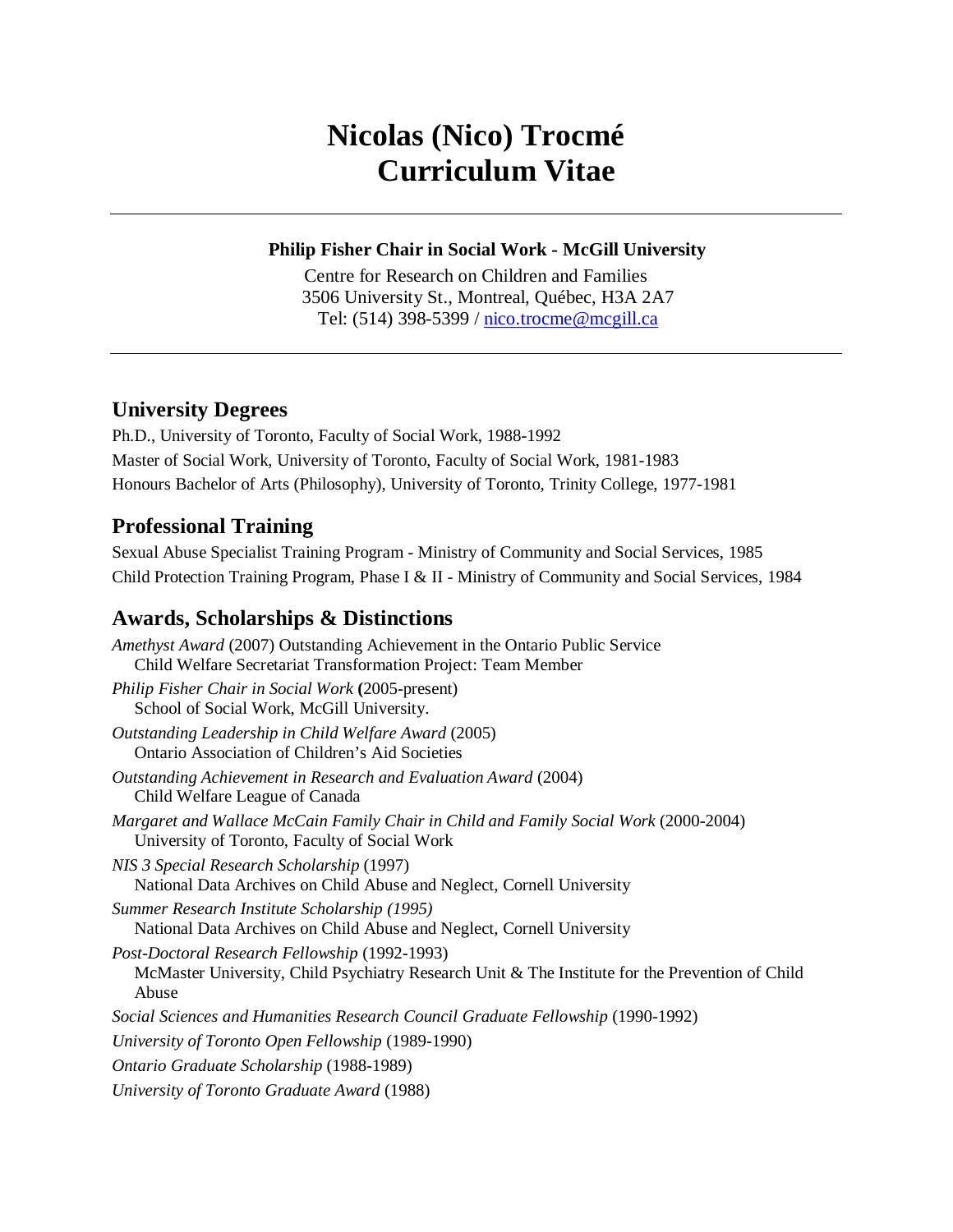#### **Research Affiliations**

- *Centre for Research on Children and Families* (CRCF), McGill University, Director (2007-present)
- *Factor-Inwentash Faculty of Social Work University of Toronto,* Adjunct Professor (2005-present)
- *Centre of Excellence for Child Welfare* (CECW), University of Toronto Director (2000-2005), Scientific Director (2006-2008)
- *Le Centre de Recherche Interdisciplinaire sur les Problèmes Conjugaux et les Agressions Sexuelles* (CRIPCAS). Associate Researcher, (2007-present)
- *Groupe Recherche Action sur la Violence envers les Enfants (*GRAVE), Montréal Chercheur Régulier (2006-present)
- *Institut de Recherche sur le Développement Social des Jeunes* (IRDS), Montréal Chercheur Associé (2003-2010)
- *International Society for the Prevention of Child Abuse and Neglect* Member (2000-present)

### **Professional Work Experience**

*Full Professor* – School of Social Work, McGill University (2005-present) *Full Professor* – Faculty of Social Work, University of Toronto (2004-2005) *Associate Professor* – Faculty of Social Work, University of Toronto (1998-2004) *Assistant Professor* – Faculty of Social Work, University of Toronto (1993-1998) *Research Fellow* – Institute for the Prevention of Child Abuse (1992-1993) *Teaching Assistant & Lecturer* – Faculty of Social Work, University of Toronto (1988-1992) *Social Worker* – Sacred Heart Child and Family Services Outpatient Family Therapy (1987-1988) *Social Worker* – Children's Aid Society of Metropolitan Toronto (1984-1987) *Research Assistant* –University of Toronto, Faculty of Social Work, (1983-1984) *MSW Practicum* – Thistletown Regional Centre for Children and Adolescents - Family therapy training program (1982-1983) *MSW Practicum* – Catholic Children's Aid Society of Metropolitan Toronto (1982) *Camp Counsellor* – Christie Lake Boys Camp (1981-1982)

# **RESEARCH**

**Research Grants** (*Total grants awarded as Principle Investigator/Scientific Director: \$13,952,586*)

*Building data analysis capacity with First Nations and mainstream youth protection services in Quebec* (2012-2018)

Social Sciences and Humanities Research Council (SSHRC: \$1,560,352; McGill VP Research \$100,000; McGill Arts \$7,000)

**PI: N. Trocmé** Co-investigators: D. Rothwell, B. Fallon, W. Thomson, D. Collin-Vézina; A. Shlonsky; M. Goyette; C. Blackstock; D. Turcotte; S. Dufour.

*Supporting First Nations and Youth Protection Research in Quebec (2012-2014)* Canadian Foundation for Innovation - Leaders Opportunity Fund -\$133,234 **PI: N. Trocmé**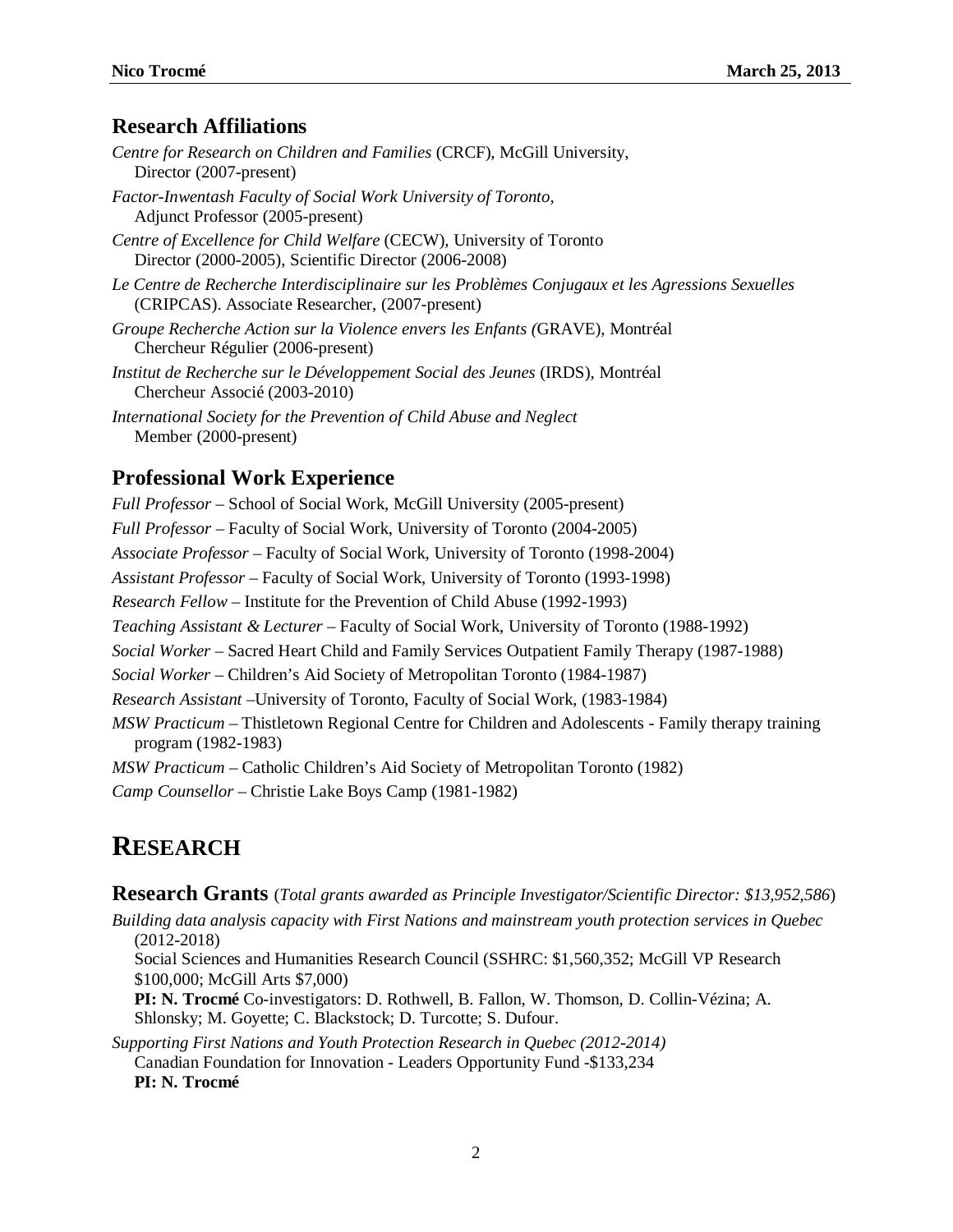| Gestion fondee sure les indicateurs de suivi clinique en protection de la jeunesse (2012-2014)<br>Ass.des centres jeunesses du Quebec - \$78,000<br>PI: N. Trocmé Co-PI: T. Esposito                                                                                                                                    |
|-------------------------------------------------------------------------------------------------------------------------------------------------------------------------------------------------------------------------------------------------------------------------------------------------------------------------|
| Letter of Intent for Building data analysis capacity with First Nations and mainstream<br>youth protection services in Quebec (2011-2012)<br>Social Sciences and Humanities Research Council (SSHRC: \$20,000)<br>PI: N. Trocmé Co-investigators: D. Rothwell, B. Fallon, W. Thomson, D. Collin-Vézina; A.<br>Shlonsky. |
| National Outcomes Measures (NOM) Phase IV Planning & Development (2010-2012)<br>British Columbia Ministry of Children and Family Development,<br>Intergrated Quality Assurance (\$20,000)<br>PI: N. Trocmé Co-investigators: A. Shlonsky.                                                                               |
| Increasing research capacity in Ontario child welfare authorities (2011-2012)<br>Social Sciences and Humanities Research Council (SSHRC: \$48,718) 608-2010-0018<br>PI: B. Fallon Co-investigator: N. Trocmé                                                                                                            |
| Decline in sexual abuse cases investigated by the Canadian Child Welfare Systems (2009-2012)<br>Social Sciences and Humanities Research Council (SSHRC: \$181,213)<br>PI: D. Collin-Vézina Co-investigators: N. Trocmé & C. Walsh.                                                                                      |
| First Nations Child Welfare: Exploratory Research at the National Level (2011-2013)<br>Social Sciences and Humanities Research Council (SSHRC: \$73,000)<br>PI: V.Sinha Co-investigators: M. Montgomery & N. Trocmé.                                                                                                    |
| Community-university partnership for aboriginal child welfare (2010)<br>Social Sciences and Humanities Research Council (SSHRC: \$20,000) 833-2008-0017<br>PIs: N. Trocmé & V. Sinha. Co-investigators: C. Blacksock & D. Collin-Vezina.                                                                                |
| Evaluation de cercle de l'enfant (2008-2010)<br>Fondation pour la promotion de la pediatrie sociale (\$69,000)<br>PI: N. Trocmé - Co- Investigators: A.M. Piché, A. Campbell & E. Fast.                                                                                                                                 |
| CIS 2008: First Nations Oversampling (2008-2009)<br>Governement of Manitoba (\$100,000)<br>Co-PIs: Vandna Sinha & N. Trocmé - Co- Investigators: B. Fallon, & B. MacLaurin                                                                                                                                              |
| Summer Workshop in Quantitative Methods for Aboriginal Child Welfare Research (2008-2009)<br>CIHR, National Network for Aboriginal Mental Health Research (\$20,000)<br>Natonal Collaborating Centre for Aboriginal Mental Health (\$10,000)<br>Co-PIs: V. Sinha & N. Trocmé                                            |
| Canadian Child Welfare Data Lab (2008-2010)<br>Canadian Foundation for Innovation, Leaders Opportunity Fund (\$424,184)<br>PI: N. Trocmé                                                                                                                                                                                |
| La polyvictimisation des jeunes au Québec (2008-2010)<br>Social Sciences and Humanities Research Council (SSHRC: \$179,000)<br>PI C. C. Chamberland. Co-Investigators: G. Lessard, MH Gagné, D.Collin-Vezina, ME Clément, N.<br>Trocmé, & J.O. Wemmers                                                                  |
| EIQ2008 : Etude d'incidence des mauvais traitememts au Québec (2008-2010)<br>Ministère de la santé et des services sociaux (\$200,000)<br>PI : N. Trocmé, Co-Investigators : S. Helie & D. Turcotte                                                                                                                     |
| An Examination of Cognitive Processing and Health Outcomes among CAS involved Youth in the<br>Maltreatment and Adolescent Pathways Project (2008-2011)<br>Canadian Institute of Health Research (CIHR: \$147, 967)<br>PI: C. Wekerle, Co-Investigators: M. Boyle, E. Leung, H. MacMillan, N. Trocmé, R. Waechter        |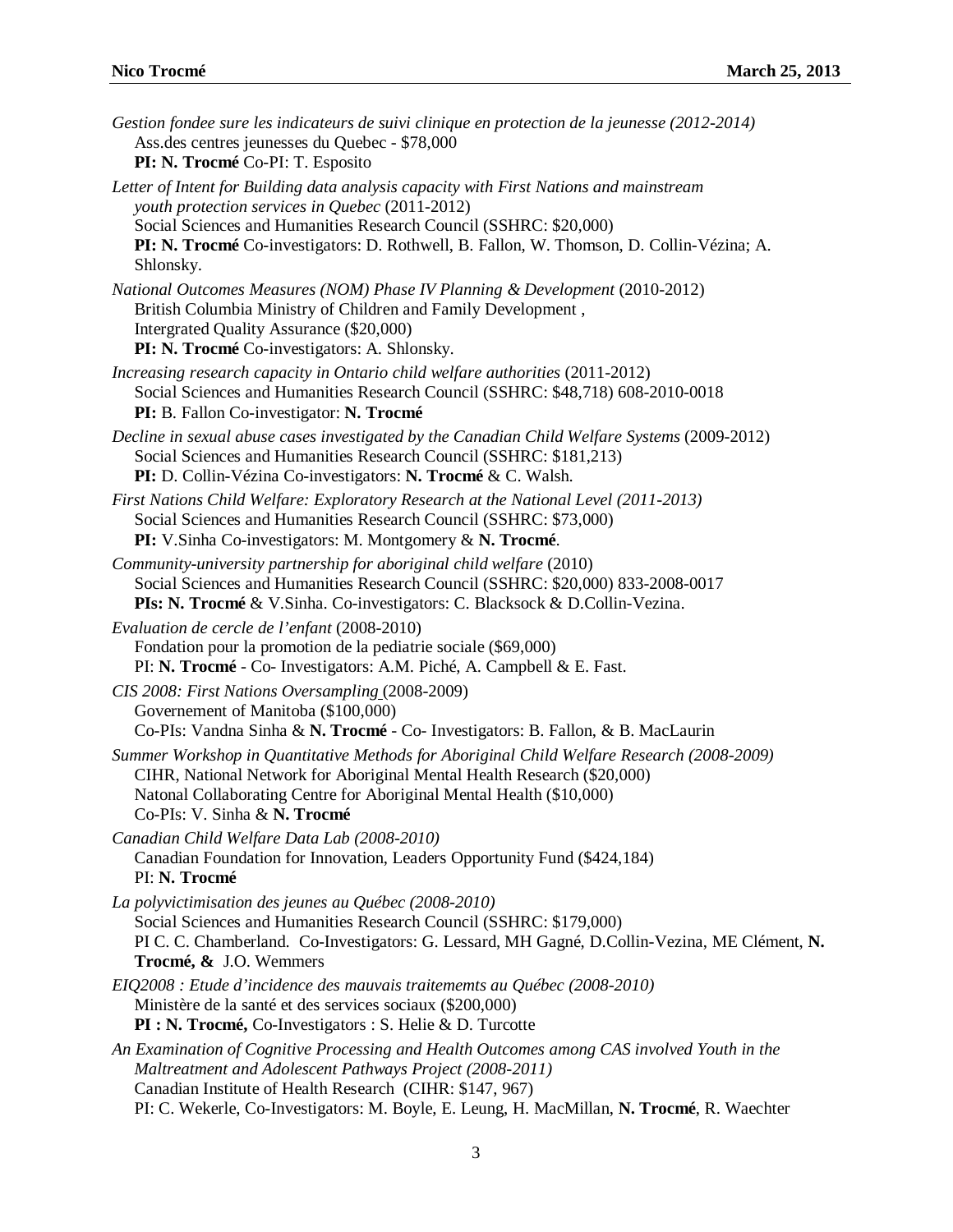| National Network for Aboriginal Mental Health Research (2008-2011)<br>Network Environments for Aboriginal Health Research (CIHR: \$1,793,333)<br>PI: L. Kirmayer, Co-Investigators: N. Adelson, J. Burak, M. Cargor, M. Chandler, C.A. Dell, M<br>Doxtater, JO Fiske, C Fletcher, K. Gzill, K. Glass, J. Haggarty, C. Lalonde, A. Macaulay, R.<br>McCormik, R. Nietxen, C. Tait, M. Toussignant, N. Trocmé, J. Waldram. |
|-------------------------------------------------------------------------------------------------------------------------------------------------------------------------------------------------------------------------------------------------------------------------------------------------------------------------------------------------------------------------------------------------------------------------|
| Childhood Maltreatment & Deliberate Self-Harm: Letter of Intent (2008)<br>Canadian Institute of Health Research (CIHR) (\$10,000)<br>PI: C. Wekerle, Co-investigators: P. Links, H. MacMillan, N. Trocmé, L. Tonmyr, Y. Bergmans, A-E.<br>Rhodes, M. Bennett, S. Stewart, N, Wathen                                                                                                                                     |
| Diminution de l'incidence des agressions sexuelles: Réel déclin ou profonde illusion? (2007-2008)<br>Le Centre de Recherche Interdisciplinaire sur les Problèmes Conjugaux et les Agressions Sexuelles<br>(\$4,500) PI : D. Collin-Vézina, Co-Investigator N. Trocmé                                                                                                                                                    |
| A regional qualitative study of enhanced permanency and child welfare outcomes (2007-2008)<br>Ontario Ministry of Children and Youth Services (\$210,000)<br>PI: B. Kennedy - Co-investigators: B. MacKenzie, N. Trocmé, M. Bennett, L. Miller                                                                                                                                                                          |
| Le Développement d'outils d'intervention visant la préparation à la vie autonome et le soutien à la sortie<br>des jeunes recevant des services des centres jeunesse du Québec (2007-2009)<br>Centre national de prévention du crime (\$490,966)<br>PI : Martin Goyette - Co-Investigators : V. Manfredder, N. Trocmé, S. Grenier, & D. Turcotte                                                                         |
| Service Outcomes for Children and Youth Referred to Out-of-Home Care (2007-2008)<br>Alberta Centre for Child, Family and Community Research (\$100,000)<br>PI: B. MacLaurin - Co-Investigators: N. Trocmé, C. Walsh & L. Hughes.                                                                                                                                                                                        |
| Evidenced-Based Management in Child Welfare Services (2006-2009)<br>Social Sciences & Humanities Research Council of Canada (SSHRC), #603-2005-0012 (\$300,000)<br>matching funds McGill, Batshaw Youth and Family Services & ACJQ (\$300,000)<br>PI: N. Trocmé – Co-Investigators: W. Thomson, B. MacLaurin, A. Shlonsky & S. Helie                                                                                    |
| Variations des taux de mauvais traitements envers les enfants: réalité épidémiologique ou changements<br>de normes? Conférence ACFAS (2006-2007)<br>Public Health Agency of Canada (\$10,000)<br>PI: N. Trocmé                                                                                                                                                                                                          |
| La judiciarisation des mauvais traitements envers les enfants (2006-2007)<br>Valorisation Recherche Québec / PIBE (\$25,000)<br>Co-PIs: A. Campbell & N. Trocmé                                                                                                                                                                                                                                                         |
| Centre of Excellence for Child Welfare (2005-2009)<br>Health Canada (\$4,000,000)<br>PI: C. Regehr - Scientific Director: N. Trocmé - Co-Directors: C. Chamberland, C. Blackstock & P.<br>Dudding                                                                                                                                                                                                                       |
| Maltreatment and Adolescent pathways Longitudinal Study (2005-2010)<br>Canadian Institutes of Health Research: MOP 74547<br>PI: C. Wekerle - Co-Investigators: M. Boyle, M. Leung, H. MacMillan, N. Trocmé & A.M. Wall                                                                                                                                                                                                  |
| Maltreatment and Adolescent pathways Longitudinal Study: Gender and Mental Health (2005-2006)<br>The Provincial Centre of excellence for Child and Youth Mental Health RFA 280205-022 (\$800,000)<br>PI: C. Wekerle - Co-Investigators: H. MacMillan, N. Trocmé, & A.M. Wall                                                                                                                                            |
| Child Welfare Secretariat Research Support (2004)<br>Ministry of Child and Youth Services (\$40,000)<br>PI: N. Trocmé                                                                                                                                                                                                                                                                                                   |
| Child welfare practices in domestic violence cases (2004)<br>Social Science and Humanities Research Council, Institutional Grant Program (SIG) (\$2,050.93)<br>PI: R. Alaggia - Co-Investigator: N. Trocmé                                                                                                                                                                                                              |
|                                                                                                                                                                                                                                                                                                                                                                                                                         |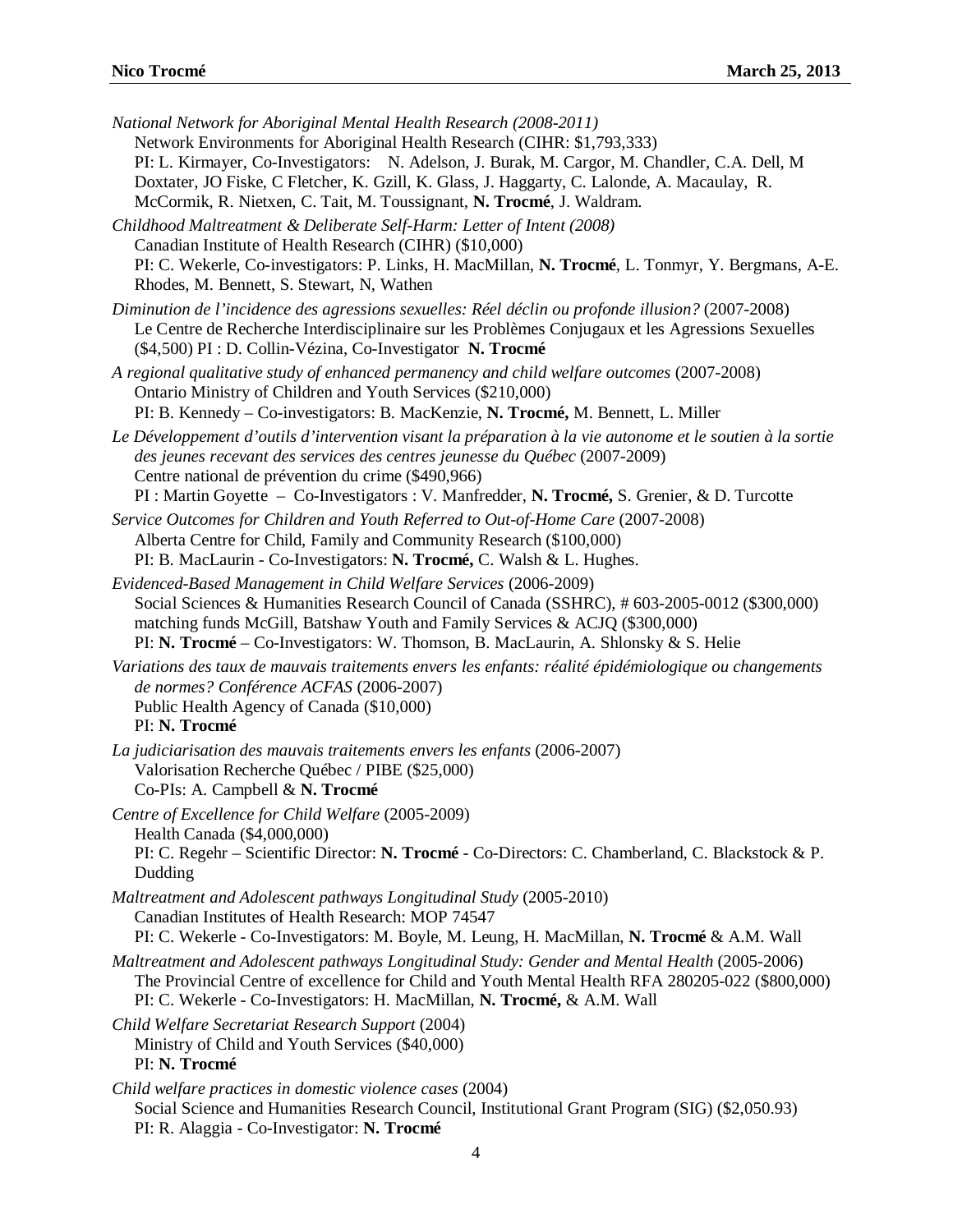| Reliability, predictive validity and impact of a child abuse risk assessment tool (2004-2005)<br>Social Science and Humanities Research Council (\$149,331)<br>Co-PI: N. Trocmé & J. Barber                                                                                                                                               |
|-------------------------------------------------------------------------------------------------------------------------------------------------------------------------------------------------------------------------------------------------------------------------------------------------------------------------------------------|
| Canadian child welfare research network (2003-2004)<br>Network of Centres of Excellence, LOI (\$25,000)<br>PI: C. Wekerle - Co-Investigators: M. Battiste, C. Chamberland, N. Trocmé, & H. MacMillan                                                                                                                                      |
| CIS Cycle II: Aboriginal Oversampling (2003-2005)<br>Health Canada, Centres of Excellence Secretariat (\$75,000)<br>PI: N. Trocmé, Co-Investigators: C. Blackstock, & B. MacLaurin                                                                                                                                                        |
| CIS Cycle II: Ontario Oversampling (2003-2006)<br>Ontario Ministry of Child, Family and Community Services (\$105,000)<br>PI: N. Trocmé                                                                                                                                                                                                   |
| Canadian Child Welfare Research Partnership (2000-2005)<br>Canadian Institutes of Health Research: CIHR Grant #43277 (\$1,998,000)<br>PI: N. Trocmé – Co-investigators: I. Brown, C. Chamberland, P. Dudding, L. Ethier, B. Isaacs, C.<br>Lacharité, H. MacMillan, E. Marziali, N. Perlman, I. Rootman, A.M. Wall, & C. Wekerle           |
| Centre of Excellence for Child Welfare (2000-2005)<br>Health Canada (\$3,717,700)<br>PI: N. Trocmé – Co-Investigators: C. Chamberland, & P Dudding                                                                                                                                                                                        |
| Research Proposal Development Grant for the Canadian Child Welfare Research Partnership (2001)<br>Canadian Institutes of Health Research (\$5,000)<br>PI: N. Trocmé                                                                                                                                                                       |
| Building bridges: The collaborative development of culturally appropriate definitions of child abuse and<br>neglect for the South Asian community (1998-2000)<br>Centre of Excellence for Research on Immigration and Settlement (\$12,970)<br>PI: N. Trocmé – Co-Investigators: U. George, D. Herberg, U. Shakir, B. Leslie, & S. Maiter |
| Development and evaluation of the Childhood Experiences of Violence Questionnaire (1999-2000)<br>Bell Canada Child Welfare Research Unit (\$20,682.56) Statistics Canada (\$24,992.54)<br>PI: H. MacMillan - Co-Investigators: C. Walsh, N. Trocmé, M. Boyle, & Y. Racine.                                                                |
| OIS 1998: Ontario Incidence Study of Reported Child Abuse and Neglect (1998-2000)<br>Ministry of Community and Social Services (\$80,000)<br>PI: N. Trocmé                                                                                                                                                                                |
| Child Maltreatment Parent Personality Disorder<br>Social Sciences and Humanities Research Council - General Research Grant (\$1,500), Maitland<br>Foundation (\$10,000), Bell Canada Child Welfare Research Unit (\$10,000)<br>Co-PIs: E. Marziali, & N. Trocmé                                                                           |
| Child Welfare in Canada in the Year 2000: A National Research and Policy Symposium (1999-2000)<br>Human Resources and Development Canada (\$172,497)<br>Bell Canada Child Welfare Research Unit (\$25,000)<br>PI: P. Dudding, Co-Investigators: N. Trocmé, & K. Kufeldt                                                                   |
| Incidence of Child Abuse and Neglect: Ontario / U.S. Comparative Study (1997-2000)<br>Maitland Foundation (\$6,000)<br>PI: N. Trocmé                                                                                                                                                                                                      |
| Client Outcomes in Child Welfare (1996-1999)<br>National Welfare Grants (\$240,000)<br>PI: N. Trocmé Co-Investigators: J. Oxman-Martinez, J. Moreau                                                                                                                                                                                       |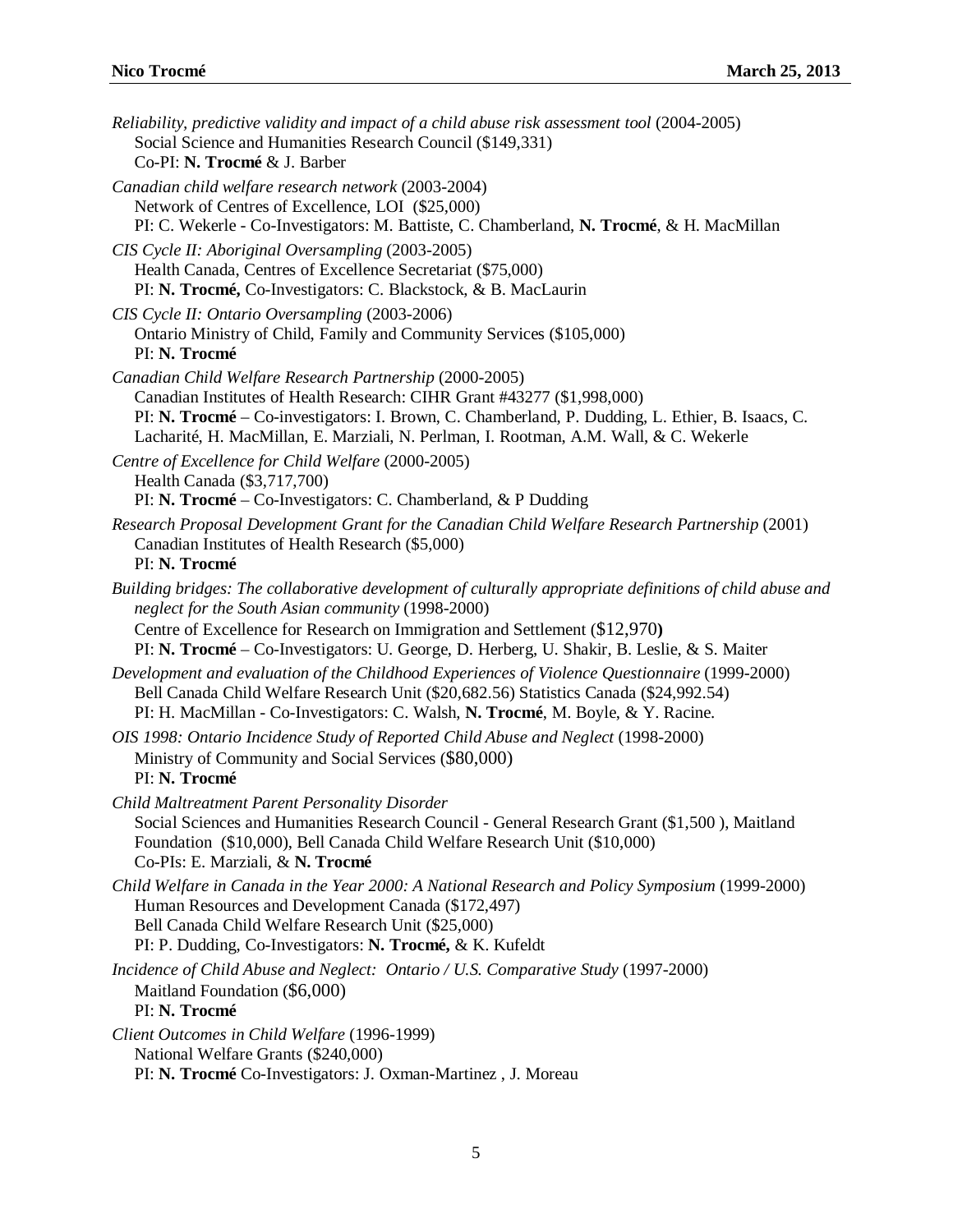| Mapping maltreatment feasibility study (1996)<br>Social Sciences and Humanities Research Council - General Research Grant (\$2,043)<br>PI: N. Trocmé                                                                                    |
|-----------------------------------------------------------------------------------------------------------------------------------------------------------------------------------------------------------------------------------------|
| National Incidence Study of Reported Child Maltreatment: Feasibility Study (1994-1995)<br>Family Violence Prevention Division, Health Canada (\$35,000)<br>Co-PIs: N. Trocmé and S. Scarth Co-Investigators: K.K. Tam, & D. McPhee      |
| Development of a Child Welfare Case File Data Extraction Instrument (1994)<br>Social Sciences and Humanities Research Council - General Research Grant (\$1,964)<br>Co-PIs: N. Trocmé, & K.K. Tam                                       |
| CAS Child Health Survey Pilot Study (1993-1994)<br>Ontario Mental Health Foundation (\$15,000)<br>PI: N. Trocmé Co-Investigators: D. Offord. M. Boyle, M. McConville, & D. Lindsey                                                      |
| Methodological Issues In Studying the Epidemiology of Child Abuse and Neglect (1993-1994)<br>Connaught Start-Up Grant for New faculty (\$6,000)<br>PI: N. Trocmé                                                                        |
| OIS 1993: Ontario Incidence Study (1992-1993)<br>Institute for the Prevention of Child Abuse (\$25,000)<br>PI: N. Trocmé                                                                                                                |
| Development of a Child Neglect Index (1990-1991)<br>Child Youth & Family Policy Research Centre (\$21,000)<br>PI: N. Trocmé                                                                                                             |
| <b>Research Contracts</b> (Total contracts awarded as Principle Investigator: \$3,146,000)                                                                                                                                              |
| Process Evaluation of Black Strengthening Families Program, Montreal: (2011-2017)<br>Cotes des Neiges Black Community Association / National Crime Prevention Centre, (\$50,000)<br>PI: N. Trocmé - Co-Investigator: V. Sinha           |
| National Child Welfare Outcomes Project: Phase IV (2011-2013)<br>Alberta Ministry of Children and Youth Services (\$75,000)<br>PI: N. Trocmé - Co-Investigator: A. Shlonsky                                                             |
| Strengthening Families: African Canadian Development & Prevention Network: Phase II (2009-2011)<br>Public Health Agency of Canada (\$30,000)<br>PI: N. Trocmé - Co-Investigator: V. Sinha                                               |
| CIS 2008: Canadian Incidence Study of Reported Child Abuse and Neglect 2008 (2008-2012)<br>Public Health Agency of Canada (\$1,455,000)<br>PI: N. Trocmé - Co- Investigators: B. Fallon, B. MacLaurin                                   |
| AIS 2008: Alberta Incidence Study of Reported Child Abuse and Neglect 2008 (2008-2011)<br>Alberta Children and Youth Services (\$199,000)<br>PI B. MacLaurin:- Co- Investigators: B. Fallon, N. Trocmé                                  |
| BCIS 2008: British Columbia Incidence Study of Reported Child Abuse and Neglect 2008 (2008-2011)<br>British Columbia Ministry of Children & Family Development (\$198,856)<br>PI B. MacLaurin:- Co- Investigators: B. Fallon, N. Trocmé |
| OIS 2008: Ontario Incidence Study of Reported Child Abuse and Neglect 2008 (2008-2011)<br>Ontario Ministry of Children and Youth Services (\$249,000)<br>PI: B. Fallon- Co- Investigators: N. Trocmé, B. MacLaurin                      |
| SIS 2008: Saskatchewan Incidence Study of Reported Child Abuse and Neglect 2008 (2008-2011)<br>Saskatchewan Ministry of Social Services (\$104,590)<br>PI B. MacLaurin:- Co- Investigators: B. Fallon, N. Trocmé                        |
|                                                                                                                                                                                                                                         |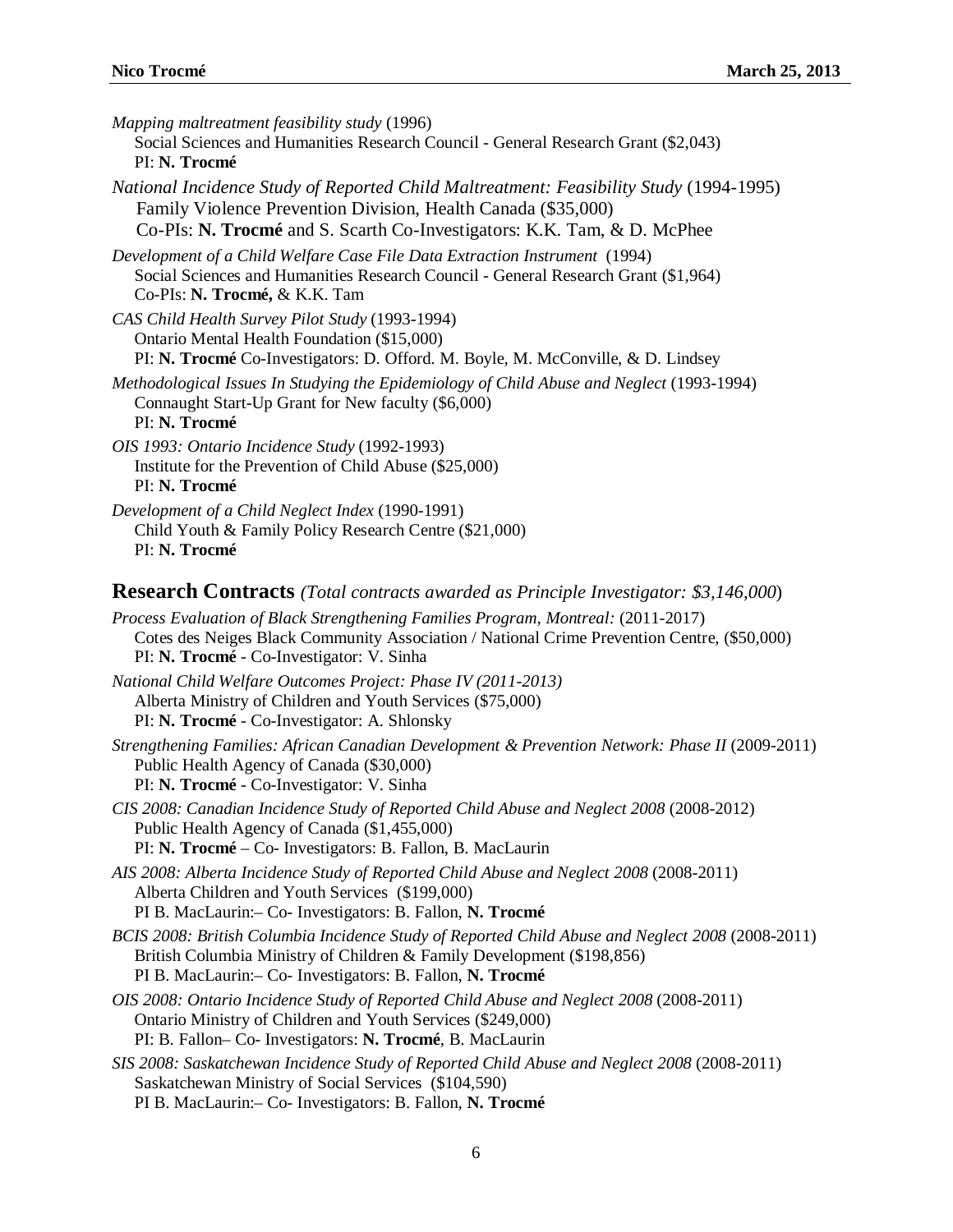| Disentangling Risk of Harm and Risk of Maltreatment (2008)<br>Public Health Agency Canada (\$9,500)<br>PI: N. Trocmé                                                                                                                              |
|---------------------------------------------------------------------------------------------------------------------------------------------------------------------------------------------------------------------------------------------------|
| Strengthening Families: African Canadian Development & Prevention Network: (2006-2009)<br>Public Health Agency of Canada (\$30,000)<br>PI: N. Trocmé - Co-Investigators: A.-M. Piché & V. Sinha                                                   |
| Follow-up analysis of Canadian Incidence Study, Cycle II (2005-2006)<br>Public Health Agency Canada (\$129,000)<br>PI: N. Trocmé                                                                                                                  |
| CIS: 2003: Canadian Incidence Study of Reported Child Abuse and Neglect (2003-2005)<br>Health Canada (\$604,695)<br>PI: N. Trocmé – Co-investigators: B. MacLaurin, D. Turcotte, K. Barter, C. Blackstock, & R. Sullivan                          |
| Development and focus testing of the CIS 2 child maltreatment assessment form (2003)<br>Health Canada (\$24,314)<br>PI: N. Trocmé – Co-investigators: B. Fallon, & J. Daciuk                                                                      |
| Client Outcomes in Child Welfare Phase II (2000-2001)<br>Human Resources Development Canada (\$100,000)<br>PI: N. Trocmé - Co-investigators: B. Fallon, B. MacLaurin, B. Nutter, & S. Loo                                                         |
| Ontario Child Protection Outcome Indicator Pilot Test (2000)<br>Ministry of Community and Social Services (\$25,000)<br>PI: N. Trocmé – Co-Investigators: B. Nutter, & S. Loo                                                                     |
| Ontario Risk Assessment Model: Phase I Evaluation (1998-1999)<br>Ministry of Community and Social Services (\$70,000)<br>PI: N. Trocmé – Co-Investigators: R. MacFadden, B. Mertins-Kikwood, R. Allaggia, & D. Goodman                            |
| Peer Support Program Evaluation - Toronto Child Abuse Centre (1998-1999)<br>Trillium Foundation (\$5,000)<br>Co-Investigators: N. Trocmé. B. MacLaurin, B. Fallon, & J. Daciuk                                                                    |
| Ontario Outcomes Indicator Project: Phase I (1998-1999)<br>Ministry of Community and Social Services (\$25,000)<br>PI: N. Trocmé – Co-Investigators: B. MacLaurin, & B. Fallon                                                                    |
| Canadian Incidence Study of Reported Child Abuse and Neglect (1997-1999)<br>Health Canada (\$489,878)<br>PI: N. Trocmé - Co-Investigators: L. McDonald, C. Bouchard, M. Boyle, G. Burford, C.<br>Chamberland, J. Hornick, M. Mayer, & R. Sullivan |
| An evaluation of the reliability and validity of the Child Welfare Assessment Instrument (1996-1997)<br>Children's Aid Society of Metropolitan Toronto (\$5,000)<br>Co-Investigators: J. Michalski, R. Alaggia, & N.Trocmé                        |
| Adolescent fathers - A literature review (1996)<br>Rosalie Hall & Laidlaw Foundation (\$4,000)<br>PI: N. Trocmé                                                                                                                                   |
| Development of an evaluation design for the Community Systems Initiative (1995-1996)<br>Laidlaw Foundation (\$14,500)<br>PI: N. Trocmé Co-investigators: J. Michalski, R. Birnbaum, & R. Wright                                                   |
|                                                                                                                                                                                                                                                   |

**Research: Gifts & Donations** (*Total gifts awarded as Principle Investigator: \$3,095,000*) *RBC Children's Services Research & Training Program (2008-2018)*

Royal Bank of Canada (\$2,000,000) PI: **N. Trocmé**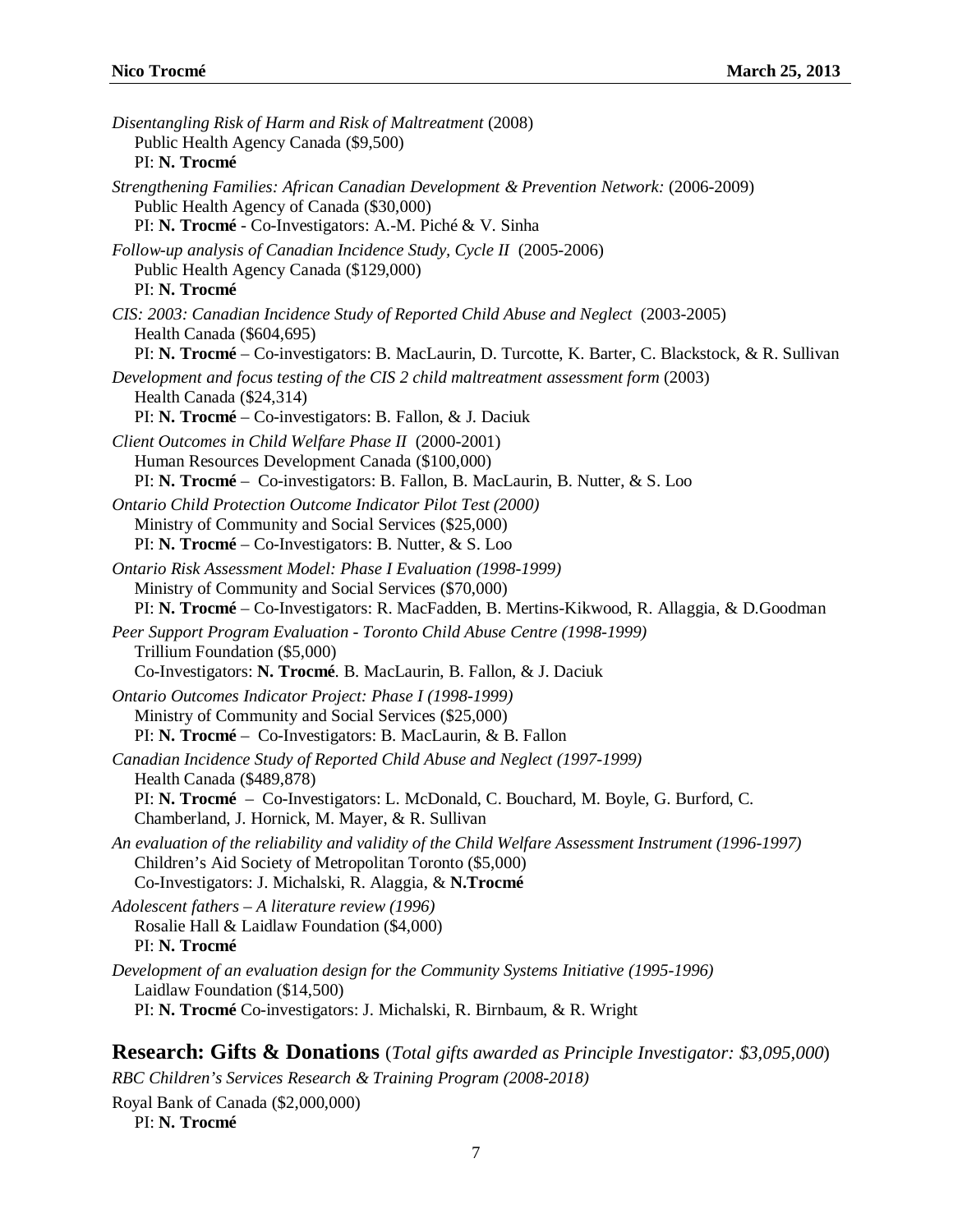*Centre of Excellence for Child Welfare, Web and Infrastructure Support* (2002-2005) Bell Canada (\$255,000) PI: **N. Trocmé** *4th National Child Welfare Symposium: Community Collaboration and Differential Response (Banff, Alberta – March, 2003)*  IBM (\$40,000) PI: P. Dudding Co-investigators: C. Chamberland & **N. Trocmé** *Bell Canada Child Welfare Research Unit* (1997-2002) Bell Canada (\$800,000) PI: **N. Trocmé**

# **PEER REVIEWED PUBLICATIONS (135)**

### **Books & Monographs (12)**

- Sinha, V., **Trocmé, N.**, Fallon, B., MacLaurin , B., Fast, E., Thomas Prokop, S., et al (2011). Kiskisik Awasisak: Remember the Children. Understanding the Overrepresentation of First Nations Children in the Child Welfare System. Ottawa, ON: Assembly of First Nations
- Léveillé, S. **Trocmé, N.**, Brown, I. & Chamberland C. (Eds.) (2011). Research-Community Partnership in Child Welfare, Toronto, On: Centre of Excellence for Child Welfare.
- **Trocmé, N**., Fallon, B., MacLaurin, B., Sinha, V., Black, T., Fast, E., Felstiner, C., Hélie, S., Turcotte, D., Weightman, P., Douglas, J., & Holroyd, J., (2010) Canadian Incidence Study of Reported Child Abuse and Neglect – 2008: Executive Summary & Chapters 1-5. Public Health Agency of Canada: Ottawa, 2010.
- Fallon, B., **Trocmé, N**., MacLaurin, B., Sinha, V., Black, T., Felstiner, C., . . . Johnston, A. (2010). Ontario Incidence Study of Reported Child Abuse and Neglect – 2008: Major Findings (pp. 112). Toronto, ON: Canadian Child Welfare Research Portal.
- Chamberland, C., Léveillé, S., **Trocmé, N.** (Eds.) (2007). Des enfants à protéger, des adultes à aider : deux univers à rapprocher, Sainte-Foy, Presses de l'Université du Québec.
- **Trocmé, N.**, MacLaurin, B., Fallon, B., Knoke, D., Pitman, L., & McCormack, M. (2005). Mesnmimk Wasatek - Understanding the Overrepresentation of First Nations Children in Canada's Child Welfare System: An Analysis of the CIS-2003. Toronto, ON: Centre of Excellence for Child Welfare, 80 pages.
- Fallon, B., **Trocmé, N**, MacLaurin, B., Knoke, D., Black, T., Daciuk, J., & Felstiner, C., (2005). Ontario Incidence Study of Reported Child Abuse and Neglect – 2003: Major Findings. Toronto, ON: Centre of Excellence for Child Welfare, 160 pages.
- **Trocmé, N**, Fallon, B., MacLaurin, B., Daciuk, J., Felstiner, C., Black, T., et al. (2005). Canadian Incidence Study of Reported Child Abuse & Neglect - 2003: Major Findings. / Étude canadienne sur l'incidence des signalements de cas de violence et de négligence envers les enfants – 2003: Données principales. Ottawa, ON Public Health Agency of Canada, 148 pages.
- **Trocmé, N.**, Knoke, D., & Roy, C. (Eds.) (2003). Community collaboration and differential response: Canadian and international research on emerging models of practice. Ottawa, ON: Child Welfare League of Canada, 153 pages.
- Tourigny, M., Mayer, M., Wright, J., Lavergne, C., Helie, S., **Trocmé, N.**, Jacob, M., Boucher, J., & Larrivee, M-C. (2002). Étude sur l'incidence et les caractéristiques des situations d'abus, de négligence, d'abandon et de troubles de comportement sérieux signalées à la Direction de la protection de la jeunesse au Québec (EIQ). Montreal, QC: Centre de liaison sur l'intervention et la prévention psychosociales (CLIPP), 240 pages.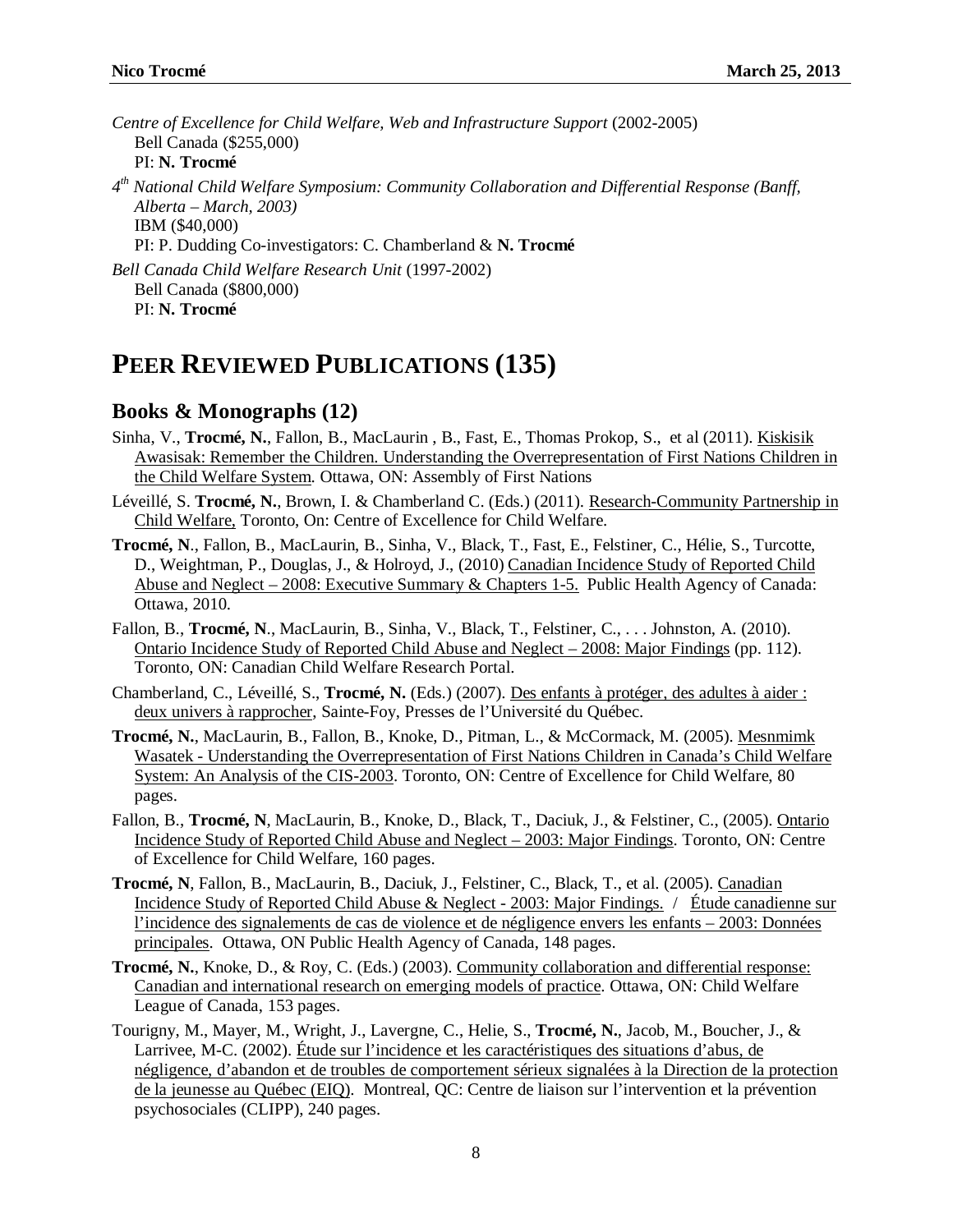- **Trocmé, N.**, MacLaurin, B., Fallon, B., Daciuk, J., Billingsley, D., Tourigny, M., Mayer, M., Wright, J., Barter, K., Burford, G., Hornick, J., Sullivan, R., & McKenzie, B. (2001). Canadian Incidence Study of Reported Child Abuse and Neglect -1998: Final Report. / Étude canadienne sur l'incidence des signalements de cas de violence et de négligence envers les enfants – 1998: Rapport final.
- **Trocmé, N.**, McPhee, D., Tam, K.K., & Hay, T. (1994). Ontario incidence study of reported child abuse and neglect. Toronto, ON: Institute for the Prevention of Child Abuse, 127 pages.

#### **Journal Articles (74)**

- Chamberland, C. Fallon, B., Black, T., **Trocmé, N.,** & Chabot, M. (in press) Correlates of substantiated emotional maltreatment in the second Canadian Incidence Study of Reported Child Abuse and Neglect. Journal of Child & Adolescent Trauma.
- **Trocmé, N.**, Fallon, B., Sinha, V., Van Wert, M., Kozlowski, A. & MacLaurin, B., (in press) Differentiating between child protection and family support in the Canadian child welfare system's response to intimate partner violence, corporal punishment, and child neglect. International Journal of Psychology.
- Ellenbogen, S., Wekerle, C., **Trocmé, N.** (in press) Comparing the Maltreatment Experiences of Aggressive and Nonaggressive Youth. Journal of Child & Adolescent Trauma.
- Sinha, V. **Trocmé, N.,** Fallon, B. & Maclaurin, B. (2013). Understanding the investigation-stage overrepresentation of First Nations children. Child Abuse & Neglect
- Kyte, A., **Trocmé, N.,** Chamberland, C. (2012) Evaluating where we're at with differential response . Child Abuse & Neglect
- Ellenbogen, S., **Trocmé, N.**, & Wekerle, C (2012). Comparing the self-generated violence outcome expectancies of aggressive and nonaggressive adolescents in a sample of Child Protective Services users. Canadian Journal of Behavioural Sciences, 44(4), 300–307.
- Fallon, B., **Trocmé, N.**, Fluke, J., Wert, M. V., MacLaurin, B., Sinha, V., . . . Turcotte, D. (2012). Responding to child maltreatment in Canada: Context for International Comparisons. Advances in Mental Health, 2719-2746.
- Ruiz-Casares, M., Fallon, B. & **Trocmé, N.** (2012). Supervisory Neglect and Risk of Harm: Evidence from the Canadian Child Welfare System. Child Abuse & Neglect. 36(6), 471–480.
- Jud, A., Fallon, B., & **Trocmé, N**. (2012). Who gets services and who does not? Multi-level approach to the decision for ongoing child welfare or referral to specialized services. Children and Youth Services Review, 34(5), 983-988.
- Chamberland, C. Fallon, B., Black, T. & **Trocmé, N.** (2011) Emotional Maltreatment in Canada: Prevalence, Reporting and Child Welfare Responses Child Abuse & Neglect, 35, 841-854.
- **Trocmé, N.,** Fallon, B., MacLaurin, B. Chamberland, C., Chabot, M., & Esposito, T. (2011) Shifting definitions of emotional maltreatment: An analysis child welfare investigation laws and practices in Canada. Child Abuse & Neglect , 35, 831– 840
- Fallon, B. & **Trocmé, N.** MacLaurin, B., Sinha, V. & Black, T. (2011) Untangling Risk of Maltreatment from Events of Maltreatment: An Analysis of the 2008 Canadian Incidence Study of Reported Child Abuse and Neglect (CIS-2008). International Journal of Mental Health and Addiction, 9 (10)
- Fallon, B., **Trocmé, N**., MacLaurin, B. (2011) Should child protection services respond differently to maltreatment, risk of maltreatment, and risk of harm? Child Abuse & Neglect. 35 (4), 236-239
- Collin-Vezina, D., **Trocmé, N.** & Hélie, S. (2010) Is child Sexual Abuse Declining in Canada? An Analysis of Child Welfare Data. Child Abuse & Neglect, 34 (11), 807–812.
- Fallon, B., **Trocmé, N.,** Fluke, J., MacLaurin, B., Tonmyr, L., Yuan Y., (2010) Methodological challenges in measuring child maltreatment. Child Abuse & Neglect, 34(1), 70-79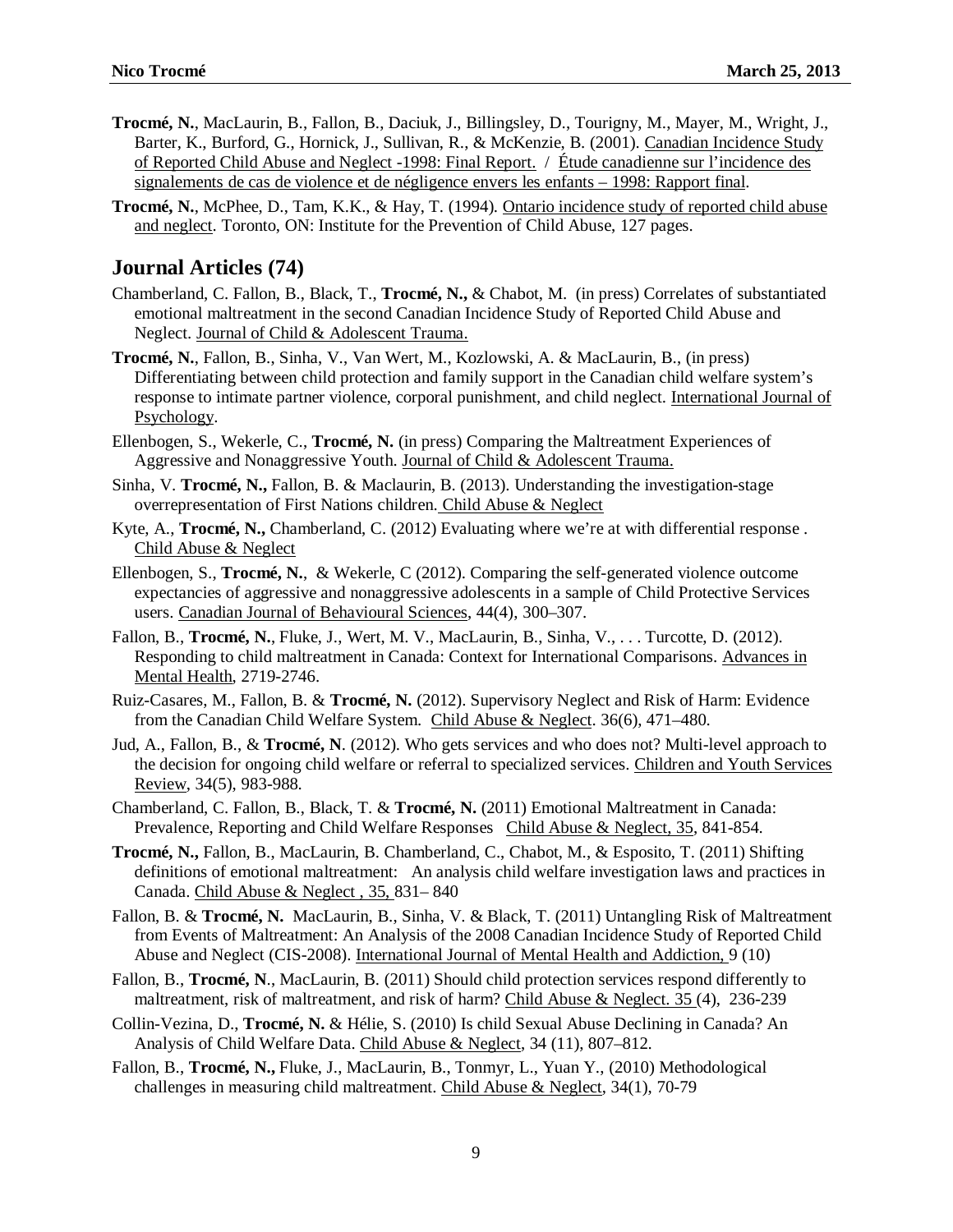- Sinha, V., Fast, E., **Trocmé, N.,** Fallon, B. & MacLaurin, B. (2010) La composante Premières nations de l'Étude Canadienne sur l'incidence des signalements de cas de violence et de négligence envers les enfants : une approche axée sur le renforcement des capacités dans le cadre d'une recherche nationale appliquée aux Premières nations Nouvelles Pratiques Sociales 23(1), 83-98.
- Gough, P., LaJoie, J., Shlonsky A. & **Trocmé, N.** (2010) Journal Watch: An inter-university collaborative e-learning partnership. Social Work Education, 29(1), 18-26.
- Campbell, A., Springate, M., & **Trocmé, N.** (2009) Legislation's Influence on Judiciarization: Examining the effects of statutory structure and language on rates of court use in child welfare contexts. Windsor Yearbook of Access to Justice, 26(2), 1-28
- Clément, M.E. & **Trocmé, N.** (2009) Description du troisième cycle des enquêtes sur la maltraitance et la violence envers les enfants au Québec. Santé, Société et Solidarité, (1), 159-164.
- **Trocmé, N.** La matrice d'indicateurs d'impacts des services de protection de la jeunesse. (2009) Santé, Société et Solidarité, (1),151-158.
- Clément, ME, Chamberland, C., & **Trocmé, N.**, (2009) Épidémiologie de la maltraitance et de la violence envers les enfants au Québec. Santé, Société et Solidarité, (1), 27-38.
- Larrivée, M.-C., Lavergne, C., Dufour, S. et **Trocmé, N.** (2009). L'abus physique avec ou sans autres formes de mauvais traitements : deux réalités?. Revue canadienne d'orientation et de psychoéducation, 38, 2, 215-233.
- Collin-Vézina, D., Dion, J., & **Trocmé N.** (2009) Sexual Abuse in Canadian Aboriginal Communities: A Broad Review of Conflicting Evidence. Pimatisiwin: A Journal of Aboriginal and Indigenous Community Health, 7(1), 27-41
- **Trocmé, N.,** Esposito, T. Laurendeau, C. Thomson, W. & Milne, L. (2009) Knowledge Mobilization in Child Welfare. Criminologie, 42(1), 33-59.
- Larrivée, M.-C., Lavergne, C., Dufour, S., **Trocmé, N.** (2009). L'abus physique avec ou sans autres formes de mauvais traitements: deux réalités? Revue de Psychoéducation. 38(1), 73-95.
- **Trocmé, N**., Knoke, D., Fallon, B., & MacLaurin, B. (2009) Differentiating between substantiated, suspected and unfounded maltreatment in Canada. Child Maltreatment. 14 (1), 4-16
- Knoke, D., **Trocmé, N**., MacLaurin, B., & Fallon, B. (2009) Reliability of the Canadian Incidence Study Data Collection Instrument. Canadian Journal of Program Evaluation. 23 (1) , 87-112
- Wekerle, C., Leung, E, Wall, AM, MacMillan, H., Boyle, M., **Trocmé, N.,** & Waechter, R. (2009). The contribution of childhood emotional abuse to teen dating violence among child protective servicesinvolved youth. Child Abuse & Neglect, 33, 45–58.
- Durrant, J., **Trocmé, N.** Fallon, B., & Milne, C. (2009) Protection of Children from Physical Maltreatment in Canada: An Evaluation of the Supreme Court's Definition of Reasonable Force Journal of Aggression, Maltreatment & Trauma,  $18(1)$ , p  $64 - 87$
- Walsh, C., MacMillan, H., **Trocmé, N**., Jamieson, E., & Boyle, M. (2008). Measurement of victimization in adolescence: Development and validation of The Childhood Experiences of Violence Questionnaire. Child Abuse and Neglect. 32(11), 1037–1057
- Barber, J., .Shlonsky, A., Black, T., Goodman, D., & **Trocmé, N**. (2008). Reliability and Predictive Validity of a risk assessment tool. Journal of Public Child Welfare. 2(2) 173-195
- Gonzalez, M., Durrant, J-E., Brown, J., **Trocmé, N.** (2008).What Predicts Injury from Physical Punishment? A Test of the Typologies of Violence Hypothesis. Child Abuse and Neglect. pp. 752-765
- Lavergne, C., Dufour, S., **Trocmé, N.** et Larrivée, M.-C. (2008). Visible Minority, Aboriginal and Caucasians Children investigated by Canadian Child protective services. Child Welfare, 87 (2), 59-76.
- Black, T., **Trocmé, N**., Fallon, B., & MacLaurin, B. (2008). The Canadian Child Welfare System Response to Exposure in Domestic Violence Investigations. Child Abuse & Neglect, 32(3), 393-404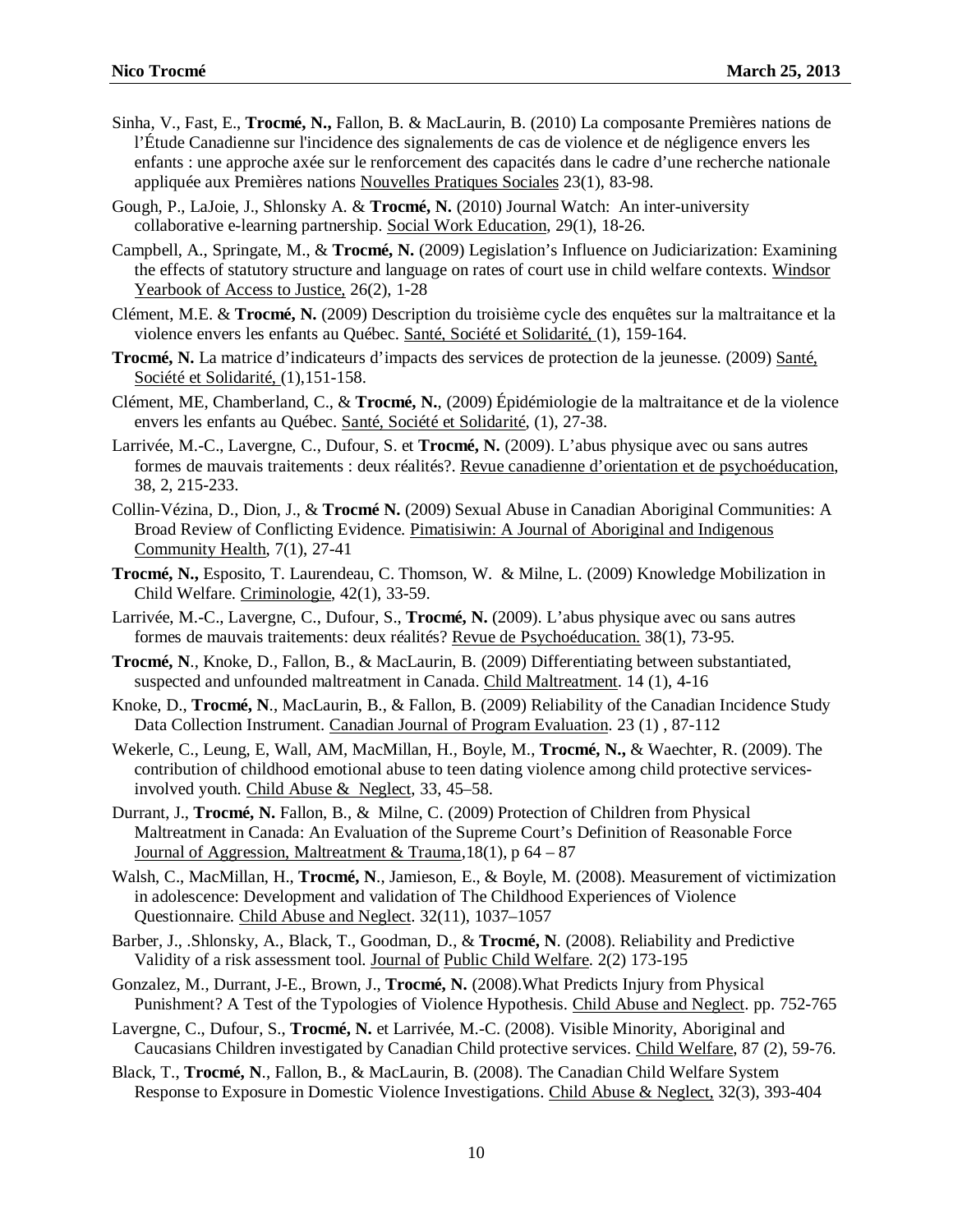- Dufour, S., Lavergne, C., Larrivée, C., & **Trocmé, N.** (2008). Who are these parents involved in child neglect? A differential analysis by parent gender and family structure. Children and Youth Services Review. 30(2)141-156.
- Tourigny, M. Domond, P., **Trocmé, N.**, Sioui, B., and Baril, K. (2007) Les mauvais traitements envers les enfants autochtones signalés à la Protection de la jeunesse : Comparaison interculturelle. First Peoples Child & Family Review Journal, 3(3), 84-102.
- Wekerle, C., Leung, E, Wall, AM, MacMillan, H., Boyle, M. & **Trocmé, N**. (2007) The Maltreatment and Adolescent Pathways (MAP) Project: Using Adolescent Child Protective Services Population-Based Research to Identify Research Questions. First Peoples Child & Family Review Journal, 3(2), 43-49.
- Knoke, D., Goodman, D., Leslie, B., & **Trocmé, N.** (2007). Differences in the Factors Associated with Out-of-Home Placement for Children and Youth. Canadian Journal of Social Work, 9(1), 26-47.
- Wein, F., Blackstock, C., Loxley, J., & **Trocmé, N**. (2007).Keeping First Nations children at home: A few Federal policy changes could make a big difference. First Peoples Child and Family Review. 3(1), 10-14.
- Bala, N., Mitnick, M., **Trocmé, N**., & Houston, C. (2007). Sexual Abuse Allegations and Parental Separation: Smokescreen or Fire? Journal of Family Studies, 3(1), 26-56
- Wekerle, C., Wall, A.-M., **Trocmé, N.**, & Leung, E. (2007). Cumulative stress and substantiated maltreatment: The importance of caregiver vulnerability and adult partner violence. Child Abuse  $\&$ Neglect, 31(4), 427-443.
- De Marco, R., Tonmyr. L., Fallon, B. & **Trocmé, N.** (2007).The Effect of Maltreatment Co-occurrence on Emotional Harm among Sexually Abused Children. Victims and Offenders, (2), 45-62.
- Marziali, E., Damianakis, T., Smith, D., & **Trocme, N**. (2006). Supportive group therapy for parents who chronically neglect their children. Families in Society, 87 (3), 401-408.
- Tourigny, M., **Trocmé, N.**, Helie, S., & Larrivee, M. (2006). Facteurs associés à la décision de recourir au Tribunal de la jeunesse lors de l'orientation des mesures de prise en charge. Criminologie, 39(1), 129-150.
- Mayer, M., Dufour, S., Lavergne, C, Girard, M., **Trocmé, N.** (2006). Structures familiales, paternité et négligence : des réalités à revisiter. Revue de psychoéducation, 35(1), 157-181.
- **Trocmé, N.,** & Blackstock, C. (2005). Community based child welfare for aboriginal children: Supporting resilience through structural change. Social Policy Journal of New Zealand, 24, 12-33.
- Knoke, D., & **Trocmé, N.** (2005). Reviewing the evidence on assessing risk for child abuse and neglect. Brief Therapy and Evidence Based Practice Journal, 5(3). 310-327.
- **Trocmé, N.**, & Bala, N. (2005). False allegations of abuse when parents separate: Canadian Incidence Study of Reported Child Abuse and Neglect, 1998. Child Abuse & Neglect, 29(12), 1333-1345.
- **Trocmé, N.**, Fallon, B., MacLaurin, B., & Neves, T. (2005). What is driving increasing child welfare caseloads in Canada? Analysis of the 1993 and 1998 Ontario Incidence Studies of Reported Child Abuse and Neglect. Child Welfare, 84(3), 341-359.
- **Trocmé, N.**, Knoke, D., Blackstock, C. (2004). Pathways to the overrepresentation of Aboriginal children in Canada's child welfare system. Social Service Review, 78(4), 577-600.
- Maiter, S., Alaggia, R., & **Trocmé, N.** (2004). Perceptions of child maltreatment by parents from the Indian sub-continent: Challenging myths about culturally based abusive parenting practices. Child Maltreatment, 9(3), 309-324.
- Blackstock, C., **Trocmé, N.**, & Bennett, M. (2004). Child maltreatment investigations among Aboriginal and non-Aboriginal Families in Canada: A comparative analysis. Violence Against Women, 10(8), 901-916.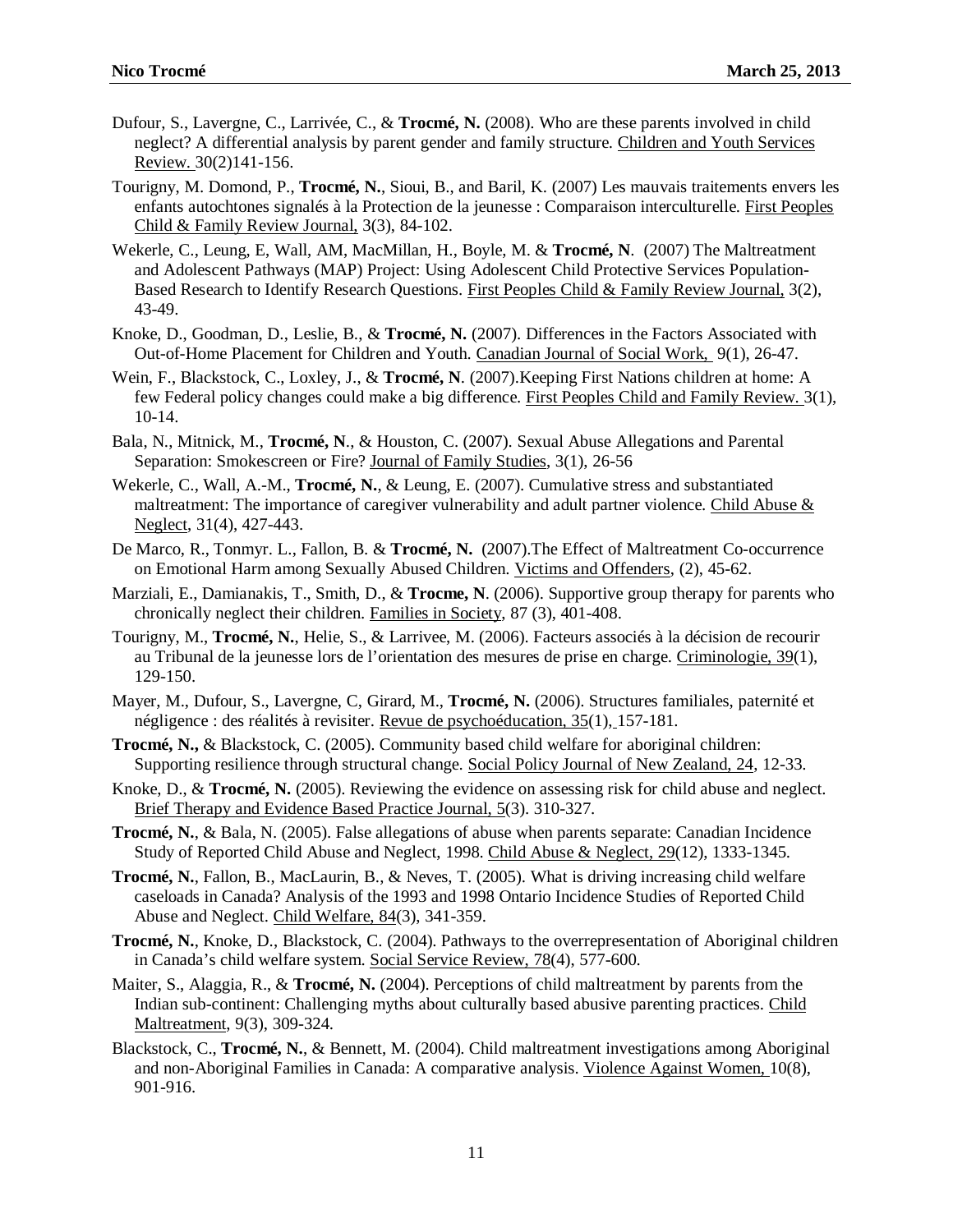- Walsh, C., Jamieson, E., MacMillan, H., & **Trocmé, N.** (2004). Measuring child sexual abuse in children and youth. Journal of Child Sexual Abuse, 13(1), 39-68.
- Marziali, E., Damianakis, T., **Trocmé, N.** (2003). Nature and consequences of personality problems in maltreating caregivers. Families in Society, 84(4), 530-538.
- **Trocmé, N.**, MacMillan, H., Fallon, B., & de Marco, R. (2003). The nature and severity of physical harm caused by child abuse and neglect: Results from the Canadian Incidence Study. Canadian Medical Association Journal, 169(9), 911-915.
- King, G., & **Trocmé, N.**, & Thatte, N. (2003). Substantiation as a multi-tier process: The results of an NIS3 Analysis. Child Maltreatment, 8(3), 173-182.
- **Trocmé, N.**, Tourigny, M., MacLaurin, B., & Fallon, B. (2003). Major findings from the Canadian Incidence Study. Child Abuse and Neglect, 27(12), 1427-1439.
- **Trocmé, N.**, & Durrant, J. (2003). Physical punishment and the response of the Canadian child welfare system: implications for legislative reform. Journal of Social Welfare and Family Law, 25(1) 1-18.
- MacLaurin, B., **Trocmé, N**., & Fallon, B. (2001) The Canadian Incidence Study of Reported Child Abuse and neglect: Study Findings. Journal of the Ontario Association of Children's Aid Societies. Vol. 45 (2), p. 7-11.
- **Trocmé. N.**, MacLaurin, B., Fallon, B., Daciuk, J., Tourigny, M., & Billingsley, D. (2001). The Canadian Incidence Study of Reported Child Abuse and Neglect: Methodology. Canadian Journal of Public Health, 92(4), 259-263.
- **Trocmé, N.**, & Tourigny, M. (2000). Facteurs associés aux décisions d'engager des poursuites pénales après enquêtes sur des abus physiques ou sexuels infligés à des enfants. Criminologie, 33(2), 7-30.
- **Trocmé, N.**, MacLaurin, B., & Fallon, B. (2000). Canadian child welfare outcomes indicator matrix: An ecological approach to tracking service outcomes. Journal of Aggression, Maltreatment & Trauma, 4(1), 165-190.
- **Trocmé, N.**, & Schumaker, K. (1999). Reported child sexual abuse in Canadian schools and recreational facilities: Implications for developing effective prevention strategies. Children and Youth Services Review, 21(8), 621-642.
- Oxman-Martinez, J., **Trocmé, N.**, & Moreau, J. (1998). Client outcomes in Canadian child welfare. The Social Worker, 66(3), 66-78.
- Barsky, A., & **Trocmé, N.** (1998). The essential aspects of mediation in child welfare protection cases. Child and Youth Services Review, 20(7), 629-696.
- MacMillan, H., Fleming, J., **Trocmé, N.**, Boyle, M., Wong, M., Racine, Y., et al. (1997). Prevalence of child physical and sexual abuse in a community sample: Results from the Ontario Health Supplement. Journal of the American Medical Association, 278(2), 131-135.
- **Trocmé, N.** (1996). Le rôle des facteurs de classe et de genre dans la sélection de stratégies de recherche, d'intervention et de prévention de la maltraitance des enfants. Réflections, 4, 7-34.
- **Trocmé, N.** (1996). L'étranger: ogre ou bon samaritain. Reflets: revue Ontaroise d'intervention sociale et communautaire, 2(1)*,* 58-68.
- **Trocmé, N.** (1996). Development and evaluation of a child neglect index. Child Maltreatment, 1(2), 145- 155. (CNI reprinted in Crosson-Tower, C. (1999). Understanding Child Abuse and Neglect, Allyn and Bacon.).
- **Trocmé, N.**, & Lindsey, D. (1996). What can child homicide rates tell us about the effectiveness of child welfare services? Child Abuse & Neglect, 20(3), 171-184.
- **Trocmé, N.**, McPhee, D., & Tam, K.K. (1995). Child abuse and neglect in Ontario: Incidence and characteristics. Child Welfare, 74(3), 563-586.
- **Trocmé, N.**, & Caunce, C. (1995). Educational needs of abused and neglected children: A review of the literature. Early Childhood Development and Care, 106, 101-135.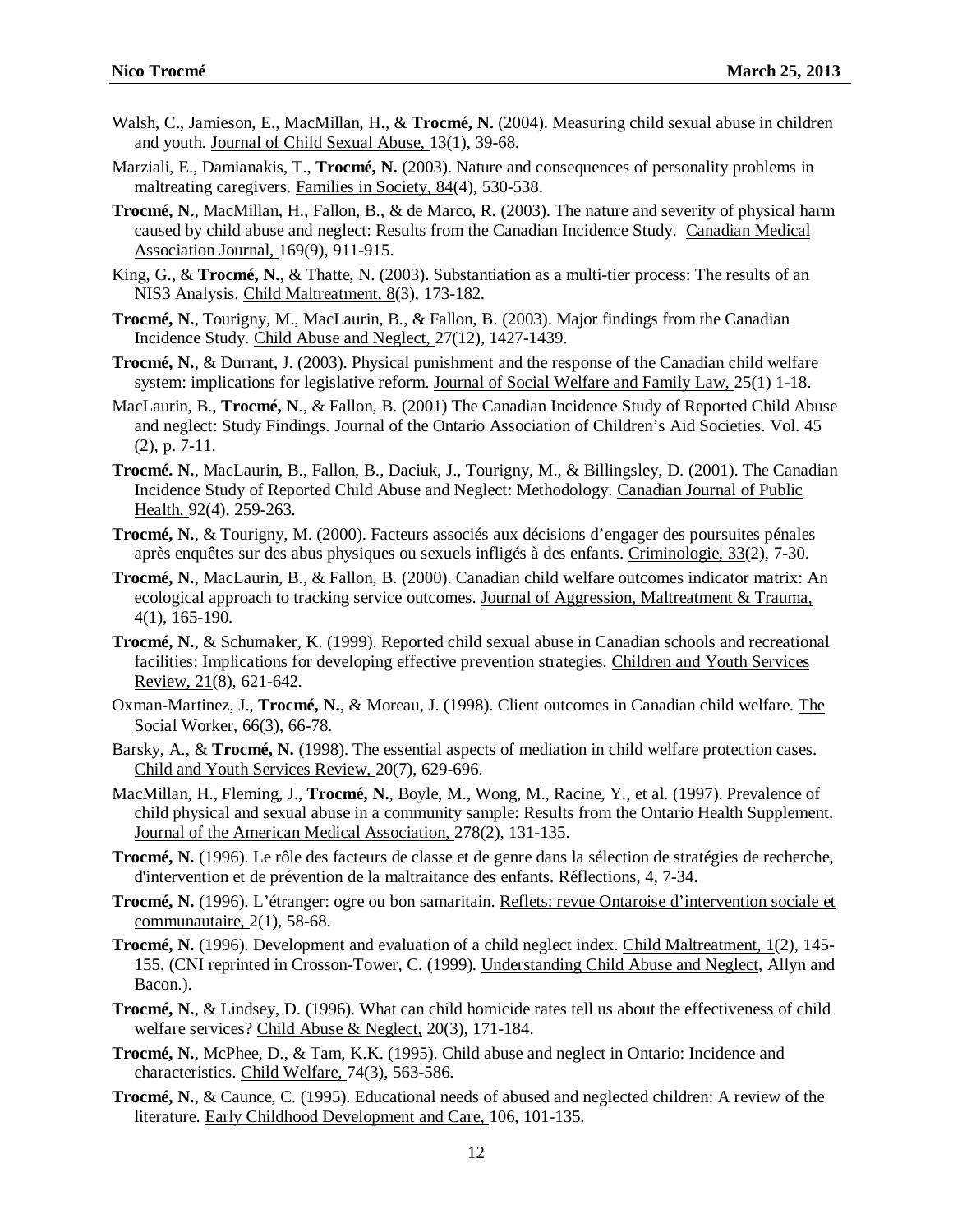- Lindsey, D., & **Trocmé, N.** (1994). Have child protection efforts reduced child homicides: An examination of data from Britain and North America. British Journal of Social Work, 24, 715-732.
- Irving, H., Benjamin, M., & **Trocmé, N.** (1984). Shared parenting: An empirical analysis using a large data base. Family Process, 23, 561-569.

### **Chapters (46)**

- **Trocmé, N**., Milne, L., Esposito, T., Laurendeau, C., & Gervais, M.-J. (in press). Supporting evidence based management in child welfare: A Canadian university-agency collaboration. In A. Shlonsky & R. Benbenishty (Eds.) From Evidence to Outcomes in Child Welfare: An International Reader. Oxford University Press.
- Esposito, T., **Trocmé, N.,** Chabot, M., Gaumont, C., Coughlin, L., Laurendeau, C., & Duret, A. (in press). Gestion Fondée Sur Les Indicateurs De Suivi Clinique En Protection De La Jeunesse In M.-A. Poirier & S. Léveillé (Eds.) Jeunesse en tête: au-delà des risques, les besoins de développement des enfants, Presses du l'Université du Québec.
- Vine, C., **Trocmé, N.,** MacLaurin, B., & Fallon, B. (in press). Children abused, neglected, and living with violence: An overview. In R. Allagia & C. Vine (Eds.), Cruel but not unusual, second edition. Wilfrid Laurier University Press.
- Barr, R., MacMillan, & **Trocmé, N**. (2012) Child Maltreatment:Sinha
- Interventions to Prevent Child Maltreatment and Associated Impairment in Childhood and Adolescence. In: M. Boivin, & C. Hertzman, (Eds) Early Childhood Development. Ottawa, ON: Royal Society of Canada. (85-102)
- **Trocmé N.** (2012) Child maltreatment and its impact on psychosocial child development: Epidemiology. Rev ed. MacMillan H, topic ed. In: Tremblay RE, Boivin M, Peters RDeV, eds. Encyclopedia on Early Childhood Development [online]. Montreal, Quebec: Centre of Excellence for Early Childhood Development and Strategic Knowledge Cluster on Early Child Development; 2012:1-5. Available at: [http://www.childencyclopediacom/documents/TrocmeANGxp2.pdf.](http://www.childencyclopediacom/documents/TrocmeANGxp2.pdf)
- **Trocmé, N.**, (2011) Poverty, Inadequate Housing and Social Isolation are Interwoven with Child Abuse. In Sarra, J. (Ed.) A Voice for Many - Margaret Philip, Journalist, Toronto, ON: Carswell.
- Lavergne, C., Dufour, S., **Trocmé, N.** et Larrivée, M.-C. (2011). Visible Minority and Aboriginal Children, and Canadian Protective Services. In Deborah K. Green, Kathleen Belanger, Ruth McRoy and Lloyd Bullard (Eds.). Challenging Racial Disproportionality in Child Welfare: Research, Policy, and Practice. Washington, DC: Child Welfare League of America
- **Trocmé, N.**, Esposito, T., Mulcahy, M., Coughlin, L., Fallon, B., MacLaurin, B., & Shlonsky, A. (2011) The National Child Welfare Outcomes Indicator Matrix (NOM) and its application in a child welfare agency In K. Kufeldt & B. McKenzie (Eds.), Child welfare: Connecting research, policy and practice, 2<sup>nd</sup> Edition. Waterloo, ON: Wilfrid Laurier University Press.
- Sinha, V., **Trocmé, N.** Blackstock, C. Fallon, B., MacLaurin, B. (2011). Understanding the overrepresentation of First Nations children in Canada's child welfare system. In K. Kufeldt & B. McKenzie (Eds.), Child welfare: Connecting research, policy and practice, 2<sup>nd</sup> Edition. Waterloo, ON: Wilfrid Laurier University Press.
- **Trocmé, N**. Fallon, B., MacLaurin, B. (2011). Canadian Incidence Study of Reported Child Abuse and Neglect (CIS): Changing patterns of reported maltreatment: 1998 and 2003. In K. Kufeldt & B. McKenzie (Eds.), Child welfare: Connecting research, policy and practice, 2<sup>nd</sup> Edition. Waterloo, ON: Wilfrid Laurier University Press.
- Fallon, B., MacLaurin, B. **Trocmé, N.** Gail, J., & Golden, C. (2011) Canadian child welfare worker qualifications: Examining a changing national profile. In K. Kufeldt & B. McKenzie (Eds.), Child welfare: Connecting research, policy and practice, 2<sup>nd</sup> Edition. Waterloo, ON: Wilfrid Laurier University Press.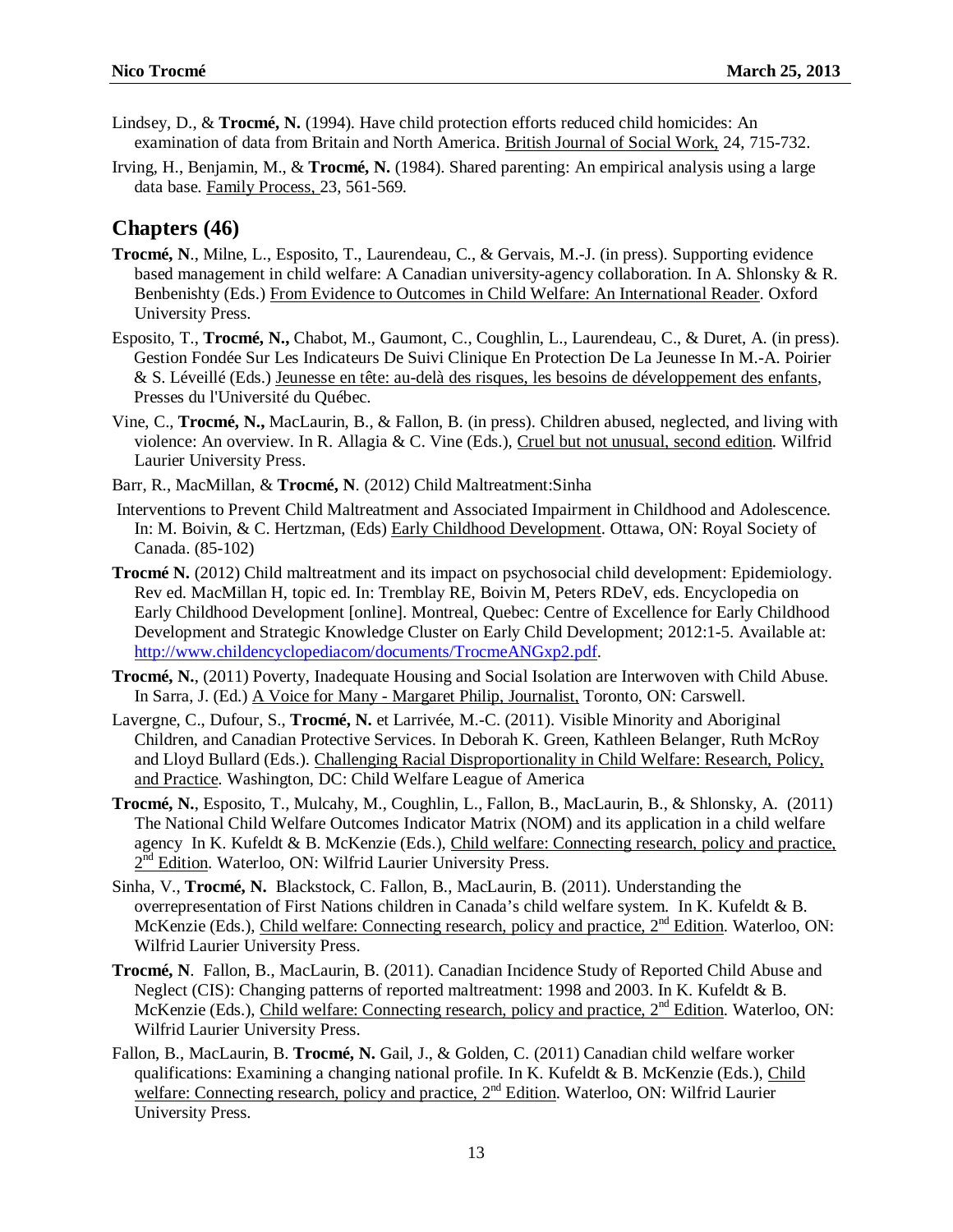- Fallon. B. & **Trocmé, N.** (2011) Factors associated with the decision to provide ongoing services: Are worker characteristics and organization geographic location important? In K. Kufeldt & B. McKenzie (Eds.), Child welfare: Connecting research, policy and practice, 2nd Edition. Waterloo, ON: Wilfrid Laurier University Press.
- Schumaker, K., Fallon. B. & **Trocmé, N.** (2011) The response of the Ontatrio child welfare system to neglect: 1992 to 2003. In K. Kufeldt & B. McKenzie (Eds.), Child welfare: Connecting research, policy and practice,  $2<sup>nd</sup>$  Edition. Waterloo, ON: Wilfrid Laurier University Press.
- Fallon, B., **Trocmé, N.,** MacLaurin, B., Knoke, D., Black. T., Felstiner, C. Supporting Secondary Analyses of the Canadian Incidence Studies of Reported Child Abuse and Neglect. (2011) in S. Léveillé, N. Trocmé, I. Brown & C. Chamberland (eds.) Research-Community Partnership in Child Welfare, Toronto, On: Centre of Excellence for Child Welfare.
- **Trocmé, N.,** Thomson, W., & Roy, C. (2011) Evidence-Based Management in Child Welfare: researchers and decision-makers working hand in hand, in S. Léveillé, N. Trocmé, I. Brown & C. Chamberland (eds.) Research-community Partnership in Child Welfare, Toronto, On: Centre of Excellence for Child Welfare, 43-58.
- Wekerle, C., Chen, M., Leung, E., Waechter, R., Wall, AM, MacMillan, H., **Trocmé, N.,** Boyle, M., Leslie, B., Goodman, D., & Mood, B. (2011) Is Epidemiological Research of Child Welfare Youth Feasible? In, S. Léveillé, N. Trocmé, I. Brown & C. Chamberland (eds.) Research-Community Partnership in Child Welfare, Toronto, On: Centre of Excellence for Child Welfare, 59-90.
- Léveillé, S., Chamberland, C., **Trocmé, N.,** & Brown, I. (2011) An evaluation of Canadian researchcommunity partnerships in child welfare. In, S. Léveillé, N. Trocmé, I. Brown & C. Chamberland (eds.) Research-Community Partnership in Child Welfare, Toronto, On: Centre of Excellence for Child Welfare, 231-278.
- Brown, I, **Trocmé, N.,** Chamberland, C., & Leveillé, S. (2011). Research Partenerships in Child Welfare: Synthesis & Future Directions. In, S. Léveillé, N. Trocmé, I. Brown & C. Chamberland (eds.) Research-Community Partnership in Child Welfare, Toronto, On: Centre of Excellence for Child Welfare, 279-2298.
- Milne, L. & **Trocmé, N.** (2010) Premières leçons tirées de trois initiatives de mobilisation des connaissances In Lafortune, D., Cousineau, M. & Tremblay, C. (Eds.) Pratiques innovantes auprès des jeunes en difficulté Quebec, Qc.: Presse de l'Univeristé de Montréal., 525-537.
- **Trocmé, N.** (2010) Préface. In A. Stipanicic, P. Nolin et G. Fortin (Eds.) Le syndrome du bébé secoué. Quebec, Qc. : Presse de l'Université du Québec. vii-viii.
- **Trocmé, N.** (2009). Avant-propos. In S. Dufour. & C. Lavergne (eds.) La violence envers les enfants en milieu familial. Montréal, QC : Edition CEC. vii-viii.
- **Trocmé, N.** (2008). The Epidemiology of child maltreatment. In D. Lindsey & A. Shlonsky (Eds.), Child Welfare Research. Oxford University Press.(pp 15-24)
- **Trocmé, N.** (2008). Voices Discovering Each Other as They Rise From Canada's Fragmented Child Welfare System. In Brown, I., Chaze. F., Fuchs, D., Lafrance, J., McKay, S., & Thomas Prokop, S. (Eds.) Putting a human face on child welfare: Voices from the Prairies. Prairie Child Welfare Consortium www.uregina.ca/spr/prairechild/index.html / Centre of Excellence for Child Welfare www.cecw-cepb.ca
- Blackstock, C., & **Trocmé, N.,** (2006). Community-based child welfare for Aboriginal children: Supporting resilience through structural change In Ungar, M. (Ed.), Pathways to relilience: A handbook of theory, methods and interventions. Thousand Oaks, CA: SAGE
- Tonmyr, L., **Trocmé. N.**, & Fallon, B. (2006). Overview of the Canadian Incidence Study of Reported Child Abuse and Neglect (CIS), 2003. In G. Phaneuf (Ed.), Family violence in Canada: A statistical profile 2006. (9 pages in Catalogue no. 85-224). Ottawa, ON: Statistics Canada.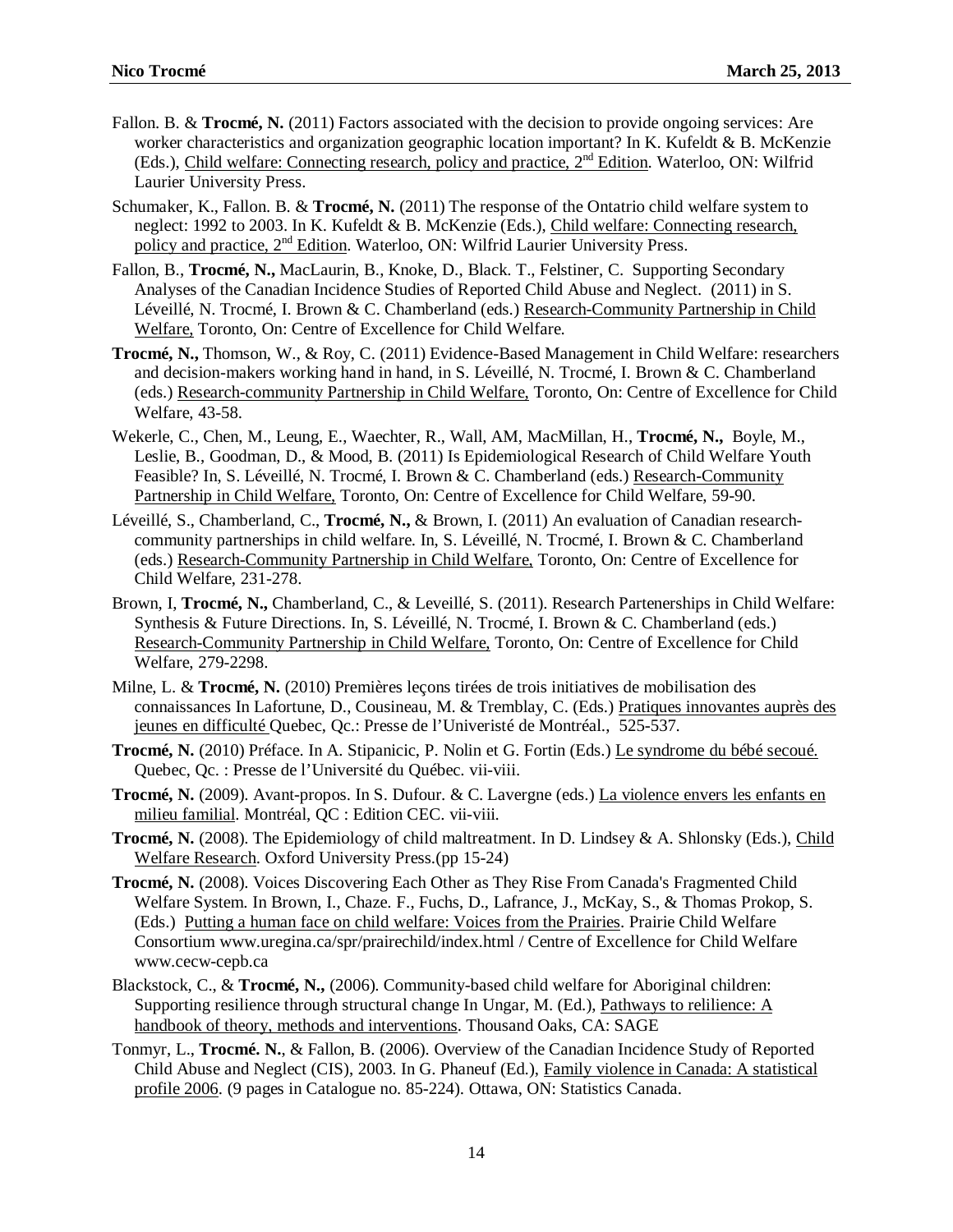- Tonmyr, L., **Trocmé, N.**, & Fallon, B. (2006). Aperçu de l'Étude canadienne sur l'incidence des signalements de cas de violence et de négligence envers les enfants (ECI), 2003. In G. Phaneuf (Ed.), La violence familiale au Canada: un profil statistique 2006. (12 pages dans le Catalogue no. 85-224). Ottawa, ON: Statistique Canada.
- Hayes, J. **Trocmé, N.**, & Jenney, A. (2006). Children's exposure to domestic violence. In R. Alaggia & C. Vine (Eds.), Cruel but not unusual: Violence in Canadian families. A sourcebook of history, theory & practice. (pp.201-235). Wilfrid Laurier University Press.
- Vine, C. **Trocmé, N.**, & Finlay, J. (2006). Children abused, neglected & living with violence: An overview. In R. Alaggia & C. Vine (Eds.), Cruel but not unusual: Violence in Canadian families. A sourcebook of history, theory & practice. (pp.147-176). Wilfrid Laurier University Press.
- **Trocmé, N.**, Knoke, D., Shangreaux, C., Fallon, B., MacLaurin, B. (2005). The experiences of first nations children coming into contact with the child welfare system in Canada. In Wen: De , We are coming to the light of day. (pp. 60-86). Ottawa, ON: First Nations Child and Family caring Society.
- **Trocmé, N**. (2005). Child Maltreatment and its impact on psychosocial child development epidemiology / Maltraitance chez les enfants son impact sur l'épidémiologie du développement psychosocial. In R. Tremblay, R.G. Barr, & R.DeV. Peters (Eds.), Encyclopedia of early childhood development, [pp. 1-5 online]. Montreal, QC: Centre of Excellence for Early Child Development.
- Mayer, M., Lavergne, C. Guyon, L., Gemme, E., **Trocmé, N.,** Girard M. (2005). Toxicomanie parentale et négligence chez les enfants: les révélations de l'Étude d'incidence québécoise. In L. Guyon, S. Brochu & M. Landry (Eds.), Jeunesse et toxicomanies: bilan des connaissances et des recherches québécoise sur l'usage et l'abus de substances chez les jeunes et leurs familles. Quebec, QC: Presse de l'Université Laval.
- Blackstock, C., & **Trocmé, N.** (2005). Community Based Child Welfare for Aboriginal Children: Supporting Resilience through Structural Change. In M. Ungar (Ed.), Handbook for working with children and youth: Pathways to resilience across cultures and contexts, (pp. 105-120). Thousand Oaks, CA: Sage.
- MacLaurin, B., & **Trocmé, N.** (2004). Abuse and neglect. In J. Winterdyk (Ed.), Issues and Perspectives on Young Offenders in Canada. (3rd edition). (pp 289-310). Toronto, ON: Thomson Press.
- **Trocmé, N.**, & Chamberland, C. (2003). Re-involving the community: The need for a differential response to rising child welfare caseloads in Canada. In **N. Trocmé**, D. Knoke & C. Roy (Eds.), Community collaboration & Differential Response. (pp. 45-56). Child Welfare league of Canada. Ottawa, ON.
- **Trocmé, N.**, Phaneuf, G., Scarth, S., Fallon, B., & MacLaurin, B. (2003). Canadian incidence study of reported child abuse and neglect: Methodology and Major findings. In K. Kufeldt & B. McKenzie (Eds.), Child welfare: Connecting research, policy and practice. (pp. 13-26). Waterloo, ON: Wilfrid Laurier University Press.
- MacLaurin, B., Fallon, B., & **Trocmé, N.** (2003). Characteristics of investigated children and families referred for out-of-home placement. In K. Kufeldt & B. McKenzie (Eds.), Child welfare: Connecting research, policy and practice. (pp. 27-40). Waterloo, ON: Wilfrid Laurier University Press.
- McKenzie, B., & **Trocmé, N.** (2003). Child Maltreatment: Themes and Implications. In K. Kufeldt & B. McKenzie (Eds.), Child welfare: Connecting research, policy and practice. (pp. 67-76). Waterloo, ON: Wilfrid Laurier University Press.
- Fallon, B., MacLaurin, B., & **Trocmé, N.** (2003). A national profile of child protection workers. In K. Kufeldt & B. McKenzie (Eds.), Child welfare: Connecting research, policy and practice. (pp. 41-52). Waterloo, ON: Wilfrid Laurier University Press.
- Tourigny, M., Mayer, Micheline, Hélie, S., Wright, J., & **Trocmé, N.** (2001). Les mauvais traitements envers les enfants. In Portrait social du Québec, Données et analyses: Edition 2001. (Ch. 20, pp. 461- 473). Quebec, QC: Institut de la statistique.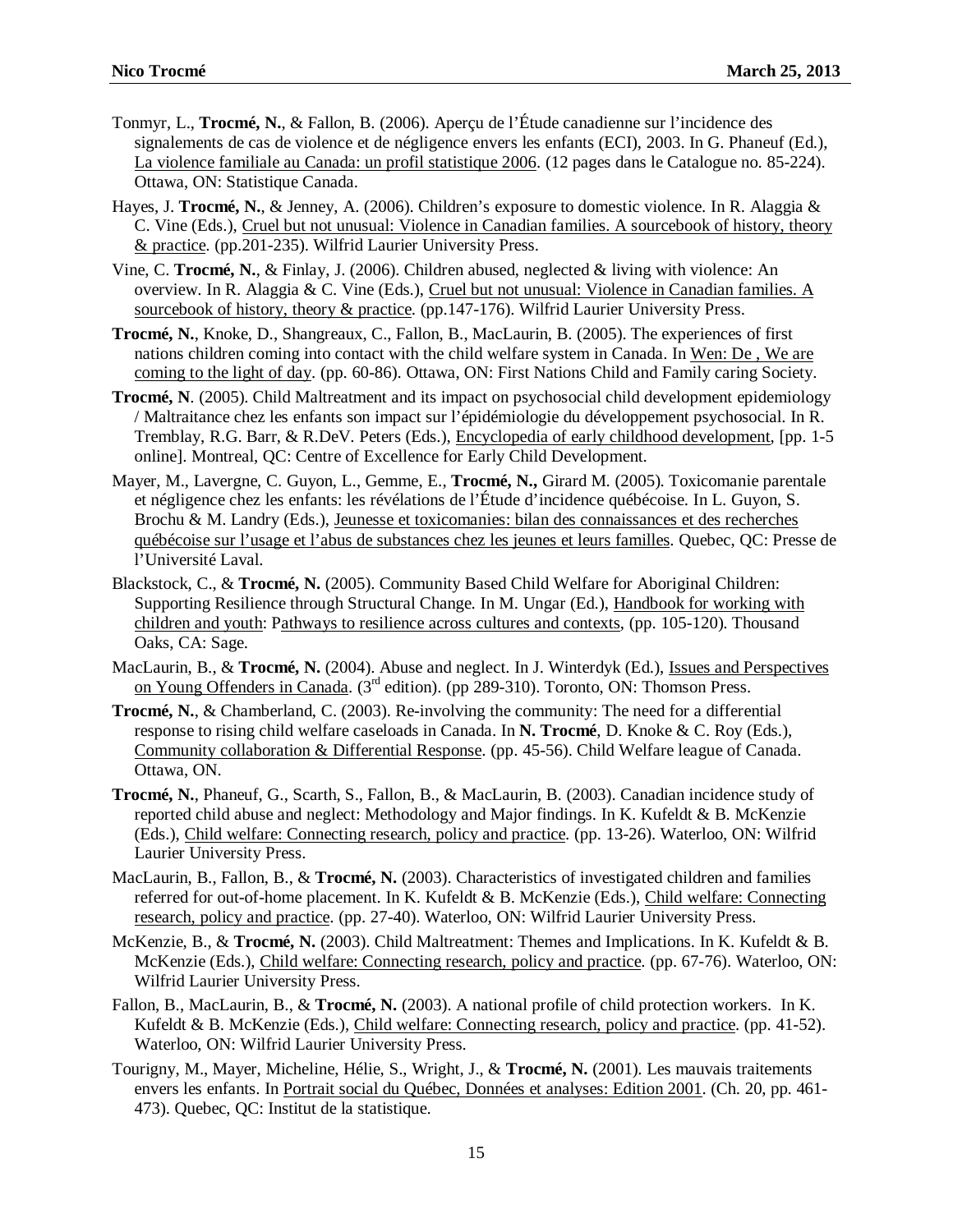- **Trocmé. N.**, & Wolfe, D. (2001). The Canadian incidence study of reported child abuse and neglect. In G. Phaneuf (Ed.), Family violence in Canada: A statistical profile 2001. (10 pages in Catalogue no. 85-224). Ottawa, ON: Statistics Canada.
- **Trocmé, N.**, MacLaurin, B., & Fallon, B. (2000). Canadian child welfare outcomes indicator matrix. In S. Ward & D Finkelhor (Eds.), Program evaluation & family violence research. (pp. 165-190). New York, NY: Haworth Press.
- **Trocmé, N.**, & Brison, R. (1998). Homicide and injuries due to assault and to abuse and neglect. In G. Beaulne (Ed.), For the Safety of Canadian Children and Youth: From data to prevention measures. (pp. 254-265). Ottawa, ON: Health Canada.
- **Trocmé, N.**, Tam, K.K., & McPhee, D., (1995). Correlates of substantiation of maltreatment in child welfare investigations. In J. Hudson & B. Galaway (Eds.), Child welfare in Canada: Research and policy implications. (pp. 20-39). Toronto, ON: Thompson Educational Press.
- Lindsey, D., & **Trocmé, N.** (1994). Should the police have greater authority in investigating cases of suspected child abuse? In E. Gambrill & T. Stein (Eds.), Controversial issues in child welfare. (pp. 90- 97). Boston, MA: Allyn & Bacon.
- **Trocmé, N.** (1991). Child welfare services. In D. Barnhorst & L. Johnson (Eds.), State of the child in Ontario. (pp. 63-91). Toronto, ON: Oxford University Press.
- Irving, H., Benjamin, M., & **Trocmé, N.** (1984). Shared parenting: An empirical analysis using a large Canadian data base. In J. Folberg (Ed.), Joint custody and shared parenting. (pp.128-135). Washington, DC: Bureau of National Affairs.

#### **Book Reviews (4)**

- Black, T., & Trocmé, N. (2005). [Review of the book *Protecting Children from Domestic Violence Strategies for Community Intervention*], Canadian Psychology, 46(3), 170-171.
- Trocmé, N. (2001). [Review of the book *Promoting family wellness and preventing child maltreatment: Fundamentals for thinking and action*], Canadian Social Work Review. University of Toronto Press, p. 48
- Trocmé, N. (1996). The return of morality in liberalism [Review of the book *The missing child in liberal theory*], Children and Youth Services Review, 18(7), 655-657.
- Trocmé, N. (1993). [Review of the book *Children at risk: An Evaluation of factors contributing to child abuse and neglect*], Children and Youth Services Review, 15, 157-159.

# **OTHER PUBLICATIONS (136)**

#### **Professional Journals (42)**

- Esposito, T., **Trocmé, N**., Coughlin, L. & Chabot, M. (2012) "Time to permanence": where do children in out-of-home care end up and how long does it take? In-The-Know 2(5), 1-2
- **Trocmé, N.** & Esposito, T. (2011) Comment mesurer l'impact de la protection de la jeunesse? Le Point en adminstration de la santé et des services sociaux, 7(2), 48-50.
- **Trocmé, N.** Fallon, B., MacLaurin, B. & Sinha, V. (2011) The changing nature of substantitated maltreatment in Canada Canada's Children, 18(1), 18-20.
- Ouimet, C., Van Wert, M., Fallon, B., Black, T., & **Trocmé, N.** (2011) Select findings from the CIS-2008 Canada's Children, 18(1), 6-17.
- **Trocmé, N.**, Esposito, T., Coughlin,L. (2010). Placement stability. In-The-Know 2(4), 1-2
- Mulcahy, M & **Trocmé, N.** (2010). CECW Information Sheet #78. Children and youth in outof-home care in Canada. Montreal, QC, Canada: Centre for Research on Children and Families, McGill University.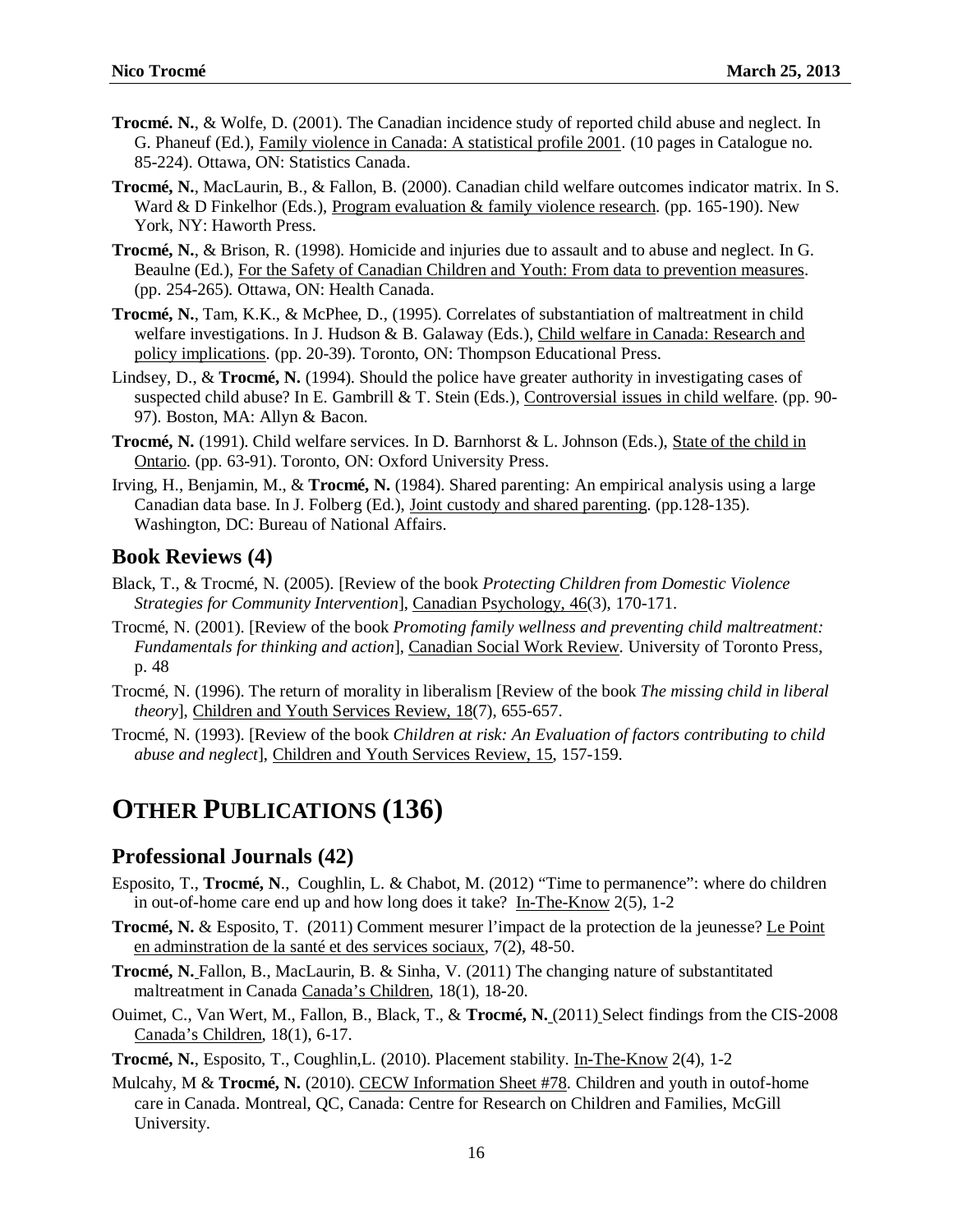Coughlin,L. Esposito, T., **Trocmé, N.**., (2010). Out-of-home placement. In-The-Know 2(3), 1-2

- Coughlin,L. Esposito, T., Milne, L., **Trocmé, N.**., (2010). School delay. In-The-Know 1(5), 1-2
- **Trocmé, N.**, Esposito, T., Milne, L., Chabot, M., Coughlin,L. (2009). Court use. In-The-Know 1(4), 1-2.
- Esposito, T., Mulcahy, M. & **Trocmé, N.** (2009). EBM in child welfare: Using outcome indicators to understanding child welfare service patterns. Canada's Children, (Winter 2009) 15 (3). 19-22.
- Esposito, T., Chabot, M., Coughlin,L. & **Trocmé, N.** (2009). Recurrence of maltreatment. In-The-Know  $1(3)$ , 1-2.
- **Trocmé, N.** (2009). Neglectful parenting: symptom or diagnosis? MDC Journal : Batshaw Youth & Family Services, Volume 5, Spring 2009.
- **Trocmé, N.**, Esposito, T., & Milne, L. (2009). National Child Welfare Outcomes Indicator Matrix (NOM). In-The-Know 1(2), 1-2.
- Laurendeau, C. & **Trocmé, N.**, (2009). Evidence-Based Management: An Initiative of Batshaw Youth and Family Centres and McGill University Centre for Research on Children and Families In-The-Know 1(1), 1-2.
- **Trocmé, N.** (2008). What Do We Know About Resilience and Child Maltreatment? MDC Journal : Batshaw Youth & Family Services, Volume 4, Spring 2008. Pp 17, 18
- MacLaurin, B., McCormack, M., **Trocmé, N.**, Blackstock, C., Fallon, B., Knoke, D., Black, T., & Pitman, L. (2007). Understanding the overrepresentation of First Nations children in Canada's child welfare system: An analysis of the Canadian incidence study of reported child abuse and neglect (CIS-2003). Canada's Children, 13(1), 19-23.
- Parker, J., Black, T., & **Trocmé, N.** (2007) Adolescent childbearing and child neglect: What's the connection? Canada's Children, Summer 2007.
- Trocmé, N. (2007). What do We Know about Permanency Planning? MDC Journal : Batshaw Youth & Family Services, Volume 3, Spring 2007. Pp 17, 18.
- **Trocmé, N.**, & Mayer, M. (2007). Child Welfare Research Partnership: Supporting policy and practice with secondary data analysis. Canada's Children, Winter 2006.
- **Trocmé, N.**, Roy, C., & Belanger, S. Evidence based management in child welfare: Using outcome indicators to understand child welfare service patterns. Canada's Children (Spring 2007).
- **Trocmé, N.** (2006). Family Group Conferencing: Great idea, but is it effective? MDC Journal : Batshaw Youth & Family Services, Volume 2, Spring 2006. Pp 17, 18.
- Chaze, F., Black, T., **Trocmé, N.**, Fallon, B & MacLaurin, B. (2006). Canadian Incidence Study of Reported Child Abuse and Neglect 2003 (CIS-2003): Selected Findings. Canada's Children, Winter 2006.
- Wekerle, C, Leung, E., Wall. AM, Waechter, R., MacMillan, H., Boyle, M. & **Trocmé, N.** (2005). Academic agency research partnership in practice: The MAP study. Ontario Association of Children's Aid Societies (OACAS) Journal, 49(1), 26-34.
- **Trocmé, N.** (2005). Collaborative Research in Child Welfare: Stepping up to a Higher Standard. Ontario Association of Children's Aid Societies (OACAS) Journal, 49(1), 4.
- Blackstock, C., Chamberland, C., Dudding, P., & **Trocmé, N.** (2005). Centre of Excellence for Child Welfare. Canada's Children, Winter 2005, 3-4.
- **Trocmé, N.** (2004). The Canadian Incidence Study: Establishing an Evidence Base. Health Policy Research Bulletin, September, 2004, Issue 9, 9-11.
- **Trocmé, N.**, Durrant, J., Ensom, R. & Marwah, I. (2004). Physical abuse of children in the context of punishment. Ontario Association of Children's Aid Societies (OACAS) Journal 48(2), 28-32.
- **Trocmé, N.** (2004). The Canadian Incidence Study: 1993, 1998, 2003. World Perspectives. International Society for the Prevention of Child Abuse and Neglect, 54-55.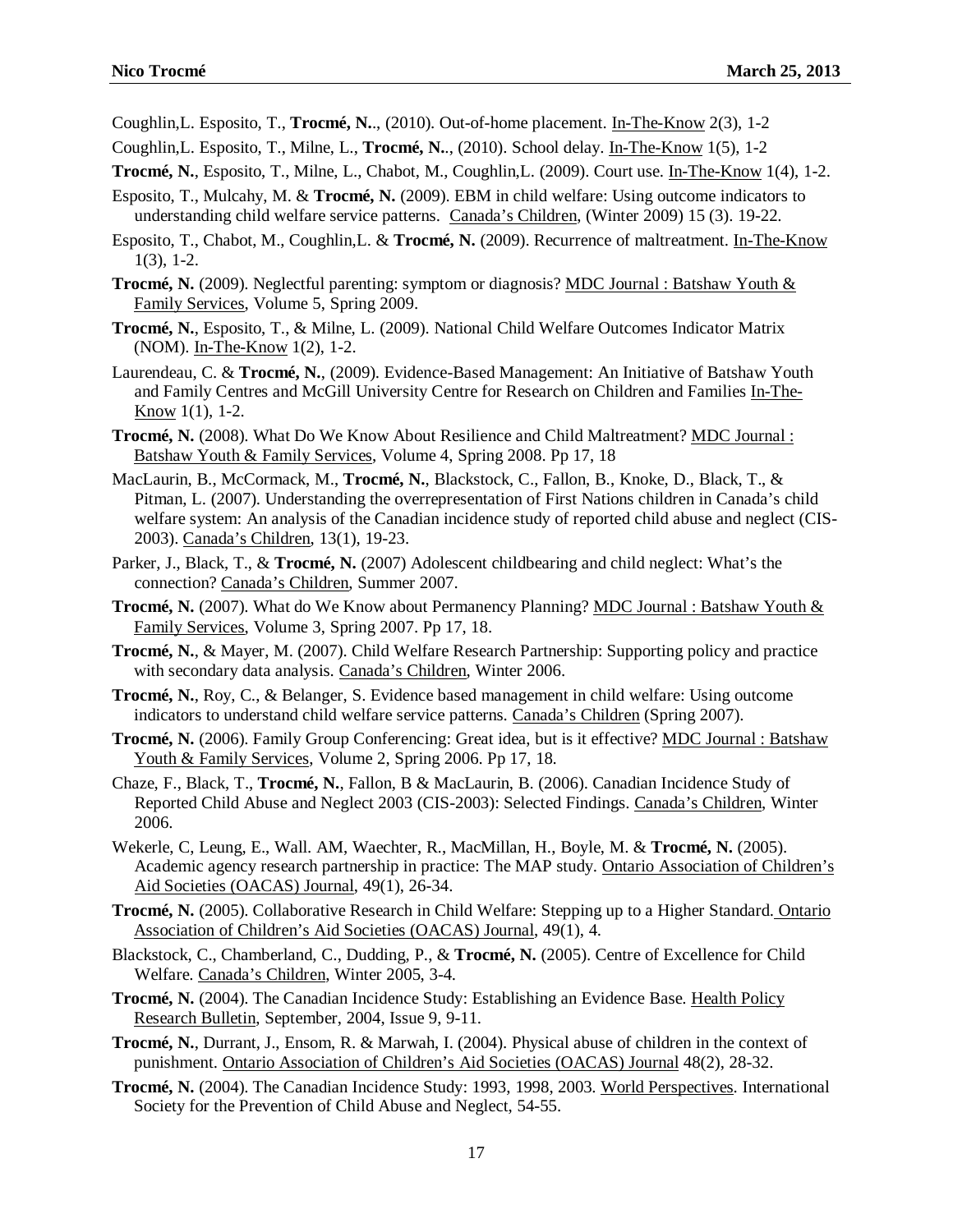- Wekerle, C., Wall, A-M., **Trocmé, N.**, Leung, M.A., Racine, S. (2004). Caring to Know Caregivers in Child Welfare: Substance Abuse and its Association to Child Maltreatment. Health Policy Research Bulletin, September 2004, Issue 9, 16-18.
- Fallon, B., **Trocmé, N.**, & Daciuk, J. (2003). A Canadian national worker profile. Canada's Children, Summer 2003, 26-31.
- **Trocmé, N.**, Chamberland, C., & Dudding, P. (2002). Forging a network of practitioners, researchers and policy makers. Canada's Children, Winter 2002, 3-4.
- Rivers, B., **Trocmé, N.**, Goodman, D., & Marwah, I. (2002). Reporting and beyond: Current trends in child abuse and Neglect for broader reforms. Voices for Children - Child abuse and neglect: Concerning trends and child welfare response in Ontario. E-bulletin, November 2002, 13 pages.
- **Trocmé, N.** (2002). Highlights from the Ontario incidence studies of reported child abuse. Ontario Association of Children's Aid Societies (OACAS) Journal, 46(3), 4-12.
- **Trocmé, N.** (2001). Canadian incidence study of reported child abuse and neglect: Selected findings. Canada's Children, Summer 2001, 32-34.
- **Trocmé, N.** (2000). From triage to treatment: The next challenge for child welfare in Ontario. Ontario Association of Social Workers Newsmagazine, 26(3), 9-10.
- **Trocmé, N.**, & Fallon, B. (2000). Canadian incidence study of reported child abuse and neglect: An Overview. Canada's Children, Summer 2000, 6-8.
- Nutter, B., **Trocmé, N.**, Fallon, B., & MacLaurin, B. (1999). Child welfare outcomes: An incremental approach. The Advocate: Alberta Association of Registered Social Workers, 24(4), 26.
- Fallon, B., MacLaurin, B., & **Trocmé, N.**, (1998). A Canadian framework for measuring outcomes in child welfare. Canada's Children, Summer 1998, 6-9.
- Fallon, B., MacLaurin, B., & **Trocmé, N.** (1998). Canadian incidence study of reported child abuse and neglect – Project overview. Ontario Association of Children's Aid Societies (OACAS) Journal, 4(2), 4-6.
- **Trocmé, N.** (1997). Staying on track while the pendulum swings: Commentary on Canadian child welfare policy trends. Ontario Association of Social Workers Newsmagazine, 3(2), 5-7.
- **Trocmé, N.** (1996). The effect of growing rates of poverty and social service cuts on children at risk of abuse and neglect: Reflections from the American experience. Ontario Association of Social Workers Newsmagazine, 23(1), 12-13.
- **Trocmé, N.** (1995). Successes and failures of permanency planning in Ontario: 1971-1991. Canada's Children, Summer 1995, 5-7.

### **Reports (53)**

- Sinha, V. & **Trocmé, N.**., (2013). Child maltreatment realted investigations involving First Nations children living on and off reserve: An analysis of the Canadian Incidecne Study of Reported Child Abuse and Neglect 2008. Prepared for the Candian Human Rights Tribunal. Montreal: McGill Centre for Research on Children and Families.
- Hélie, S., Turcotte, D., **Trocmé, N** & Tourigny, M. (2012). Étude d'incidence québécoise sur les signalements évalués en protection de la jeunesse en 2008. Rapport final. Montréal, Centre jeunesse de Montréal-Institut universitaire, 252 p.
- Kyte, A., Sinha, V., & **Trocmé, N.** (2012) Final Report Phase II Strengthening Families Program. Submitted to African Canadian Development & Prevention Network and the Public health Agency of Canada. Montreal: McGill Centre for Research on Children and Families.
- MacLaurin, B., Trocmé, N., Fallon, B., Sinha, V., Enns, R., ...Daoust, .G. (2011). Saskatchewan Incidence Study of Reported Child Abuseand Neglect-2008 (SIS‑2008): Major Findings. Calgary, AB: University of Calgary.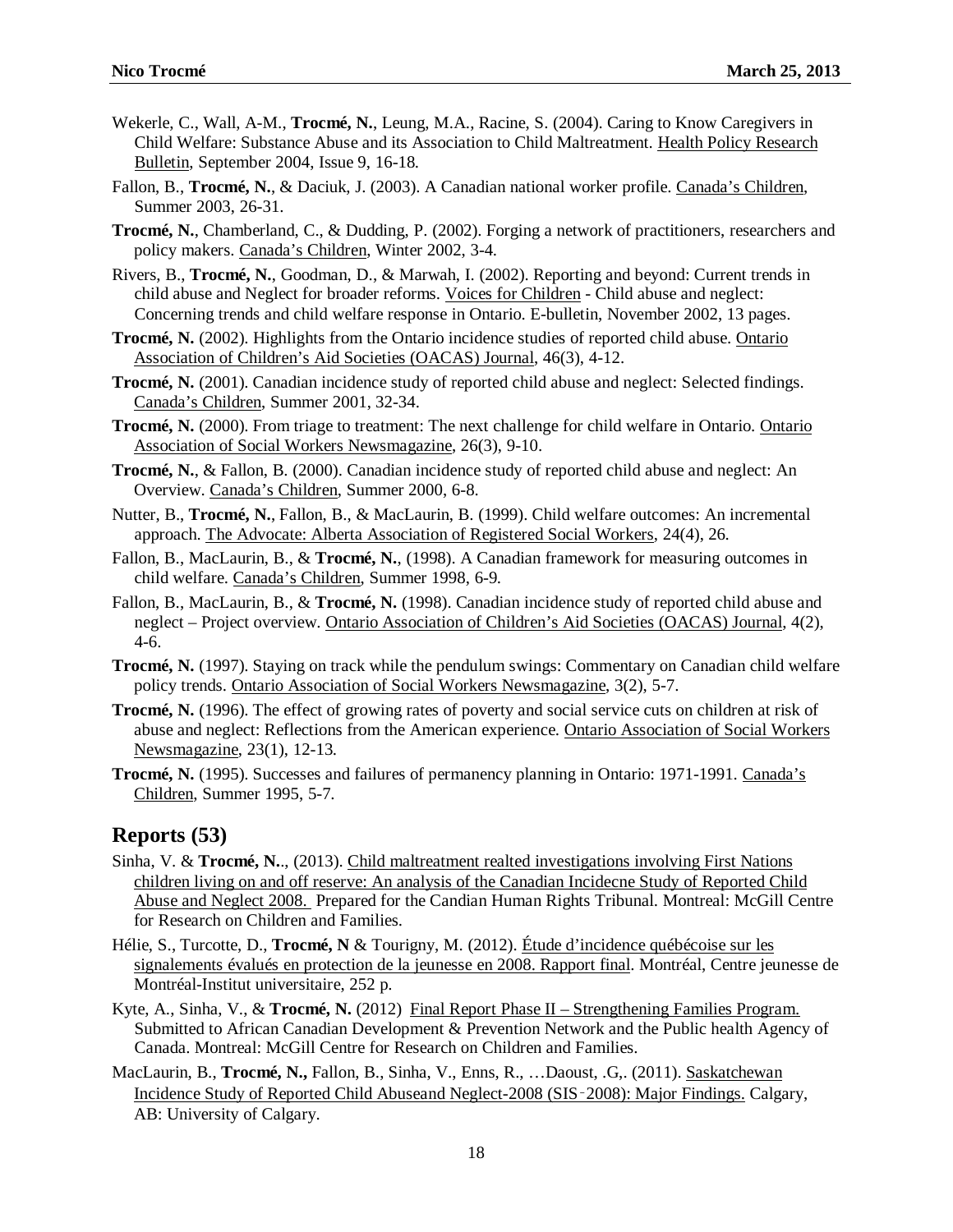- **Trocmé, N.,** Milne, L., Laurendeau, C., & Gervais, M-J.(2011) Evidence-Based Management in Child Welfare: A process and outcome evaluation. Montreal, Qc: Mcgill Centre for Research on Children and Families, 130 pages.
- Fallon, B., **Trocmé, N**., MacLaurin, B., Sinha, V., Black, T., Fast, E., ... Holroyd, J. (2010). Canadian Incidence Study of Reported Child Abuse and Neglect 2008 (CIS-2008): Study Methods (pp. 24). Montreal, QC: McGill Centre for Research on Children and Families.
- Alberta Child Intervention Review Panel, **Trocmé, N**. & Dudding, P. & (co-chairs) (2010) Closing the Gap Between Vision and Reality: Strengthening Accountability, Adaptability and Continuous Improvement in Alberta's Child Intervention System. Government of Alberta Children and Youth Services, Edmonton, AB. 174 pages.
- Piché, A-M & **Trocmé, N**. (2010). Le Cercle de l'Enfant Évaluation Phase I : Sommaire Final. Soumis à la Fondation du Dr Julien. Centre de recherche sur l'enfance et la famille (CREF), Université McGill : Montréal, Qc. 17 pages.
- Roy, C. Sinha, V., & **Trocmé, N.** (2010) Évaluation des initiatives actuelles et émergentes en pédiatrie sociale Bilan de mi-projet. Soumis à La Fondation du Dr. Julien , Montéal, Qc. Centre de recherche sur l'enfance et la famille (CREF), Université McGill : Montréal, Qc.
- Sinha, V., fast, E. & **Trocmé, N.** (2010) Interim Report Phase II Strengthening Families Program. Submitted to African Canadian Development and Prevention Network and the Public health Agency of Canada. Montreal: McGill Centre for Research on Children and Families.
- Fallon, B. **Trocmé, N**. MacLaurin, B. Sinha, V. & Herbert, A. (2010) Canadian Incidence Study of Reported Child Abuse and Neglect - 2008 Process Evaluation Report Submittted tot eh Public Health Agency of Canada, Ottawa, ON.
- Sinha, V., Piché, A-M, **Trocmé, N.** (2009) Evaluation Report The Strengthening Families Community Study. Submitted to African Canadian Development & Prevention Network and the Public health Agency of Canada. Montreal: McGill Centre for Research on Children and Families
- Sinha, V., Piché, A-M, **Trocmé, N.** (2007) Interim Evaluation Report The Strengthening Families Community Study (Fall 2006-Winter 2007) Submitted to African Canadian Development & Prevention Network and the Public health Agency of Canada. Montreal: McGill Centre for Research on Children and Families
- Bala, N., & **Trocmé, N**. (2007) Child Protection Issues and Pediatric Forensic Pathology, Goudge Inquiry into Pediatric Forensic Pathology, Government of Ontario.
- Barber, J., **Trocmé, N**., Goodman, D., Shlonsky, A., Black, T., & Leslie B. (2007). The Reliability and Predictive Validity of Consensus-Based Risk Assessment. Toronto: Centre of Excellence for Child Welfare (34 pages)
- **Trocmé, N.**, Knoke, D. Fallon, B., MacLaurin, B. (2006). Canadian Incidence Study of Reported Child Abuse and Neglect 2003: Understanding the case substantiation decision. Technical Paper Series, Public Health Agency of Canada.
- MacLaurin, B**., Trocmé, N.,** Fallon, B., McCormack, M., Pitman, L., Forest, N., Banks, J., Shangreaux, C., & Perrault, E.(2005). Alberta Incidence Study of Reported Child Abuse and Neglect-2003 (AIS-2003) Major Findings. Calgary, University of Calgary.
- **Trocmé, N.**, Fallon, B., Black, T., & Felstiner, C. (2006). Documentation of Statistical Advice and Support for the Canadian Incidence Study of Reported Child Abuse and Neglect, 2003. Technical Paper Series, Public Health Agency of Canada.
- **Trocmé, N.**, Fallon, B., Black, T., & Felstiner, C. (2006). Report on the Site Dissemination of the Findings from the Canadian Incidence Study of Reported Child Abuse and Neglect, 2003. Technical Paper Series, Public Health Agency of Canada.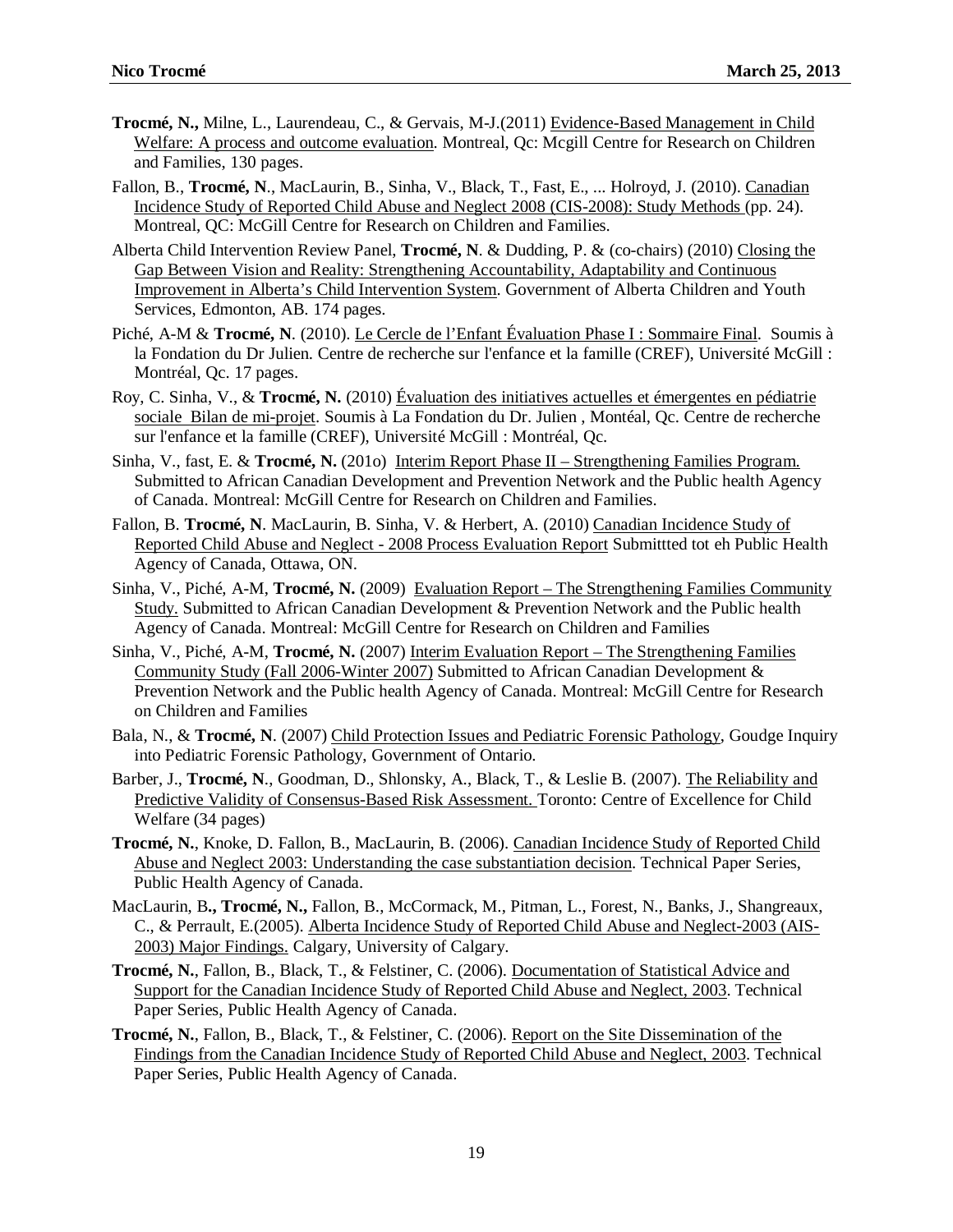- Black, T., **Trocmé, N.**, Fallon, B., & MacLaurin, B. (2006). The Canadian Child Welfare System Response to Exposure to Domestic Violence Investigations. Technical Paper Series, Public Health Agency of Canada.
- Durrant, J, **Trocmé, N.**, Fallon, B., Milne, C., Black, T. & Knoke, D. (2006). Punitive violence against children in Canada. Technical Paper Series, Public Health Agency of Canada.
- Gonzalez, M., Durrant, J.E., Brown, J., & **Trocmé, N.** (2005). Injurious and Non-injurious Physical Maltreatment: A Continuum of Violence or Distinct Phenomena? Child Maltreatment.
- Regehr, C. Barber, J. **Trocmé, N**. Hart, S. Knoke, D. (2005) An Evidence-Based Model for Risk Assessment in Child Welfare, SSHRC Research Cluster Grants, Concept Paper. University of Toronto: Centre for Applied Social Research.
- **Trocmé, N.**, Knoke, D. Fallon, B., MacLaurin, B., Daciuk, J. & Kiang, H. (2004) Reliability of the CIS-2003 Maltreatment Assessment Form: Technical Report. Ottawa, ON: Health Canada, 30 pages.
- **Trocmé, N.**, Nutter, B., Loo, S., & Fallon, B. (2002). Client Outcomes in Child Welfare: Phase II Final Report. Toronto, ON: University of Toronto, Faculty of Social Work, Bell Canada Child Welfare Research Unit, 56 pages.
- Walsh, C., MacMillan, H., **Trocmé, N.**, Boyle, M., Jamieson, E., Daciuk, J., & Racine, Y. (2002). The childhood experiences of violence questionnaire: A brief self-report measure of child maltreatment for youth. Toronto, ON: Internal Document, Statistics Canada and Federal Department of Justice, 150 pages.
- **Trocmé, N.**, Fallon, B., MacLaurin, B., & Copp, B. (2002). The changing face of child welfare investigations in Ontario: Ontario Incidence Studies of Reported Child Abuse and Neglect (OIS 1993/1998). Toronto, ON: Centre of Excellence for Child Welfare, Faculty of Social Work, University of Toronto, 23 pages.
- **Trocmé, N.**, Fallon, B., MacLaurin, B., Daciuk, J., Bartholomew, S., Ortiz, J., Thompson, J., & Helfrich, W. (2002). 1998 Ontario Incidence Study of Reported Child Abuse and Neglect (OIS 1998). Toronto, ON: Centre of Excellence for Child Welfare, Faculty of Social Work, University of Toronto, 230 pages.
- **Trocmé, N.**, & Wolfe, D. (2001). Child maltreatment in Canada: Selected results from the Canadian incidence study of reported child abuse and neglect. Ottawa, ON: Health Canada, 49 pages.
- **Trocmé, N.**, Nutter, B., & Loo, S. (2000) Client outcomes in child protection in Ontario: Data collection project final report. Ottawa, ON: Ministry of Community and Social Services, Children Services Branch, 31 pages.
- **Trocmé, N.**, Mertins-Kirkwood, B., MacFadden, R., Allagia, R., & Goodman, D. (1999). Ontario risk assessment model Phase 1: Implementation and training*.* Toronto, ON: University of Toronto, Faculty of Social Work, Bell Canada Child Welfare Research Unit, 69 pages.
- **Trocmé, N.**, Nutter, B., MacLaurin B., & Fallon, B. (1999). Child welfare outcome indicator matrix. Toronto, ON: University of Toronto, Faculty of Social Work, Bell Canada Child Welfare Research Unit, 4 pages.
- **Trocmé, N.**, Nutter, B., MacLaurin B., & Fallon, B. (1999). Matrice des indicateurs d'impacts en protection de l'enfance. Toronto, ON: University of Toronto, Faculty of Social Work, Bell Canada Child Welfare Research Unit, 4 pages.
- **Trocmé, N.**, Fallon, B., Nutter, B., MacLaurin, B., & Thompson, Julie. (1999). Outcomes for child welfare services in Ontario. Toronto, ON: University of Toronto, Faculty of Social Work, Bell Canada Child Welfare Research Unit, 21 pages.
- Bala, N.C., Paetsch J., **Trocmé, N.**, Schuman, J., Tanchak, S., & Hornick, J. (1999). Allegations of child abuse in the context of parental separation. Ottawa, ON: Department of Justice, 115 pages.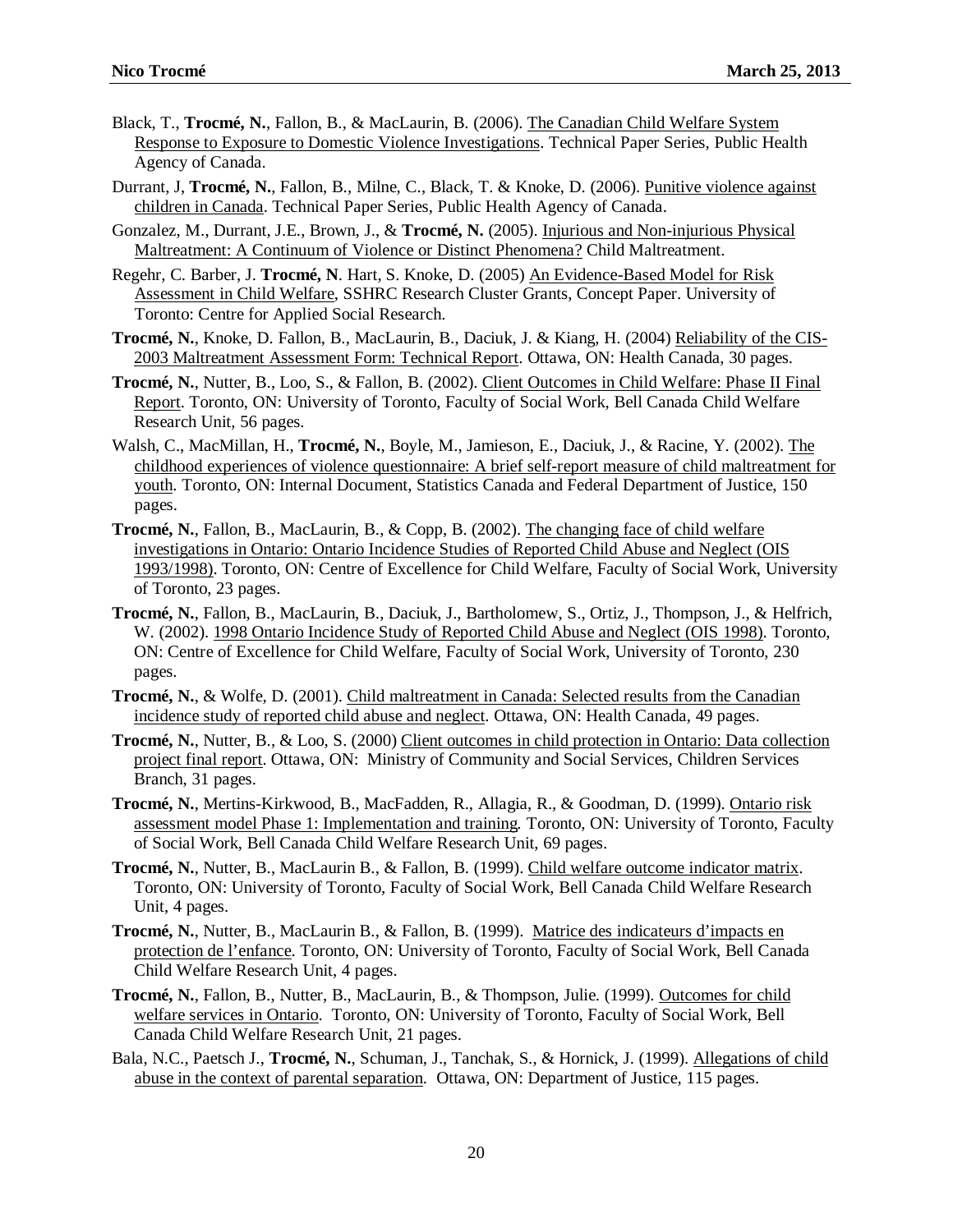- MacLaurin, B., Fallon, B., Daciuk, J., & **Trocmé, N.** (1999). A program evaluation of making a difference, part two: A community response to child abuse. Toronto, ON: University of Toronto, Faculty of Social Work, Centre for Applied Social Research, 32 pages.
- Michalski, J., Alaggia, R., & **Trocmé, N.** (1996). A literature review of risk assessment models. Toronto, ON: University of Toronto, Faculty of Social Work, Centre for Applied Social Research, 22 pages.
- **Trocmé, N.**, Michalski, J., Birnbaum, R., & Wright, R. (1996). Community systems initiative impact study design consultation. Toronto, ON: University of Toronto, Faculty of Social Work, Centre for Applied Social Research, 43 pages*.*
- Kirkland, M., & **Trocmé, N.** (1996). Including fathers: A review of the literature on adolescent fathers. Toronto, ON: University of Toronto, Faculty of Social Work, 19 pages*.*
- MacMillan, H., Racine, Y., **Trocmé, N.**, & Walsh, C. (1996). Investigation of the measurement of child maltreatment by the National longitudinal study of children. Contract for Human Resource Development Canada. Hamilton, ON: McMaster University, Centre for Studies of Children at Risk, 59 pages.
- **Trocmé, N.** (1996). Review of child welfare services provided by the Children's aid society of Algoma. Algoma, ON: Ministry of Community and Social Services, 44 pages.
- **Trocmé, N.**, Michalski, J., McPhee, D., Tam, K.K., & Scarth, S. (1995). Canadian incidence study of reported child maltreatment: Methodology & feasibility review*.* Toronto, ON: University of Toronto, Faculty of Social Work, Centre for Applied Social Research, 55 pages.
- **Trocmé, N.**, Offord, D., Boyle, M., McConville, M., & Lindsey, D. (1995). CAS Child health survey pilot study: Final report. Toronto, ON: Ontario Mental Health Foundation, 18 pages.
- Alaggia, R., & **Trocmé, N.** (1995). Sexually abused preschoolers: Characteristics, prevention, assessment and intervention. Background paper for the First national research and best practice symposium on the Sexual abuse of young children. Toronto, ON: West End Crèche / Institute for the Prevention of Child Abuse, 39 pages.
- **Trocmé, N.** (1994). Reducing child abuse. In R. Peters (Ed.) Community action programs for children: Ontario evaluation framework. Kingston, ON: Queen's University.
- **Trocmé, N.**, & Caunce, C. (1993). The Educational needs of abused and neglected children: A review of the literature. For the Royal Commission on Learning. Toronto, ON: Children's Aid Society of Metropolitan Toronto, 59 pages.
- **Trocmé, N.** (1992). Estimating the scope of child abuse and neglect in Ontario. Research Connections, Fall Issue. Toronto, ON: Institute for the Prevention of Child Abuse, 11 pages.
- **Trocmé, N.**, Isbister, K., & Hughes, C. (1992). Retrench or reform: A discussion paper on social work practices in Ontario's children's services system. Toronto, ON: Ontario Association of Professional Social Workers, 16 pages.
- **Trocmé, N.** (1992). Development of an expert-based child neglect index: making social work practice knowledge explicit. Unpublished doctoral dissertation, University of Toronto, Faculty of Social Work, 35 pages.
- **Trocmé, N.** (1992). Focus on child neglect: A review of research and policy, and development of a child neglect index. Toronto, ON: Child, Youth, and Family Policy Research Centre, 51 pages.
- **Trocmé, N**. (1990). Child welfare services for visible minorities: A review of the literature. Toronto, ON: Harambee Child & Family Services, 41 pages.
- **Trocmé, N.** (1989). Child welfare and children's mental health services for visible minorities. In R. Barnhorst (Ed.) Visible Minority Youth Project. Toronto, ON: Ministry of Citizenship, Child Youth & Family Policy Research Centre, 38 pages.
- **Trocmé, N.** (1989). Permanency Planning: Minimum standard or innovative practice. Toronto, ON: Ministry of Community and Social Services, Child, Youth & Family Policy Research Centre, 69 pages.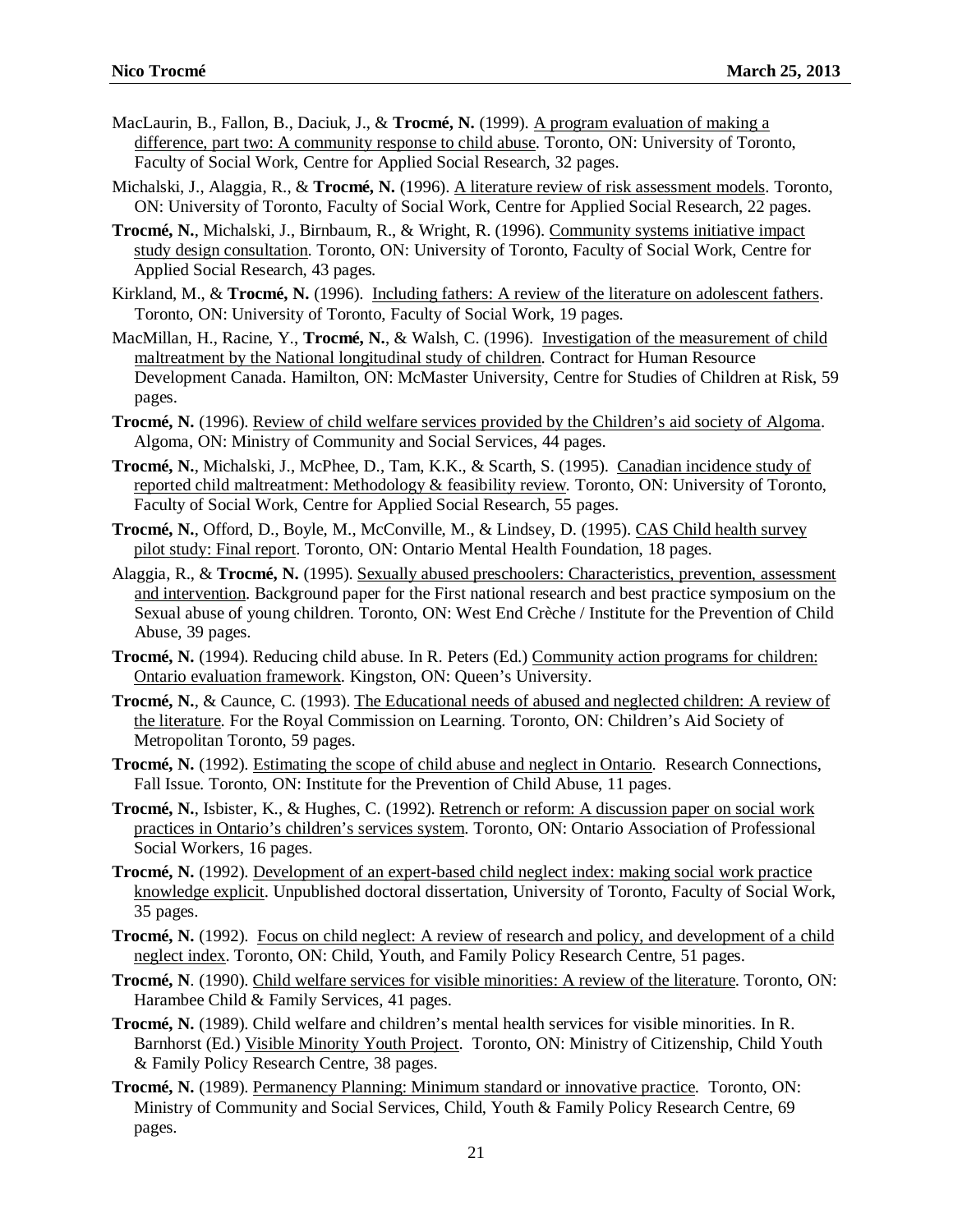### **Other Publications (41)**

- **Trocmé, N**.,(2010). The BYFC-CRCF Community-University Research Collaboration. Batshaw MDC Journal, Volume 6, pp 35-36.
- **Trocmé, N**.,(2009). Neglectful parenting: symptom or diagnosis. Batshaw MDC Journal, Volume 5, pp 29-30.
- **Trocmé, N**.,(2009). Shifting Conceptions of Emotional Maltreatment. Practice, Policy and Research Public Health Agency of Canada's Policy Think Tank on the Public Health Perspective of Early Childhood Emotional Maltreatment. Ottawa, March 12, 2009.
- **Trocmé, N**.,MacLaurin, B., Fallon, B., Shlonsky,A., Mulcahy, M., Esposito,T. (2009). National Child Welfare Outcomes Indicator Matrix (NOM). Montreal, QC: McGill University: Centre for Research on Children and Families.
- **Trocmé, N**.,(2008). What do we know about resilience and child maltreatment? Batshaw MDC Journal, Volume 4, pp 12-14.
- **Trocmé, N**.,(2007). What do we know about Permanency Planning? Batshaw MDC Journal, Volume 3, pp 20-21.
- **Trocmé**, N., Lajoie, J., Fallon, B., &Felstiner, C. (2007). Injuries and deaths of children at the hands of their parents. CECW Information Sheet #57E. Toronto, ON: University of Toronto Faculty of Social Work.
- Durrant, J, **Trocmé, N.**, Fallon, B., Milne, C., Black, T. & Knoke, D. (2006). Punitive Violence Against Children in Canada. CECW Information Sheet #41E. Toronto, ON: Centre of Excellence for Child Welfare.
- **Trocmé, N.** (2006) Family Group Conferencing: Great idea, but is it effective? Batshaw MDC Journal, Volume 2, pp 17-18.
- **Trocmé, N.**, Knoke, D., Fallon, B., & MacLaurin, B. (2006). Substantiating Child Maltreatment: CIS-2003. CECW Information Sheet#40E. Toronto, ON: Centre of Excellence for Child Welfare.
- Black, T., **Trocmé, N.**, Fallon, B., & MacLaurin, B. (2006). The Canadian Child Welfare System Response to Exposure to Domestic Violence Investigations. CECW Information Sheet #39E. Toronto, ON: Centre of Excellence for Child Welfare.
- Black, T. & **Trocmé, N.**, (2005) Book Review: Protecting Children from Domestic Violence: Strategies for Community Intervention. Batshaw MDC Journal, Volume 1, pp 12-13.
- **Trocmé, N.**, Fallon, B., MacLaurin, B., Black, T., & Roy, C. (2005) Child Emotional Maltreatment in Canada. CECW Information Sheet #29E. Toronto, ON: Centre of Excellence for Child Welfare.
- Black, T., **Trocmé, N.**, Fallon, B., MacLaurin, B., Roy, C., & Lajoie, J. (2005). [Children's Exposure to](http://www.cecw-cepb.ca/DocsEng/CISDomesticViolence28E.pdf)  [Domestic Violence in Canada.](http://www.cecw-cepb.ca/DocsEng/CISDomesticViolence28E.pdf) CECW Information Sheet #28E. Toronto, ON: Centre of Excellence for Child Welfare.
- Roy, C., Black, T., **Trocmé, N.**, MacLaurin, B., & Fallon, B. (2005). Child neglect in Canada. CECW Information Sheet #27E. Toronto, ON: Centre of Excellence for Child Welfare.
- **Trocmé, N.**, MacLaurin, B., Fallon, B.,Black, T., & Lajoie, J. (2005). [Child abuse and neglect](http://www.cecw-cepb.ca/DocsEng/CISComparisons26E.pdf)  [investigations in Canada: Comparing 1998 and 2003 data. C](http://www.cecw-cepb.ca/DocsEng/CISComparisons26E.pdf)ECW Information Sheet #26E. Toronto, ON: Centre of Excellence for Child Welfare.
- Fallon, B., Lajoie, J., **Trocmé, N.**, Chaze, F., MacLaurin, B., & Black, T. (2005). Sexual abuse of children in Canada. CECW Information Sheet #25E. Toronto, ON: Centre of Excellence for Child Welfare.
- MacLaurin, B., **Trocmé, N.**, Fallon, B., Chaze, F., Black, T., & Lajoie, J. (2005). Physical abuse of children in Canada. CECW Information Sheet #24E. Toronto, ON: Centre of Excellence for Child Welfare.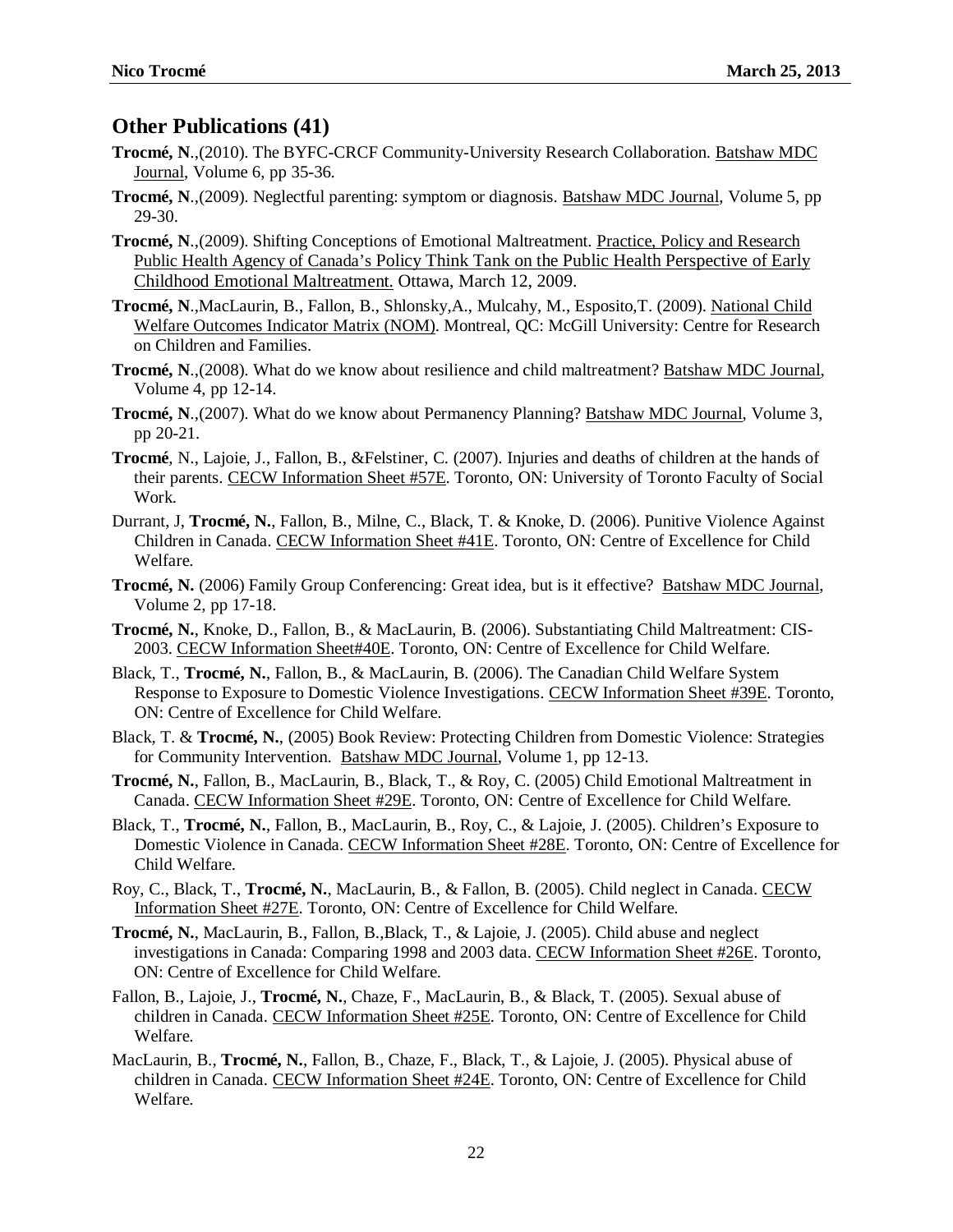- Gough, P., **Trocmé, N.**, Brown, I., Knoke, D., & Blackstock, C. (2005). [Pathways to the](http://www.cecw-cepb.ca/DocsEng/AboriginalChildren23E.pdf)  [overrepresentation of Aboriginal children in care.](http://www.cecw-cepb.ca/DocsEng/AboriginalChildren23E.pdf) CECW Information Sheet #23E. Toronto, ON: Centre of Excellence for Child Welfare.
- Gonzalez, M., Durrant, J., Brown I., & **Trocmé, N.** (2005). Parental Punishment and Physical Abuse: A Continuum of Violence or Distinct Behaviours? Public Health Agency of Canada, Injury and Child Maltreatment Section, March 16, 2005.
- Knoke, D., & **Trocmé, N.** (2004). Risk assessment in child welfare. CECW Info Sheet #18E. Toronto, ON: Centre of Excellence for Child Welfare.
- Knott, T., **Trocmé, N.**, & Bala, N. (2004). False allegations of abuse and neglect. CECW Info Sheet #13E. Toronto, ON: Centre of Excellence for Child Welfare.
- Montgomery, V., & **Trocmé, N.** (2004). Injuries cause by child abuse and neglect. CECW Info Sheet #10E. Toronto, ON: Centre of Excellence for Child Welfare.
- **Trocmé, N.**, Durrant, J., Ensom, R., & Marwah, I. (2004). Physical abuse of children in the context of punishment. CECW Info Sheet #8E. Toronto, ON: Centre of Excellence for Child Welfare.
- Dufour, S., Chamberland, C., & **Trocmé, N.** (2003). A state of knowledge review: What is the effectiveness of child welfare interventions? CECW Poster hand-out. Toronto, ON: Centre of Excellence for Child Welfare.
- Mayer, M., Dufour, S., Lavergne, C., Girard, M., & **Trocmé, N.** (2003). Comparing parental characteristics regarding child neglect: An analysis of cases retained by child protection services in Quebec. CECW Poster hand-out. Toronto, ON: Centre of Excellence for Child Welfare.
- **Trocmé, N.**, Knott, T., & Knoke, D. (2003). An overview of differential response models. CECW Info Sheet #4E. Toronto, ON: Centre of Excellence for Child Welfare.
- Trocmé, N. (2002). Responding to changes in reported child maltreatment: Federal program and policy implications (OIS 1993/1998). Ottawa, ON: Health Canada Policy Forum on the Canadian Incidence Study of Reported Child Abuse and Neglect.
- **Trocmé, N.**, & Siddiqi, J. (2002). Child Maltreatment Investigations in Canada: Judicial Implications. Ottawa, ON: National Judicial Institute's Child Protection and the Law Seminar.
- **Trocmé, N.**, Neves, T., Fallon, B., MacLaurin, B., & Sullivan, S. (2002). Ontario incidence study of reported child abuse and neglect 1993/1998: Source of referrals. CECW Info Sheet #3E. Toronto, ON: Centre of Excellence for Child Welfare.
- **Trocmé, N**., Siddiqi, J., Fallon, B., MacLaurin, B., & Sullivan, S. (2002). Ontario incidence study of reported child abuse and neglect 1993/1998: Outcomes of investigations. CECW Info Sheet #2E. Toronto, ON: Centre of Excellence for Child Welfare.
- **Trocmé, N**., Siddiqi, J., Fallon, B., MacLaurin, B., & Sullivan, S. (2002). Ontario incidence study of reported child abuse and neglect 1993/1998: Maltreatment rates. CECW Info Sheet #1E. Toronto, ON: Centre of Excellence for Child Welfare.
- **Trocmé, N.**, Fallon, B., & MacLaurin, B. (2000). Canadian incidence study of reported child abuse and neglect: Project update. CIS Newsletter, 4, (1). Toronto, ON: Faculty of Social Work, University of Toronto.
- **Trocmé, N**., Fallon, B., & MacLaurin, B. (2000). Étude canadienne de l'incidence des cas signalés de violence et de négligence à l'égard des enfants: Mise à jour sur le projet. CIS Bulletin, 4, (1). Toronto, ON: Faculty of Social Work, University of Toronto.
- **Trocmé, N.**, Fallon, B., & MacLaurin, B. (1999). Canadian incidence study of reported child abuse and neglect: Project update. CIS Newsletter, 3, (1). Toronto, ON: Faculty of Social Work, University of Toronto.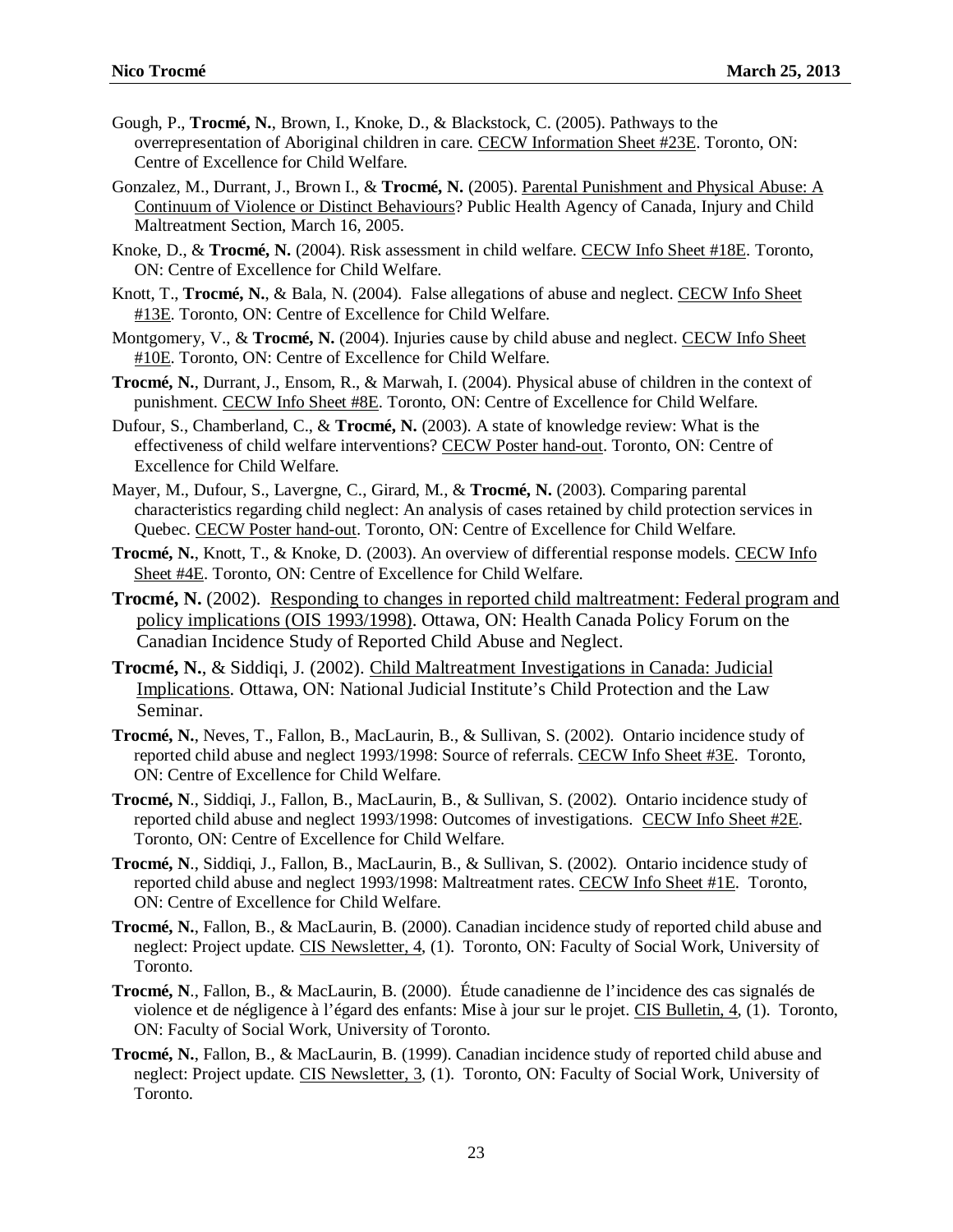- **Trocmé, N.** (1999). Canadian child welfare multi-dimensional outcomes framework and incremental measurement development strategy. In J. Thompson & B. Fallon (Eds.) The First Canadian Roundtable on Child Welfare Outcomes. Toronto, ON: Bell Canada Child Welfare Research Unit, Faculty of Social Work.
- **Trocmé, N.**, Fallon, B., & MacLaurin, B. (1999). Étude canadienne de l'incidence des cas signalés de violence et de négligence à l'égard des enfants: Mise à jour sur le projet. CIS Bulletin, 3, (1). Toronto, ON: Faculty of Social Work, University of Toronto.
- **Trocmé, N.,** Fallon, B., & MacLaurin, B. (1999). Canadian incidence study of reported child abuse and neglect: Project update. CIS Newsletter, 2, (1). Toronto, ON: Faculty of Social Work, University of Toronto.
- **Trocmé, N.**, Fallon, B., & MacLaurin, B. (1999). Étude canadienne de l'incidence des cas signalés de violence et de négligence à l'égard des enfants: Mise à jour sur le projet. CIS Bulletin, 2, (1). Toronto, ON: Faculty of Social Work, University of Toronto.
- Brochu, S., Bouchard, C., **Trocmé, N.**, Ethier, K., & Fortin, G. (1998). Rapport du groupe conseil de l'association des centres jeunesse du Québec au sujet des recommendations de la Commission des droits de la personne et des droits de la jeunesse sur le cas des enfants maltraités de Beaumont. Montreal, QC: Association des centres jeunesse du Québec.
- **Trocmé, N.**, Fallon, B., & MacLaurin, B. (1998). Canadian incidence study of reported child abuse and neglect: Project update. CIS Newsletter, 1, (1). Toronto, ON: Faculty of Social Work, University of Toronto.
- **Trocmé, N.** Fallon, B., & MacLaurin, B. (1998). Étude canadienne de l'incidence des cas signalés de violence et de négligence à l'égard des enfants: Mise à jour sur le projet. CIS Bulletin, 1, (1). Toronto, ON: Faculty of Social Work, University of Toronto.

# **PRESENTATIONS (238)**

#### **Conferences: Peer Reviewed (99)**

- Fallon, B. & **Trocmé, N.** (2012, September). Decision making ecology: Placement decision analysis with the Canadian Incidence Study of Reported Child Abuse and Neglect (CIS). Symposium, 12th European Scientific Association on Residential & Foster Care for Children and Adolescents Conference. Glasgow, Scotland..
- Collin-Vézina, D., **Trocmé, N.**, Fallon, B. & Hélie, S. (2012, July) Does the use of more conservative standards help explain the decline in rates of substantiated child sexual abuse in Canada? International Family Violence and Child Victimization Research Conference, Portsmouth NH.
- Fallon, B., **Trocmé, N.**, MacLaurin, B., & Sinha, V. (2012, July). Understanding increasing reports of maltreatment in Canada. Paper presented at the Annual Colloquium of the American Professional Society on the Abuse of Children; Chicago, Illinois, USA.
- Sinha, V. **Trocmé, N.** (2012, July). Comparing First Nations and provincial/territorial agencies: An analysis of the First Nations component of the Canadian Incidence Study of Reported Child Abuse and Neglect. Paper presented at the Annual Colloquium of the American Professional Society on the Abuse of Children; Chicago, Illinois, USA.
- MacLaurin, B., Fallon, B., **Trocmé, N.,** & Sinha, V. (2012, July). The association between ethnicity and child maltreatment: Explaining factors. Symposium, International Society for the Study of Behavioural Development, Edmonton, Alberta.
- Fast, E., Ma, J., **Trocmé, N**., Chabot, M., Fallon, B., & MacLaurin, B. (2012, July). Examining the role of age in the response of Child welfare systems. International Family Violence and Child Victimization Research Conference, Portsmouth, New Hampshire.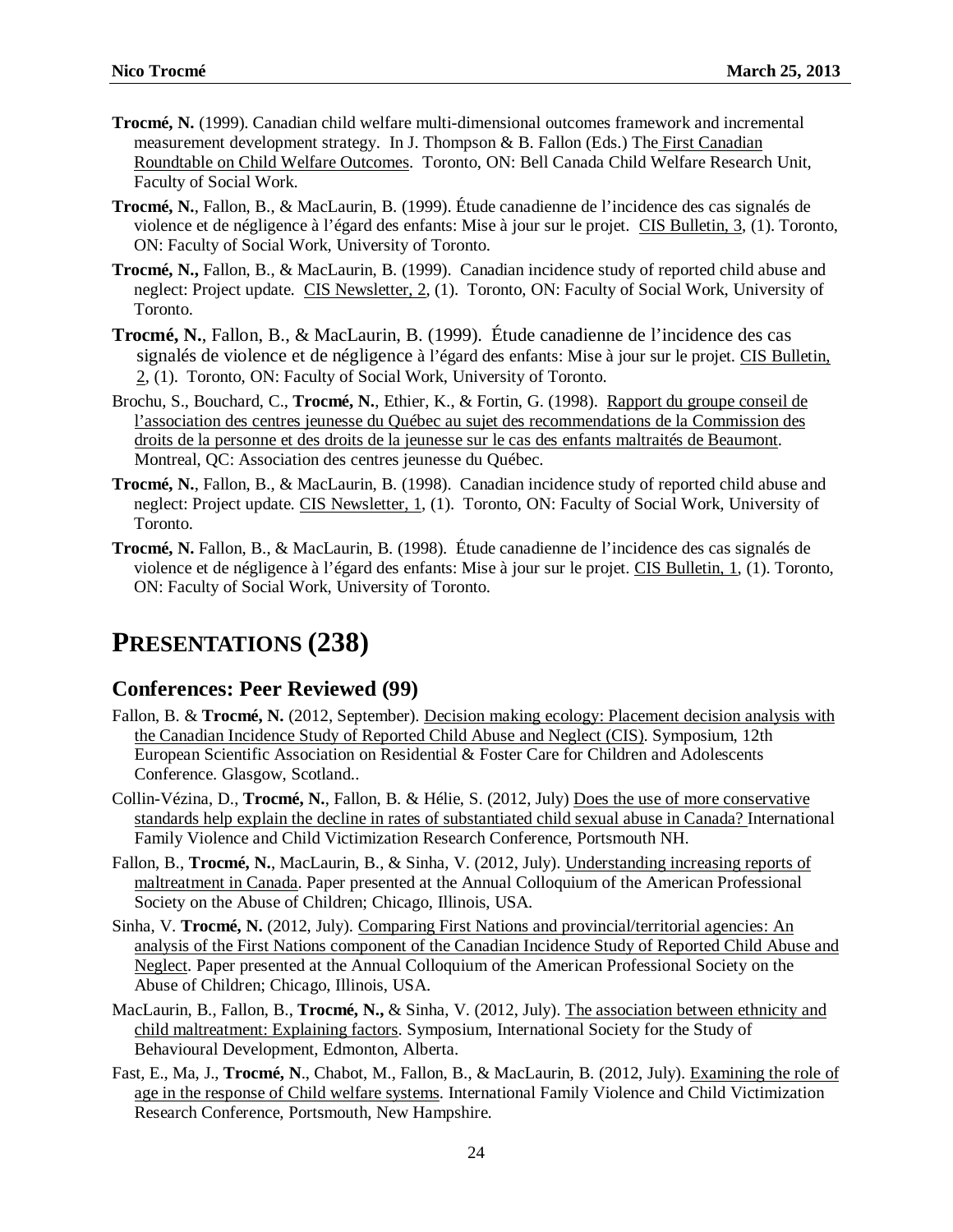- Chagnon, F., Gervais, M-J, **Trocmé, N**. & Laurendeau, C. (2010, October) La modélisation pour améliorer une stratégie basée sur des données probantes. Congrès ACJQ / 9e Conférence internationale S'occuper des enfants. Montréal, Qc..
- **Trocmé, N.,** Fallon, B., MacLaurin, B., Sinha, V., Turcotte, D., Helie, S. (2010, October). The Canadian incidence study of reported child abuse and neglect – 2008 Major Findings. Congrès ACJQ / 9e Conférence internationale S'occuper des enfants. Montréal, Qc.
- Fallon, B, **Trocmé, N.,** MacLaurin, B., & Sinha (2010, September) . CIS-2008: Investigations of Maltreatment versus Risk of Maltreatment . XVIII International Society for the Protection of Child abuse and Neglect Conference International Congress, Honolulu, Hawaii.
- Fallon, B., **Trocmé, N**. (2010, Septmeber). Canadian incidence study of reported child abuse and neglect. XVIII International Society for the Protection of Child abuse and Neglect Conference International Congress, Honolulu, Hawaii.
- Ellenbogen, S., **Trocmé, N.,** & Wekerle, C. (2011, January). Adding a layer of depth to quantitative research: A Strategy for Coding Open-Ended Questions. Paper presented at the Society for Social Work and Research Annual Conference: Tampa Bay, January 12-16.
- Ellenbogen, S**.** & **Trocmé, N**. (2010, June) Child protection worker's perception of the resiliency of their neglect clients. Pathways to Resilience II Conference: The Social Ecology of Resilience Halifax, NS.
- Milne, L, & **Trocmé, N.** (2010, May) University-agency partnership: The use of evidence to inform practice with children and families. Congress of the Humanities and Social Sciences, Canadian Association of Social Work Education, Concordia University, Montréal.
- Ellenbogen, S., **Trocmé, N.,** & Wekerle, C. (2010, January ). Testing a shame-rage explanation for increased aggressiveness among physically abused youth. Poster presented at the Society for Social Work and Research Annual Conference: San Francisco, January 13-17.
- **Trocmé, N.** (2009, May). Trouver le juste milieu: Réflexions sur l'expansion des mandats des services de protection au Canada. Séminaire francophone international en prévention des traumatismes et promotion de la sécurité chez les jeunes de 0 à 18 ans, Institut national de la santé publique du Québec, Montréal, QC.
- Piché, A.M, Trudel, H. & **Trocmé, N.** (2009, August) The child's protective circle: a family group conferencing model to promote and safeguard children's fundamental rights within social paediatrics centres. 5th World Congress on Family Law and Children's Rights, Halifax, NS.
- Ellenbogen, S, **Trocmé, N**., Wekerle, C., & the MAP research team (2008, September). Violence outcome expectancies among maltreated adolescents: Motivations and implications of aggressive behaviour, WorldForum 2008: Cardiff, Wales, United Kingdom.
- Ellenbogen, S, **Trocmé, N**., Wekerle, C., & the MAP research team (2008, March). What do adolescents think will happen if they behave aggressively: examining the cognitions of maltreated youth. First Biennial Conference of the International Family Aggression Society: Preston, UK.
- Ellenbogen, S, **Trocmé, N.,** Wekerle, C., & the MAP research team (2008, March). Are higher levels of child physical abuse a risk factor for later aggression problems, over and above other maltreatment? First Biennial Conference of the International Family Aggression Society: Preston, UK.
- **Trocmé, N.** & Laurendeau, C. (2008, November) Gestion fondée sur les données probantes Ensemble! Parce que le Québec a besoin de tous ses jeunes.  $15<sup>e</sup>$  conférence de l'Association des centres jeunesse du Québec, Montréal, QC.
- Collin-Vézina, D. & **Trocmé, N**. (2008, November) Déclin des investigations sur les agressions sexuelles au Canada. Ensemble! Parce que le Québec a besoin de tous ses jeunes.  $15<sup>e</sup>$  conférence de l'Association des centres jeunesse du Québec, Montréal, QC.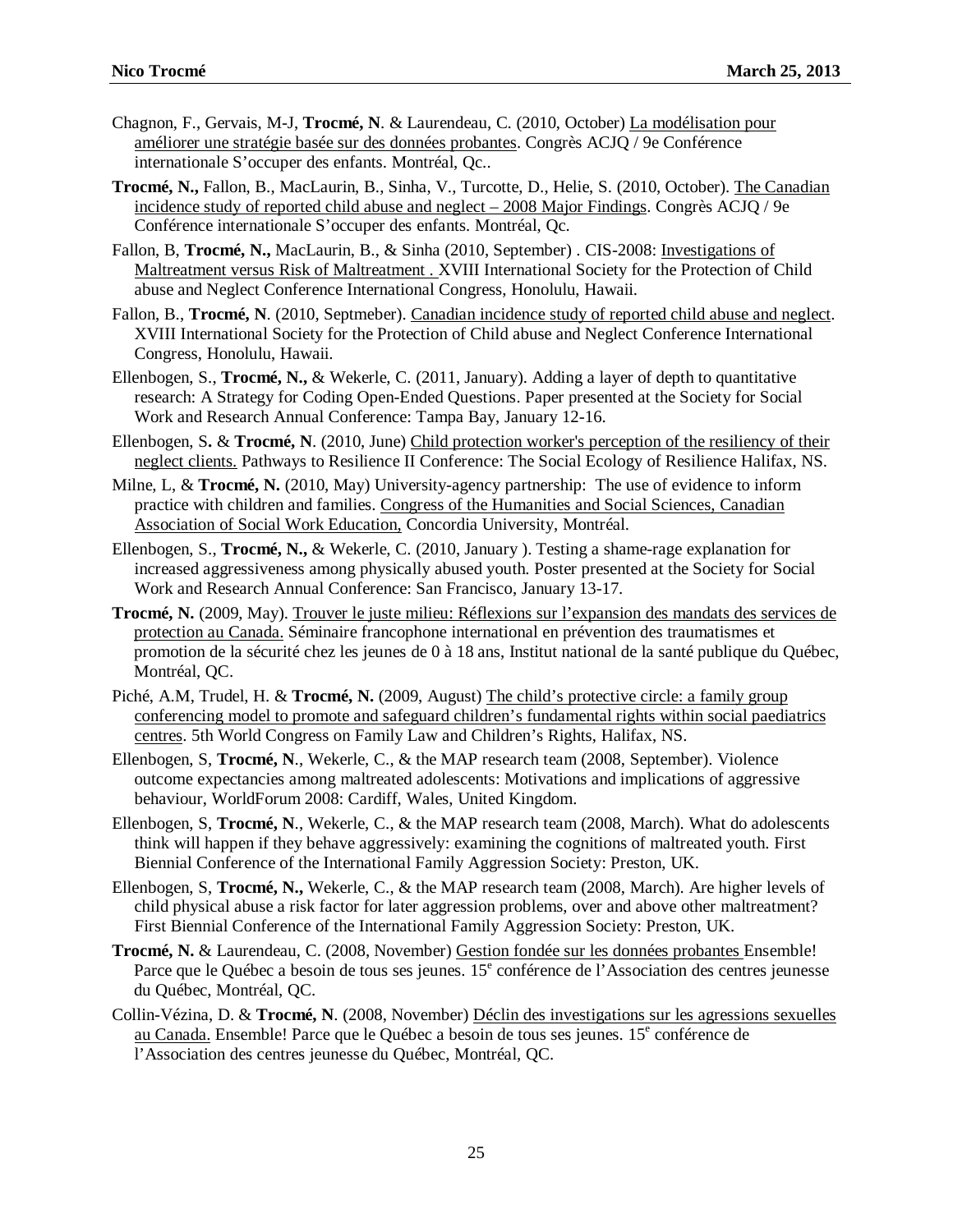- Wekerle, C., Leung, E., Waechter, R., MacMillan, H., Boyle, M., & **Trocmé, N.,** & the MAP Research Team (2008, June). Perception of safety, maltreatment, and emotional regulation: Examining resilience among child protective service adolescents. Abstracts of the 69th Annual Convention of the Canadian Psychological Association Childhood Maltreatment and Emotion-based Outcomes Symposium, p. 193. Halifax, Canada
- **Trocmé, N.,** Roy, C., & Laurendeau, C., (2008, June) L'utilisation de données probantes en protection de l'enfance : une stratégie de transfert des connaissances novatrice et prometteuse Trois-Rivères, QC.
- Piché, A.M., **Trocmé, N.** & Sinha, V. (2008, May) Program Evaluation in Partnership with a Cultural Community: The Strengthening Families Program of the African Canadian Development and Prevention Network. Cultural Diversity and Vulnerable Families: A Bias in Favour of Cultural Competence. Montreal, QC.
- Ellenbogen, S., **Trocmé, N**., Wekerle, C. (2008, March) What do adolescents think will happen if they behave aggressively: examining the cognitions of maltreated youth. Family Aggression: Causes & Consequences, First Biennial Conference of the International Family Aggression Society. Preston, UK
- Ellenbogen, S., **Trocmé, N.**, Wekerle, C. (2008, March) Are higher levels of child physical abuse a risk factor for later aggression problems, over and above other maltreatment, First Biennial Conference of the International Family Aggression Society: Preston, UK
- Dufour, S., Lavergne, C., Larrivée, M-C., & **Trocmé, N.** (2007, July). Who are neglecting parents? A gender and family structures differential analysis. Paper presented at the International Family violence and Child Victimization Research Conference. Portsmouth, NH.
- Larrivée, M-C., **Trocmé, N**., Dufour, S., & Lavergne, C. (2007, July). Child physical abuse with and without other forms of maltreatment: Two distinct realities? Communication présentée au International Family and Child Victimization Research Conference. Portsmouth, NH.
- Blackstock, C, Knoke, D. & **Trocmé, N**. (2007) A comparison of child abuse and neglect from the CIS2003: Service implications for Aboriginal children and their families. The 2nd International Meeting on Indigenous Child Health, Montreal, Quebec, April 20-22, 2007.
- **Trocmé, N**. (2007, May). Responding to child abuse and neglect: Disentangling imminent risk from chronic need. Paper presented at the Children, Family and the State Conference. Montreal, QC.
- Wekerle, C., Leung, E., Wall, A-M., MacMillan, H.L., **Trocmé, N**., Boyle, M., & Waechter, R. (2007, March). The Role of childhood emotional abuse in trauma symptomatology and dating violence among CPS-involved adolescents. & The impact of childhood emotional maltreatment on development : (Mal) adaptation in adolescence and young adulthood.Papers presented at the Society for Research on Child Development, Conference. Boston, MA.
- **Trocmé, N.**, & Belanger, S., & Roy, C. (2007, February). Knowledge Mobilization in child welfare. Paper presented at The 2007 Canadian Symposium of Child and Family Service Outcomes. Vancouver, BC.
- Coughlin, L., & **Trocmé, N**. (2007, February). A Trip Through Québec's Youth Protection Information System. Paper presented at The 2007 Canadian Symposium of Child and Family Service Outcomes. Vancouver, BC.
- Black, T., **Trocmé, N**., Fallon, B., & MacLaurin, B. (2007, January). Response of the Canadian child welfare system to cases of exposure to domestic violence: Analysis of the Canadian Incidence Study of Reported Child Abuse and Neglect. Paper presented at the Society for Social Work Research (SSWR) conference. San Francisco, CA.
- Roy, C. & **Trocmé, N.** (2005, November). La violence et la négligence envers les enfants : Problème de santé publique ? Journées annuelles de santé publique, Institut de la statistique du Québec, Centre des Congrès, Quebec, QC.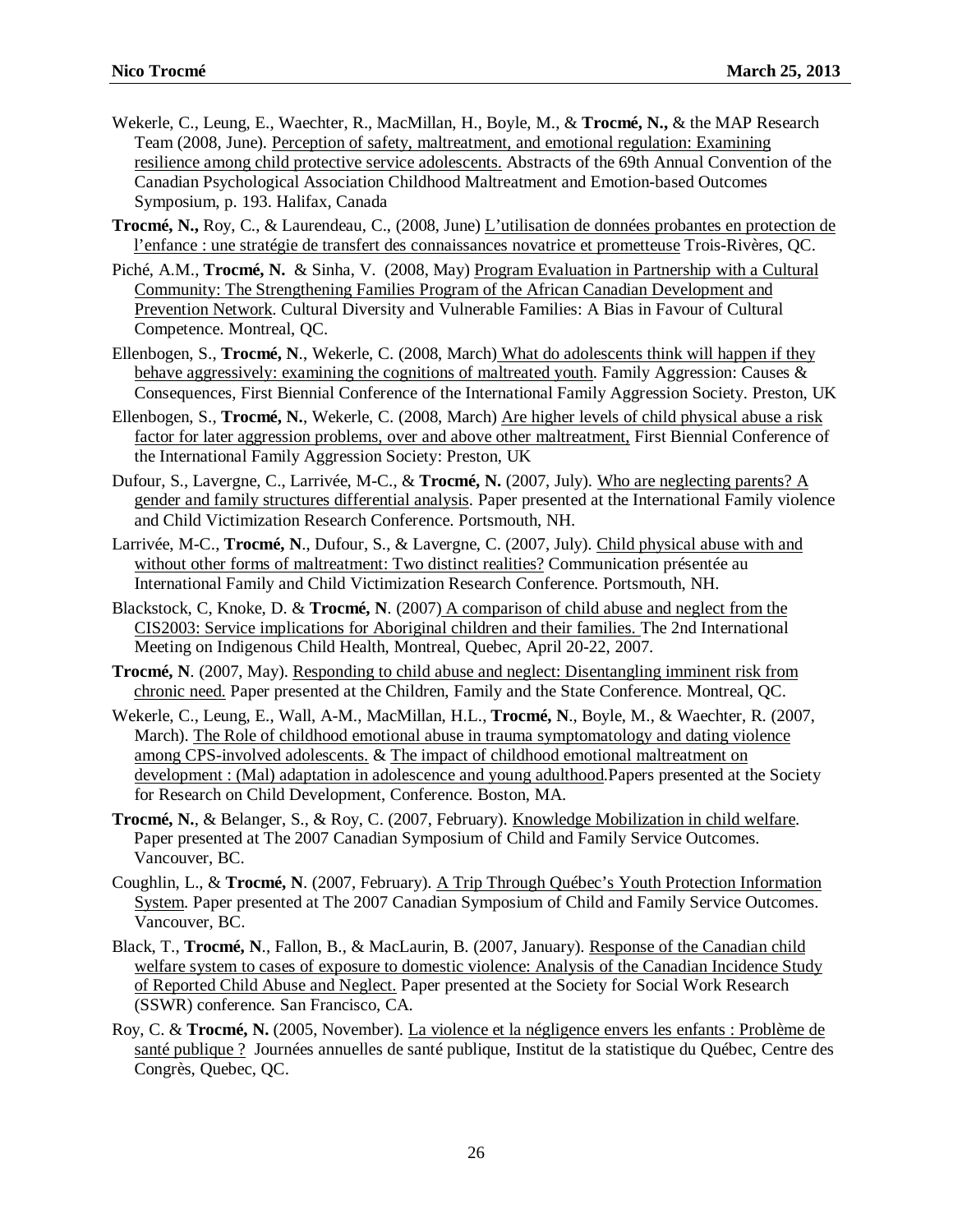- Fu, S., **Trocmé, N.,** & Mayer, M., (2006 November). The Family Maltreatment Seriousness in Canada. Paper presented at The World Forum 2006 Future Directions in Child Welfare Conference. Vancouver, BC.
- **Trocmé, N.,** Fallon B., MacLaurin, B., Daciuk, J., Felstiner, C., Black, T., Tonmyr, L., Blackstock, C., Barter, K., Turcotte, D., & Cloutier, R**.** (2006, November). Select Comparisons from Two Cycles of a National Incidence Study of Reported Child Abuse and Neglect: Understanding Increases in Canadian Reports to Child Welfare Services. Paper presented at The World Forum 2006 Future Directions in Child Welfare Conference. Vancouver, BC.
- **Trocmé, N**., Roy, C., & Black, T. (2006, October). L'intervention en protection e la jeunesse dans les situations d'exposition à la violence conjugale/Youth Protection Intervention and Conjugal Violence. Paper presented at the International Conference on Violence Against Women: Diversifying Social Responses, Montréal, QC
- **Trocmé N**., Fallon, B., MacLaurin, B., Daciuk, J., Felstiner, C., Black, T., Tonmyr, L., Blackstock, C., Barter, K., Turcotte, D., & Cloutier, R. (2006, October). Select Comparisons from Two Cycles of a National Incidence Study or Reported Child Abuse and Neglect: Understanding Increases in Canadian Reports to Child Welfare Services. Paper presented at The 8e International Child and Youth Care Conference and the Congrès Conjoint Familiales, Enfance Jeunesse du Québec. Montréal, QC
- Black, T., **Trocmé, N.**, Fallon, B., & MacLaurin, B. (2006, September). Response of the Canadian child welfare system to cases of exposure to domestic violence: Analysis of the Canadian Incidence Study of Reported Child Abuse & Neglect. Paper presented at the XVIth ISPCAN International Congress on Child Abuse and Neglect: Children in a Changing World: Getting It Right, York, UK.
- **Trocmé, N.**, Fallon, B., MacLaurin, B., Daciuk, J., Felstiner, C., Black, T., Tonmyr, L., Blackstock, C., Barter, K., Turcotte, D., & Cloutier, R. (2006, September). Select comparisons from two cycles of the Canadian Incidence Study of Reported Child Abuse and Neglect (CIS): Understanding increases in Canadian reports to child welfare services. Report presented at the XVIth ISPCAN International Congress on Child Abuse and Neglect: Children in a Changing World: Getting It Right, York, UK.
- Fallon, B. & **Trocmé, N.** (2006, September). Factors driving case decisions in child welfare services: Challenging conventional wisdom about organizations and workers. Doctoral dissertation presented at the XVIth ISPCAN International Congress on Child Abuse and Neglect: Children in a Changing World: Getting It Right, York, UK.
- Fallon, B., & **Trocmé, N.** (2006, July). Factors driving case decisions in child welfare services: Challenging conventional wisdom about organizations and workers. Doctoral dissertation presented at the International Family Violence and Child Victimization Research Conference, Portsmouth, NH.
- **Trocmé, N.**, Knoke, D., Fallon, B., & MacLaurin, B. (2006, July). Understanding the case substantiation decision. Paper presented at the International Family Violence and Child Victimization Research Conference, Portsmouth, NH.
- Durrant, J., **Trocmé, N.**, Fallon, B., Milne, C., Black, T., & Knoke, D. (2006, July). Punitive violence against children in Canada. Paper presented at the International Family Violence and Child Victimization Research conference, Portsmouth, NH.
- **Trocmé, N.**, Fallon, B., MacLaurin, B., Daciuk, J., Felstiner, C., Black, T., Tonmyr, L., Blackstock, C., Barter, K., Turcotte, D., & Cloutier, R. (2006, July). Select comparisons from two cycles of the Canadian Incidence Study of Reported Child Abuse and Neglect (CIS): Understanding increases in Canadian reports to child welfare services. Report presented at the International Family Violence and Child Victimization Research Conference, Portsmouth, NH.
- Black, T., **Trocmé, N.**, Fallon, B., & MacLaurin, B. (2006, July). Response of the Canadian child welfare system to cases of exposure to domestic violence: Analysis of the Canadian Incidence Study of Reported Child Abuse & Neglect. Paper presented at the International Family Violence and Child Victimization Research Conference, Portsmouth, NH.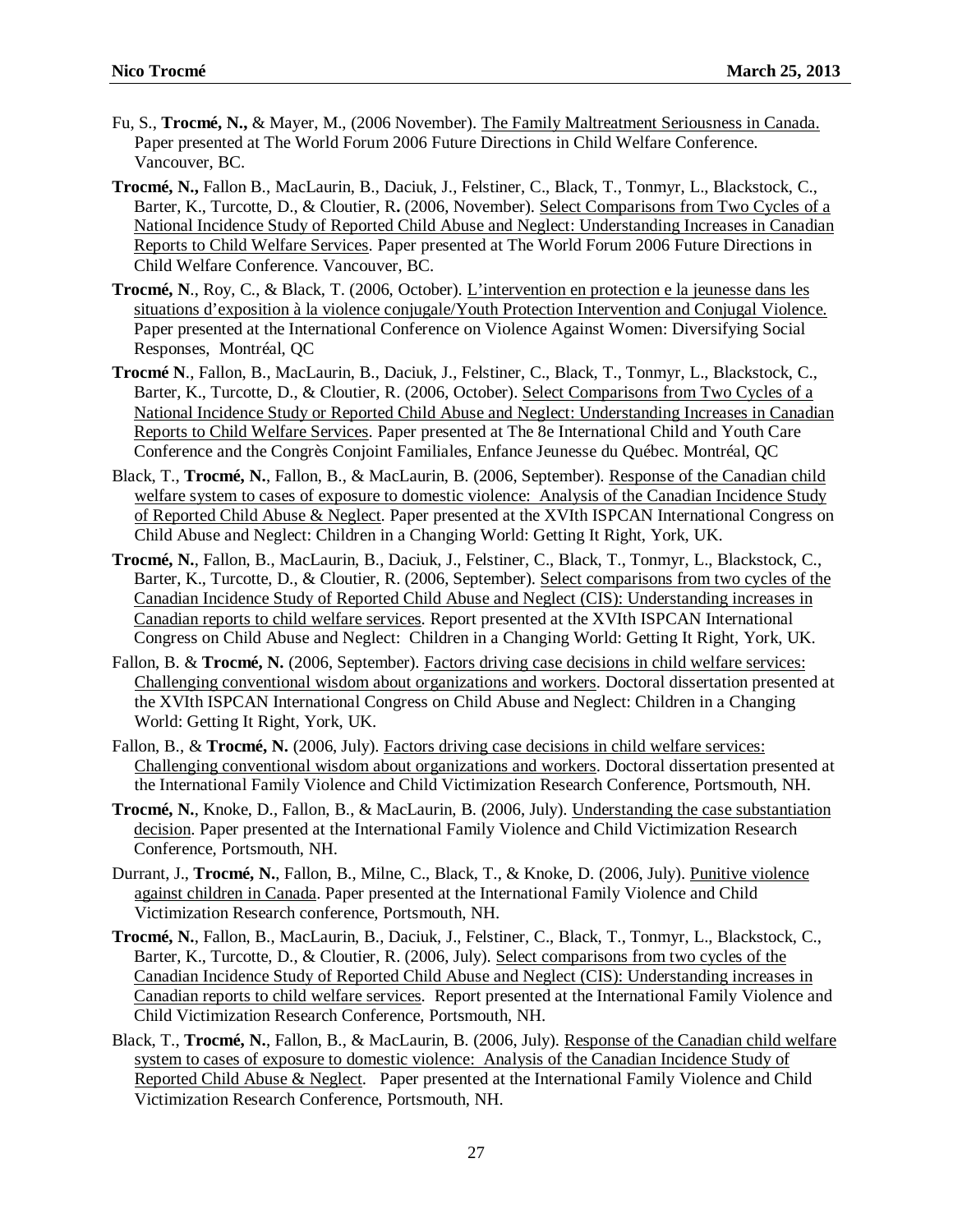- **Trocmé, N.**, Fallon, B., MacLaurin, B., Daciuk, J., Felstiner, C., Black, T., Tonmyr, L., Blackstock, C., Barter, K., Turcotte, D., & Cloutier, R. (2006, June). Select comparisons from two cycles of the Canadian Incidence Study of Reported Child Abuse and Neglect (CIS): Understanding increases in Canadian reports to child welfare services. Report presented at the 2006 National Social Work Conference: Transformation: Charting Our Course, Halifax, NS.
- Black, T., **Trocmé, N.**, Fallon, B., & MacLaurin, B. (2006, June). Response of the Canadian child welfare system to cases of exposure to domestic violence: Analysis of the Canadian Incidence Study of Reported Child Abuse & Neglect. Paper presented at the 2006 National Social Work Conference: Transformation: Charting Our Course, Halifax, NS.
- **Trocmé, N.**, Knoke, D., Fallon, B., & MacLaurin, B. (2006, June). Understanding the case substantiation decision. Poster session presented at the Suspected Child Abuse and Neglect Program's at the Hospital for Sick Children: Current Issues in Child Maltreatment 2006 conference, Toronto, ON.
- Durrant, J., **Trocmé, N.**, Fallon, B., Milne, C., Black, T., & Knoke, D. (2006, June). Punitive violence against children in Canada. Poster session presented at the Suspected Child Abuse and Neglect Program's at the Hospital for Sick Children: Current Issues in Child Maltreatment 2006 conference, Toronto, ON.
- Black, T., **Trocmé, N.**, Fallon, B., & MacLaurin, B. (2006, June). Response of the Canadian child welfare system to cases of exposure to domestic violence: Analysis of the Canadian Incidence Study of Reported Child Abuse & Neglect. Poster session presented at the Suspected Child Abuse and Neglect Program's at the Hospital for Sick Children: Current Issues in Child Maltreatment 2006 conference, Toronto, ON.
- **Trocmé, N.**, Fallon, B., MacLaurin, B., Daciuk, J., Felstiner, C., Black, T., Tonmyr, L., Blackstock, C., Barter, K., Turcotte, D., & Cloutier, R. (2006, June). Select comparisons from two cycles of the Canadian Incidence Study of Reported Child Abuse and Neglect (CIS): Understanding increases in Canadian reports to child welfare services. Report presented at the Suspected Child Abuse and Neglect Program's at the Hospital for Sick Children: Current Issues in Child Maltreatment 2006 conference, Toronto, ON.
- Gerbert, M., Tonmyr, L., Ugnat, A., McCourt, C. , Fallon, B., MacLaurin, B., & **Trocmé, N.** (2006, June) Canadian Incidence Study of Reported Child Abuse and Neglect New Data Implications" Canadian Paediatric Society 83rd Annual Conference, Delta St. John's Hotel, St. John's, Newfoundland and Labrador.
- **Trocmé, N.**, Fallon, B., MacLaurin, B., Daciuk, J., Felstiner, C., Black, T., Tonmyr, L., Blackstock, C., Barter, K., Turcotte, D., Cloutier, R. (2006, June). Select comparisons from two cycles of the Canadian Incidence Study of Reported Child Abuse and Neglect (CIS): Understanding increases in Canadian reports to child welfare services. Report presented at the Foster Care Operators Association of Ontario (FCOAO) conference, Toronto, ON.
- **Trocmé, N.**, Léveillé, S., Chamberland, C., Bouchard, V., & Tremblay-Renaud, A. (2006, May). Qu'estce que ça prend pour réussir un partenariat entre la recherche et la pratique ? Journées professionnelles 2006 du Conseil multidisciplinaire du Centre jeunesse de Montréal – Institut universitaire, Montreal, QC.
- **Trocmé, N.**, Black, T., Fallon, B., MacLaurin, B., Daciuk, J., Felstiner, C., Tonmyr, L., Blackstock, C., Barter, K., Turcotte, D., Cloutier, R. (2006, January). The Canadian Incidence Study of Reported Child Abuse and Neglect – 2003 Major Findings. Paper presented at the  $20<sup>th</sup>$  International Conference on Child and Family Maltreatment, San Diego, CA.
- Tourigny, M., & **Trocmé, N.** (2005, July). Analyse des sources de variation des pratiques dans les centres jeunesse du Québec. Premier congrès international des formateurs en travail social et des professionnels francophones de l'intervention sociale (ARRFIS / IRTS), Basse-Normandie - Hérouville Saint-Clair, Normandie, France.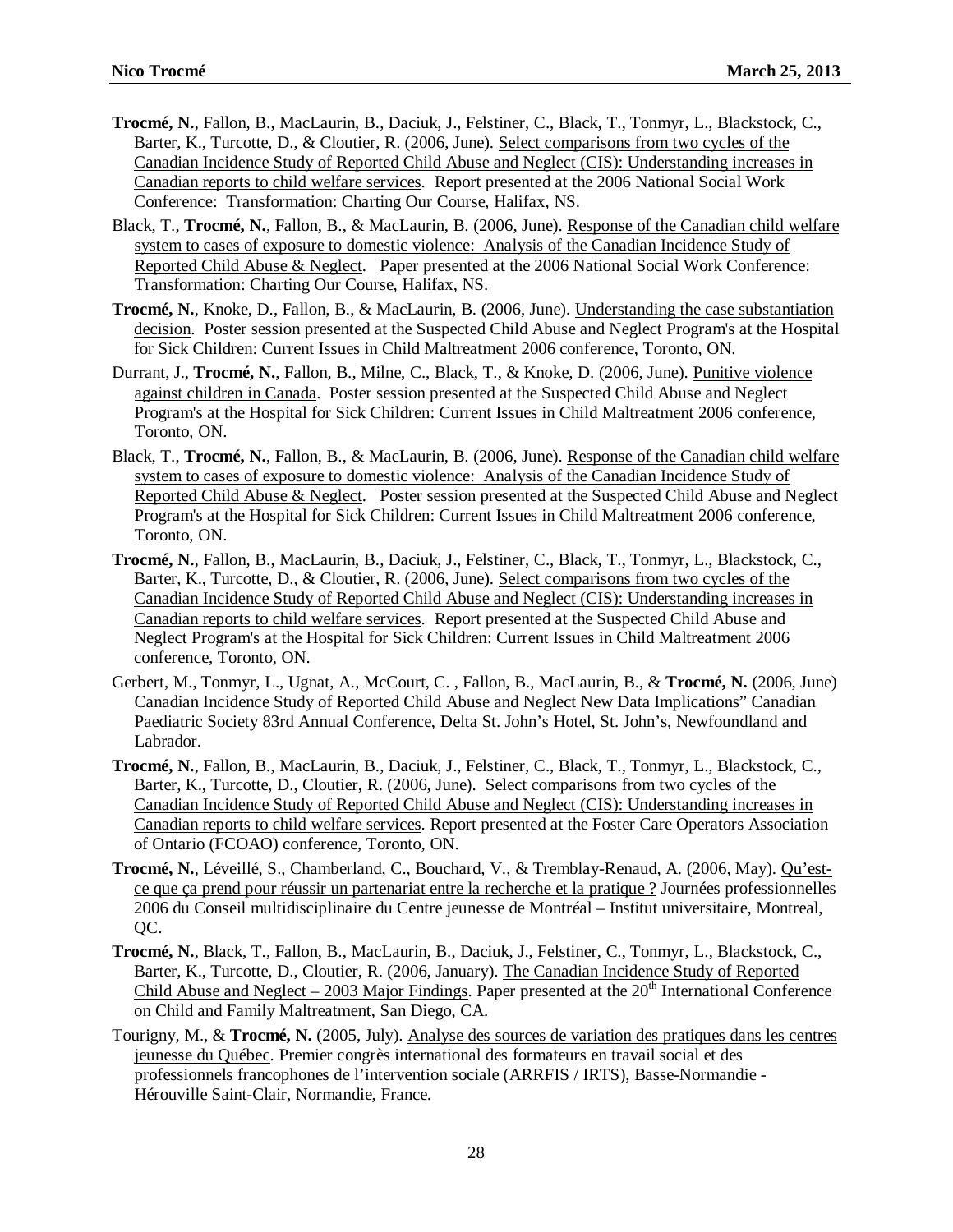- **Trocmé, N.**, Fallon, B., MacLaurin, B., Tonmyr, L., & de Marco, R. (2004, September). Preliminary findings from the 2003 Canadian Incidence Study of Reported Child Maltreatment: Interpreting changes between the 1998 and 2003 cycles. 15<sup>th</sup> International Congress on Child Abuse and Neglect, Brisbane, Australia.
- Fallon, B., MacLaurin, B., & **Trocmé, N.** (2004, September). Influence of organizational characteristics on decisions to provide services in cases of investigated maltreatment. 15<sup>th</sup> International Congress on Child Abuse and Neglect, Brisbane, Australia.
- MacLaurin, B., **Trocmé, N.**, & Fallon, B. (2004, September). Factors determining out of home placement decisions in Canada. 15<sup>th</sup> International Congress on Child Abuse and Neglect, Brisbane, Australia.
- Fluke, J., Gray, J. Kelly, S. Tonmyr, L. & **Trocmé, N.** (2004, September). International Strategies and Approaches to Child Maltreatment Data Collection. 15<sup>th</sup> International Congress on Child Abuse and Neglect, Brisbane, Australia**.**
- **Trocmé, N.** & Blackstock, C. (2004, August). Pathways to the Overrepresentation of Aboriginal Children in Canada's Child Welfare System. Promoting Resilient Development in Children Receiving Care: 6th International Looking After Children Conference & the 5th National Child Welfare Symposium, Ottawa, ON.
- **Trocmé, N.,** Knoke, D. Blackstock, C & Fallon, B. (2004, July). Pathways to overrepresentation: Child welfare service response to Aboriginal children in Canada. Victimization of Children and Youth: An International Research Conference Family Research Laboratory & Crimes Against Children Research Center, Portsmouth, NH.
- **Trocmé, N.**, & Walsh C. (2003, July). Why are rates of child sexual abuse declining in Ontario, Canada? 8<sup>th</sup> International Family Violence Research Conference, Portsmouth, NH.
- **Trocmé, N.**, & Blackstock, C. (2003, June). Child welfare response to aboriginal and non-aboriginal children in Canada: A comparative analysis. Towards a Cross-Cultural Analysis of Family Violence, Esterel, QC.
- **Trocmé, N.** (2003, June). National and international perspectives on child abuse and neglect. Third Congress on Child & Youth Health, Vancouver, BC.
- Mayer, M., Lavergne, C., Dufour, S., **Trocmé, N.**, & Girard, M. (2003, June). Les caractéristiques des figures parentales dans les familles signalées aux services de protection. Paper presented at the 71st ACFAS Congress, Rimouski, QC.
- Mayer, M., Dufour, S., Lavergne, C., Girard, & **Trocmé, N.**, (2003, June). Comparing parental characteristics regarding child neglect: An analysis of cases retained by child protection services in Quebec. Poster session presented at the Child & Youth Health Congress, Vancouver, BC.
- Dufour, S., Chamberland, C., & **Trocmé, N.** (2003, June). A State-of-knowledge review: What is the effectiveness of child welfare interventions? Poster session presented at the Child & Youth Health Congress, Vancouver, Canada.
- **Trocmé, N.** (2002, December). Responding to changes in reported child maltreatment: Federal program and policy implications (OIS 1993/1998). Canadian Incidence Study of Reported Child Abuse and Neglect Policy Forum, Ottawa, ON.
- **Trocmé, N.** (2002, July). The nature and severity of physical harm caused by child abuse and neglect: Results from the first Canadian Incidence Study of Reported Child Abuse and Neglect. 14<sup>th</sup> International Congress on Child Abuse and Neglect, International Society for the Prevention of Child Abuse and Neglect, Denver, CO.
- **Trocmé, N.** (2002, May). Emerging trends in Canadian child welfare: Implications from the Canadian (98) and Ontario (93) Incidence Studies of Reported Child Abuse and Neglect. Canada's Children. Canada's Future 2002 Conference, Child Welfare League of Canada/Ontario Association of Children's Aid Societies, Toronto, ON.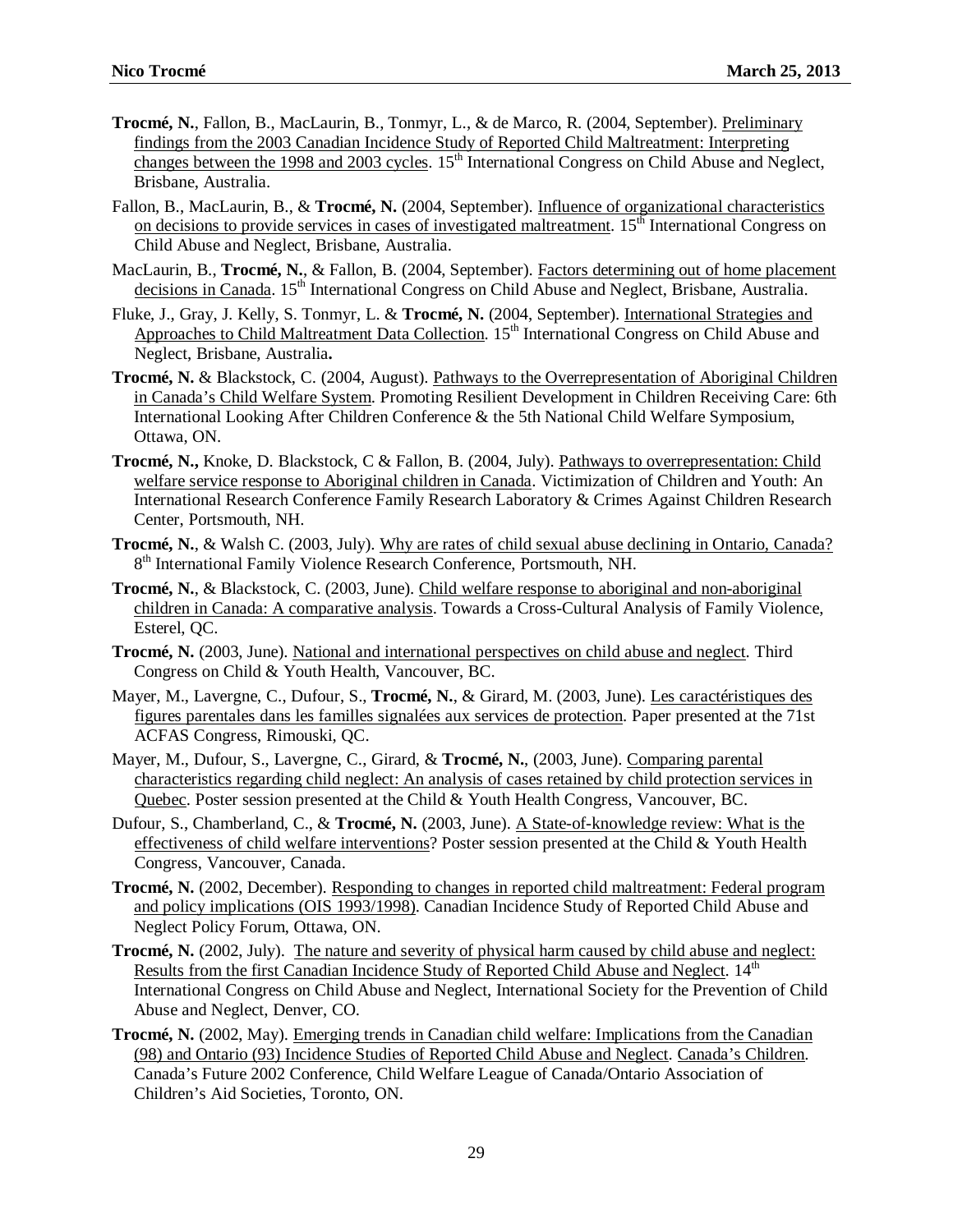- **Trocmé, N.** (2001, October). The Canadian Incidence Study- What Does It Mean? Paper presented at Current Issues in Child Maltreatment 2001, Hospital for Sick Children, SCAN, Toronto, ON.
- Walsh, C.A., MacMillan, H.L., **Trocmé, N.**, & Daciuk, J. (2001, July). The childhood experience of violence questionnaire: Recent developments. Paper presented at the  $7<sup>th</sup>$  International Family Violence Conference, Portsmouth, NH.
- **Trocmé, N.**, & Fallon, B. (2001, July). Canadian incidence study of reported child abuse and neglect: Factors associated with ongoing service delivery. Paper presented at the  $7<sup>th</sup>$  International Family Violence Conference, Portsmouth, NH.
- De Marco, R., & **Trocmé**, N, (2001, June). Physical and emotional harm due to child maltreatment. Paper presented at the Canadian Pediatric Association Annual Conference, Vancouver.
- **Trocmé, N.**, Phaneuf, G., Scarth, S., MacLaurin, B., & Fallon, B. (2000, October). Canadian incidence study of reported child abuse & neglect: Major findings. In Child Welfare in Canada in the Year 2000: The State of the Art and Directions for the Future. Symposium conducted at the Research and Policy Symposium, Cornwall, ON.
- Fallon, B., & **Trocmé, N.** (2000, October). The impact of professional and organizational factors on decision-making in child welfare: An empirical study. In Child Welfare in Canada in the Year 2000: The State of the Art and Directions for the Future. Symposium conducted at the Research and Policy Symposium, Cornwall, ON.
- MacLaurin, B., & **Trocmé, N.** (2000, October). Trends in child welfare services in Ontario: Analysis of the 1993 and 1998 Ontario incidence studies of reported child abuse & neglect. In Child Welfare in Canada in the Year 2000: The State of the Art and Directions for the Future. Symposium conducted at the Research and Policy Symposium, Cornwall, ON.
- **Trocmé, N.**, MacLaurin, B., & Fallon, B. (2000, June). Canadian incidence study of reported child abuse and neglect: Methodology. Paper presented at the Victimization of Children and Youth: An International Research Conference, Durham, NH.
- Walsh, C.A., MacMillan H.L., **Trocmé, N.**, Daciuk, J., & Boyle, M. (2000, June). Psychometric properties of the childhood experience of violence questionnaire. Paper presented at the Victimization of Children and Youth: An International Research Conference, Durham, NH.
- **Trocmé, N.** (1999, October). As the pendulum swings: A 25 year analysis of Ontario child welfare services data. Paper presented at the Current Issues in Child Maltreatment Conference*.* SCAN Program, The Hospital for Sick Children, Toronto, ON.
- Theriault, E., Berland, J., **Trocmé, N.**, & MacLaurin, B. (1999). A Canadian child welfare research agenda. Paper presented at the Seventh Annual Roundtable for Outcome Measures in Child Welfare Services*,* San Antonio, TX.
- **Trocmé, N.**, MacLaurin, B., Theriault, E., & Berland, J. (1999, April). Child welfare services, Canadian child welfare outcomes indicator matrix. Paper presented at the Seventh Annual Roundtable for Outcome Measures, San Antonio, TX.
- **Trocmé, N.**, & Fallon, B. (1999, June). Canadian incidence study of reported child abuse and neglect. Paper presented at The American Professional Society on the Abuse of Children (APSAC) Conference, San Antonio, TX.
- Dumbrill, G., & **Trocmé, N.** (1999, February). The social construction of modern child welfare Learning about the present by researching the past. Paper presented at the First International Interdisciplinary Conference in Advances in Qualitative Methods: Critical Reflections on Doing Qualitative Health Care Research, Edmonton, AB.
- Maiter, S., & **Trocmé, N.** (1999, May). Building bridges: The collaborative development of culturally appropriate definitions of child abuse and neglect for the South Asian community.Paper presented at the Qualitative Analysis Conference, Fredericton, NB.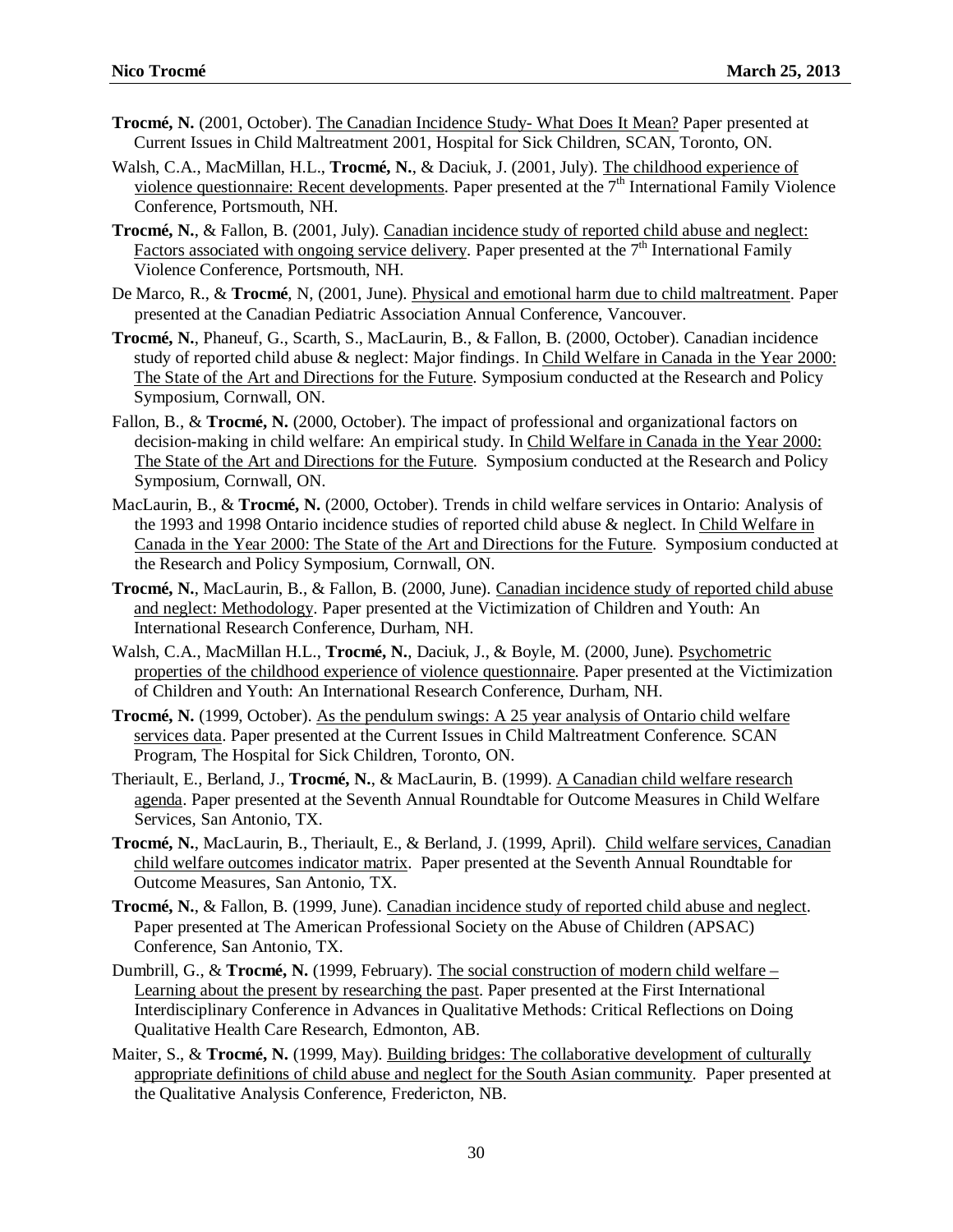- **Trocmé, N.** (1998, March). Canadian child welfare multi-dimensional outcomes framework and incremental measurement development strategy. Paper presented at The First Canadian Roundtable on Child Welfare Outcomes, Toronto, ON.
- **Trocmé, N.** (1998, July). Client outcomes in child welfare in Canada: A framework for program evaluation. Paper presented at the Program evaluation and family violence research: An international conference. Family Violence Research Laboratory, Durham, NH.
- Maiter, S., & **Trocmé, N.** (1998, June). Developing racial and cultural equity in child welfare education and training. Paper presented at the American professional Society on the Abuse of Children Annual Conference, Chicago, IL.
- **Trocmé, N.** (1996, May). Le paradoxe de la négligence: Problématique sociale solution individualiste. Keynote given at the Parents négligents et parents en dificultés d'adaptation, 64th ACFAS Congress, Montreal, QC.
- **Trocmé, N.** (1995, May). Le rôle des facteurs de classe et de genre dans la sélection de stratégies de rechèrche, d'intervention, et de prévention de la maltraitance des enfants. Keynote given at the Violences dans les relations affectives: Représentations et interventions, 63rd ACFAS Congress, Chicoutimi, QC.
- **Trocmé, N.**, & Tam, K.K (1994, May) Correlates of substantiation of maltreatment in child welfare investigations. Paper presented at the National Research and Policy Symposium on Child Welfare, National Welfare Grants, Kananasakis, AB.
- **Trocmé, N.** (1992). Development of an expert based index of child neglect. Paper presented at the Ninth International Congress of the International Society for the Prevention of Child Abuse and Neglect, Chicago, IL.
- **Trocmé, N.**, Sedlack, A., & Leck, G. (1992). Issues collecting and analyzing data on the incidence and prevalence of child maltreatment. Paper presented at the Seventh Annual Conference of the Institute for the Prevention of Child Abuse, Toronto, ON.
- **Trocmé, N.** (1991). Child neglect: Social label or psychological syndrome. Paper presented at the Canadian Association of Schools of Social Work Annual Conference, Kingston, ON.
- **Trocmé, N.** (1991). The Re-emergence of child neglect. Paper presented at the Ontario Association of Children's Aid Societies Annual Conference, Toronto, ON.
- Lang, N., **Trocmé, N.**, et al. (1984). Worker management of key variables in social work with groups. Paper presented at the Sixth Symposium on Social Work with Groups, Chicago, IL.

#### **Conferences: Invited (58)**

- **Trocmé, N.** Collin-Vézina, D., & Fallon, B. (2012, April) Does mandate drift help explain the decline in rates of reported child sexual abuse in Canada? BASPCAN 8th National Congress, Queens University, Belfast, UK
- **Trocmé, N.,** Sinha, V., & Fallon, B. (2011, November). The FN Component of the Canadian Incidence Study of Reported Abuse and Neglect 2008. Ontario Association of Children's Aid Societies Directors Meeting
- **Trocmé, N.** (2011, November) Regards croisés avec le Québec : des chiffres pour quoi faire? Aide à la jeunesse : Les Chiffes 2010, Direction Générale de l'Aide à la Jeunesses, Fédération Wallonie-Bruxelles.
- **Trocmé, N.** (2010, October) Comment organiser une circulation des connaissances au service de la pratique? Journée franco-québécoise Observatoire national de l'enfance en danger, Assemblée nationale, Paris.
- **Trocmé, N.,** Douek, M. Esposito, T., & Chabot M.(2010, September) La performance axée sur la finalité de l'intervention. Association des centres jeunesse du Québec Colloque des conseils d'administration. Centre jeunesse de Laval : Laval Qc.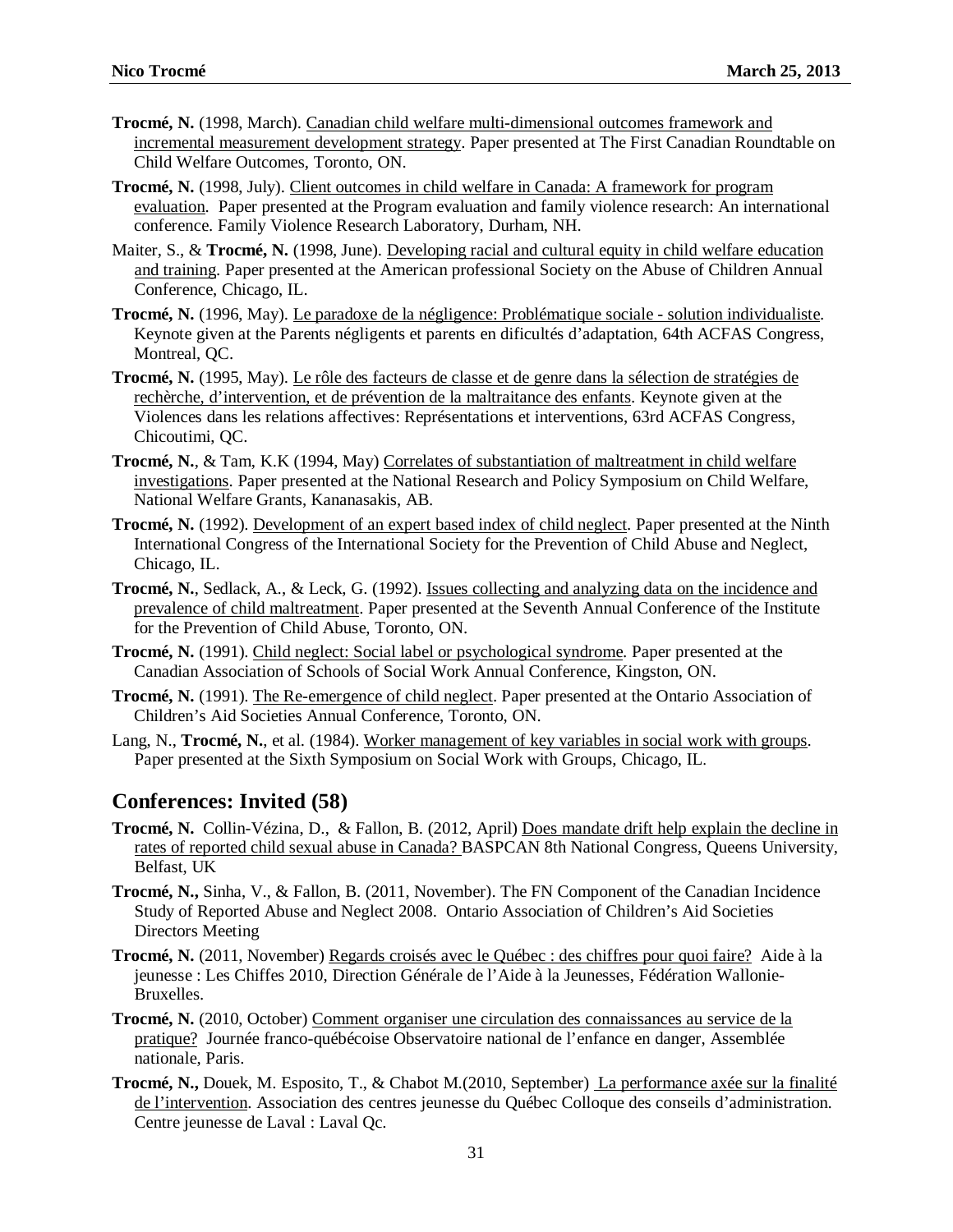- **Trocmé, N** (2010, August) Decisions about what? Critical reflections about operationalizing child welfare decisions American Humane Association Decision-Making Meeting, August 18-19, Denver Colorado
- Engelbrecht, P**.** & **Trocmé, N**. (2010) Research Challenges in Supporting Resilient Social Policy. Pathways to Resilience II Conference: The Social Ecology of Resilience Halifax, NS, June 7-10
- **Trocmé, N.** (2009, November) Perspectives d'avenir en protection de la jeunesse Les 30 ans de la Loi sur la protection de la jeuness au Quebec. Colloque JEFAR, Quebec, 27 novembre 2009
- **Trocmé, N.** (2009, November) De la dissémination à la mobilization, Les savoirs en action. Pour une utilisation optimale des connaissances. CRI-VIFF, Longeuil, Qc.
- **Trocmé, N.** (2009, October) Le transfert des connaissances de la théorie à la pratique. 4e Colloque québécois sur la maltraitance envers les enfants et les adolescents St Justine, Montreal, Qc
- **Trocmé, N.** (2009, October) Beyond the battered child syndrome: the shifting epidemiology of child maltreatment, Jubiläumssymposium 40 Jahre Kinderschutzgruppe am Kinderspital, Zurich, CH
- **Trocmé, N.** Slonsky, A., Mulcahy, M., & Esposito, T. (2009, October) National Outcomes Matrix: Core Indicators. Second National Roundtable on Child Welfare Outcomes. Centre of Excellence for Child Welfare, Montreal
- **Trocmé, N.** (2009, May) Trouver le juste milieu: Réflexions sur l'expansion des mandats des services de protection au Canada 8e Séminaire francophone international en promotion de la sécurité et en prévention des traumatismes, Institut National de la Santé Publique, Montreal, QC.
- **Trocmé, N.** (2008, July) Have We Stretched the Definition of Child Maltreatment Too Far? International Family Violence and Child Victimization Research Conference, University of New Hampshire: Portsmouth, NH.
- **Trocmé, N.** (2008, July) Ethical Issues in Child Protection: Disentangling imminent risk from chronic need. Ethical Issues in Child Protection: Canadian Bioethics Society (CBS) Conference, St. John's, NF.
- **Trocmé, N.** (2007, May) Responding to child abuse and neglect: Disentangling imminent risk from chronic need Children, Family, and the State International Conference University of Montreal, Montreal, Qc.
- **Trocmé, N.** (2007, February). Re-involving the community: Flexible responses to rising child welfare caseloads. Paper presented at The National Judicial Institute. Family Law Seminar. Victoria, BC.
- Fallon, B. & **Trocmé, N**. (2007, January). Models and Experiences on Monitoring "Methodological Issues on Child Abuse Data Collection". Paper presented at The European Seminar on Monitoring Systems of Child Abuse Program. Florence, IT
- **Trocmé, N.,** Fallon B., MacLaurin, B., Daciuk, J., Felstiner, C., Black, T., Tonmyr, L., Blackstock, C., Barter, K., Turcotte, D., & Cloutier, R**.** (2006, November). Select Comparisons from Two Cycles of a National Incidence Study of Reported Child Abuse and Neglect: Understanding Increases in Canadian Reports to Child Welfare Services. Paper presented at The World Forum 2006 Future Directions in Child Welfare Conference. Vancouver, BC.
- **Trocmé, N.** (2005, November). Enfants maltraités ou familles en difficulté ? Étude canadienne sur l'incidence des signalements de cas de violence et de négligence envers les enfants – 2003. L'utilisation des forces des parents dans un contexte d'intervention psychosociale. Centre de recherche sur l'adaptation des jeunes et des familles à risque et Centre jeunesse de Québec Université Laval, Quebec, QC.
- **Trocmé, N.,** Fallon, B., MacLaurin, B., Daciuk, J., Felstiner, C., Black, T., Tonmyr, L., Blackstock, C., Barter, K., Turcotte, D. and Cloutier, R. (October 2005). The Canadian Incidence Study of Reported Child Abuse and Neglect – 2003 Major Findings. Paper presented at the World Conference on Prevention of Family Violence, Banff, AB.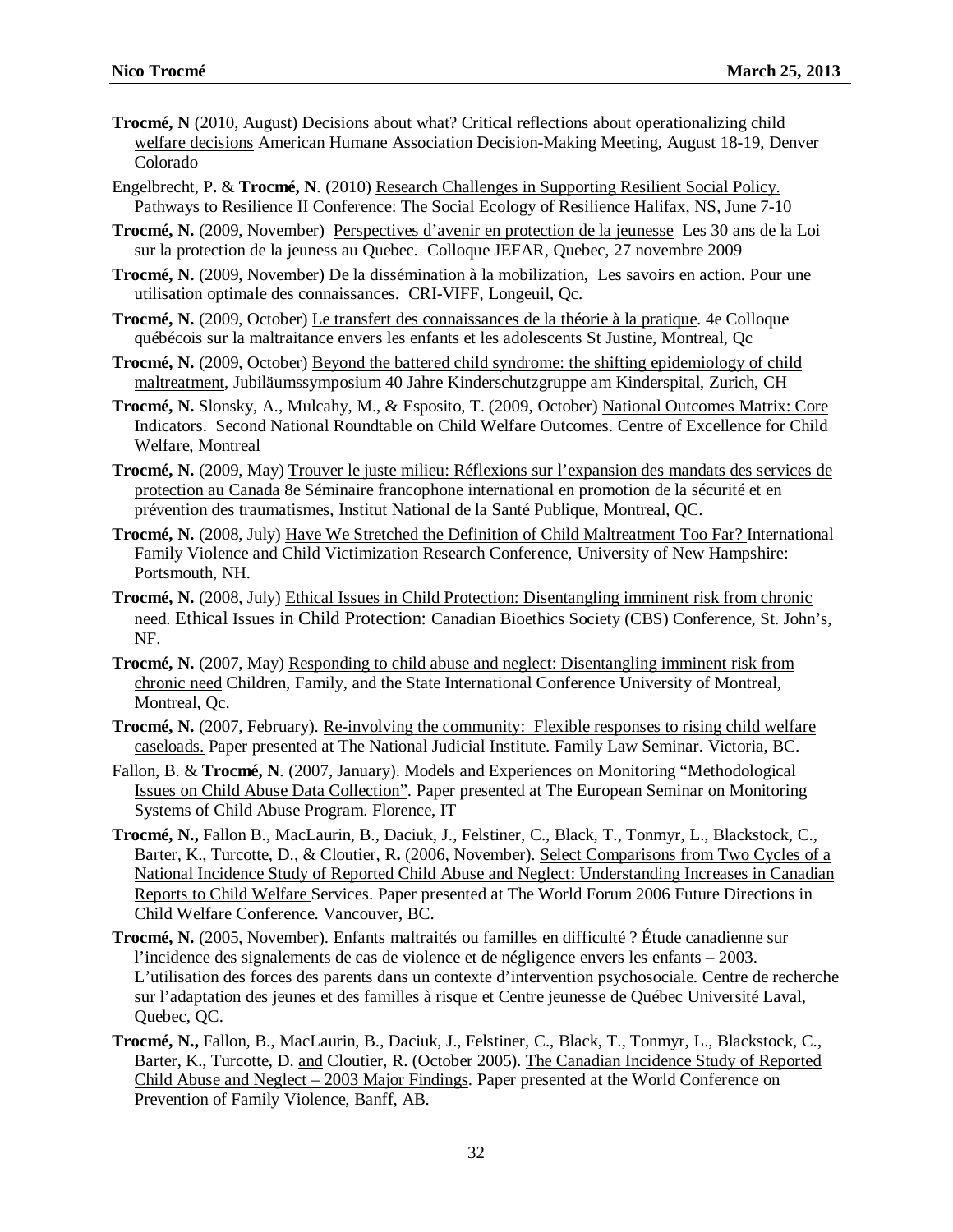- **Trocmé, N.** & Chamberland, C. (2005, May). Des univers parallèles? De l'urgence spécialisée à la collaboration intersectorielle. Deux univers a rapprocher / Bringing Two Worlds Closer Together, Montréal, QC.
- **Trocmé, N.** (2004, November). 25 ans de protection de la jeunesse: où s'en va l'intervention? Être avec les enfants, 25ème anniversaire de la loi sur la protection de la jeunesse, Quebec, QC.
- **Trocmé, N.** (2004, November). The importance of community involvement in child welfare. Ontario Children and Youth Summit, Ministry of Community and Children's Services, Toronto, ON.
- **Trocmé, N.,** & Knoke, D. (2004, June). Differential response & community collaboration. Ontario Association of Children's Aid Societies Annual Conference, Toronto, ON.
- **Trocmé, N.** (2004, April). Nos enfants sont-ils mieux protégés aujourd'hui qu'il y a 25 ans? Colloque Protection de la jeunesse : Au croisement des pratiques et des savoirs, Montreal, QC.
- Mustard, F., Jaffe, P, **Trocmé, N.**, et al. (2004, May). Panel presentation for the Alberta Roundtable on Family Violence & Bullying, Calgary, AB.
- **Trocmé, N** (2004, May) Re-involving the community: Alternative responses to rising child welfare caseloads. Roundtable on Family Violence & Bullying, Calgary, AB.
- **Trocmé, N.** (2004, March). Regards sur les défis futurs du travailleur social en protection de la jeunesse. Le travail social en centre jeunesse : 25 ans plus tard, Montreal, QC.
- **Trocmé, N.** (2003, October). La maltraitance d'hier a aujourd'hui: Implications intersectorielles pour la protection et le bien-être des enfants. 1er colloque québécois sur la maltraitance envers les enfants et les adolescents, Montreal, QC.
- **Trocmé, N.** (2003, September). An overview of child welfare services in Canada: Prevention of maltreatment from Vivaldi's foundlings to today. Montreal, QC.
- **Trocmé, N.**, & Chamberland, C. (2003, March). Re-involving the community: The need for a differential response to rising child welfare caseloads in Canada. Community collaboration & Differential Response – 4th National Child Welfare Symposium, Banff, AB.
- **Trocmé, N.** (2003, February). From concept to practice: The Canadian child welfare outcomes indicator matrix. Canadian Symposium of Child & Family Services Outcomes: Creating a common national focus on outcome monitoring. Ottawa, ON.
- **Trocmé, N.** (2003, February). The importance of process in developing outcome measures: Keynote Address. Canadian Symposium of Child & Family Services Outcomes: Creating a common national focus on outcome monitoring. Ottawa, ON.
- **Trocmé, N.** (2003, September). Child maltreatment investigations in Canada. Child Protection and the Law: National Judicial Institute. Ottawa, ON.
- **Trocmé, N.** (2002, December). Responding to changes in reported child maltreatment : Federal program and policy implications (OIS 1993/1998). Health Canada Policy Forum on the Canadian Incidence Study of Reported Child Abuse and Neglect, Ottawa, ON.
- **Trocmé, N.** (2002, April). The Canadian Incidence Study of Reported Child Abuse & Neglect: Implications for policy and practice. Sparrow Lake Alliance: 13<sup>th</sup> Annual Meeting, Port Stanton, ON.
- **Trocmé, N.** (2002, April). Emerging trends in reported child abuse across Canada. Sexual Assault Care and Treatment Centres in Ontario Annual Conference, Toronto, ON.
- **Trocmé, N.** (2002, February). Assessing risk of injury in cases of child maltreatment: Implications for risk assessment in the Canadian Incidence Study of Reported Child Abuse and Neglect. Ontario Psychological Association Annual Conference, Toronto, ON.
- **Trocmé, N.** (2001, October). Innocents Among Us Fall Event. Keynote Speaker, Toronto, ON.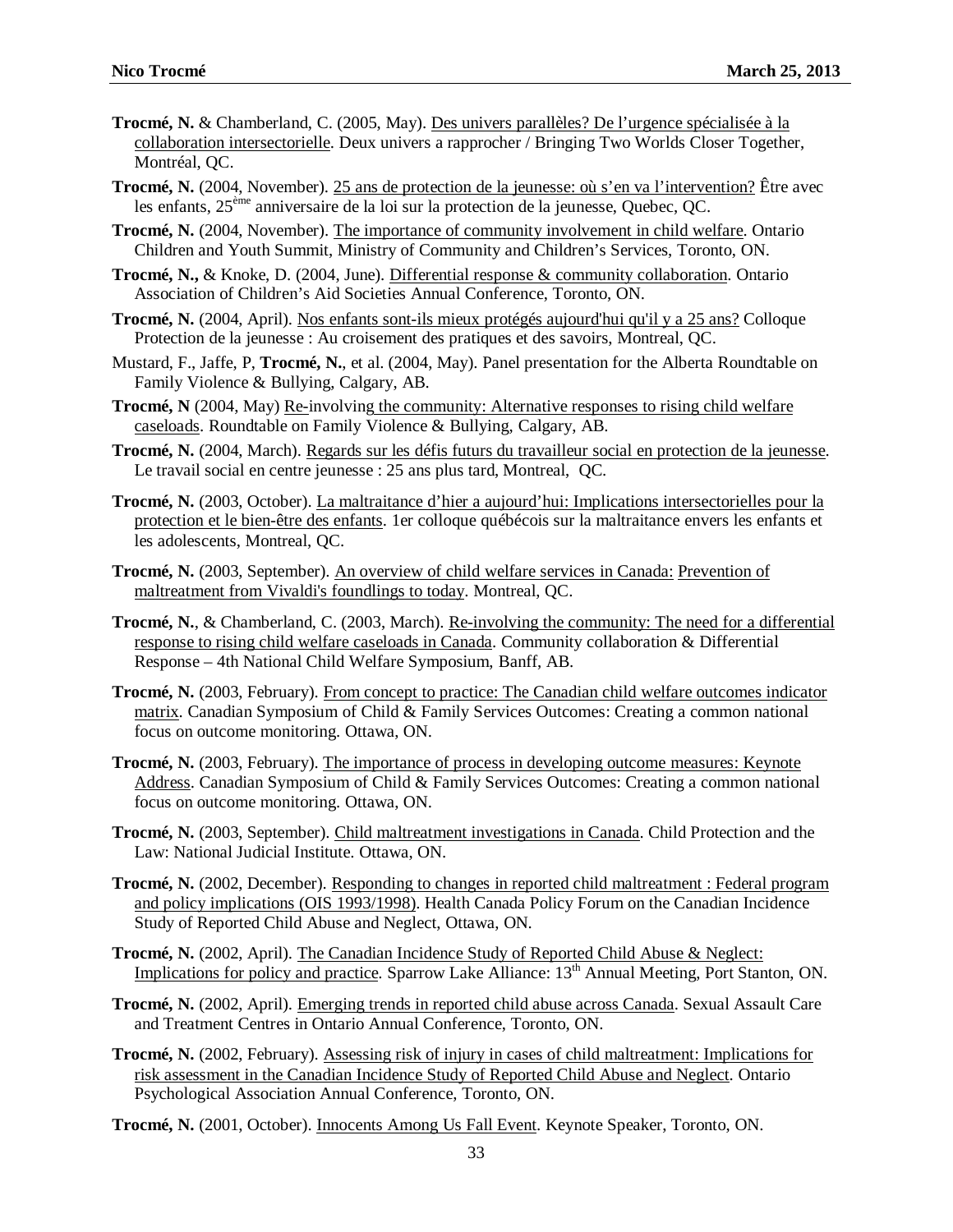- **Trocmé, N.** (2001, August). Intervening in Child Physical Assault. Workshop conducted by The Faculty of Law, University of Manitoba, Winnipeg, MA.
- **Trocmé, N.**, & MacLaurin, B. (2000, November). Investigated sexual abuse in Ontario: 1993-1998. Member of the expert panel on the Decline in Child Sexual Abuse Cases: An exploration of possible causes, Washington, DC.
- **Trocmé, N.** (2000, June). Participant on the Research Focus Group Meeting: National Incidence Study of Child Abuse and Neglect, Washington, DC.
- **Trocmé, N.** (1999, November). Les grands enjeux des services à l'enfance. Participant on the Forum Québécois sur les jeunes en grande détresse, Ministère de la Santé et des services sociaux et L'Association des centres jeunesse du Québec, Montreal, QC.
- **Trocmé, N.** (1999). Child neglect: Research & theory. Participant at the Child Neglect: A Shared Responsibility Conference conducted by the Department of Health and Community Services, Saint John, NB.
- **Trocmé, N.** (1999, February). Protecting Children at Risk: Proposed Changes to the Child and Family Services Act. Participant at the Symposium conducted by the Ontario Psychological Association (OPA) at its 52nd Annual Convention*,* Toronto, ON.
- **Trocmé, N.** (1998, November). Child welfare outcomes measurement framework. Paraticipant at the First National Child Welfare League of Canada Teleconference, Toronto, ON.
- **Trocmé, N.** (1998, October). An incremental ecological approach to measuring client outcomes in child welfare. Participant at the Annual Conference of Children's Advocates, Edmonton, AB.
- **Trocmé, N.** (1998, March). Canadian client outcomes framework for child welfare. Participant at the First Canadian Roundtable on Client Outcomes in Child Welfare, Human Resources Development Canada, Toronto, ON.
- **Trocmé, N.** (1997). Client outcomes in child welfare: Preliminary results from a national study. Ontario Association of Children's Aid Societies, Annual Director's Conference, Alliston, ON.
- **Trocmé, N.** (1997). Sexual abuse in educational and recreational settings. Centre for Studies of Children at Risk: Dealing with violence in children and youth, Hamilton, ON*.*
- **Trocmé, N.** (1996, August). Issues in responding to child homicides. Canada's Children, Canada's future: Second national policy conference on children, Special Child Welfare League of Canada Pre-Conference Session, Ottawa, ON.
- **Trocmé, N.** (1996, April). Epidemiologie institutionelle. Groupe de Recherche et d'Action sur la Victimisation des Enfants - Laboratoire de Recherche en Écologie Humaine et Sociale, Montreal, QC.
- **Trocmé, N.** (1995, November). The effect of growing rates of poverty and social service cuts on children at risk of abuse and neglect: Reflections from the American experience. Paper presented at the Community hearings on child poverty and the U.N. convention on the rights of the child, Queen's Park, Toronto, ON.
- **Trocmé, N.**, & McPhee, D. (1994, October). Principal findings from the Ontario incidence study of reported child abuse and neglect. Participant at the Ninth Annual Conference of the Institute for the Prevention of Child Abuse, Toronto, ON.
- **Trocmé, N.** (1994, June). Child maltreatment: Universal vs. residual approaches. Symposium conducted by the Centre for Studies of Children at Risk, Hamilton, ON.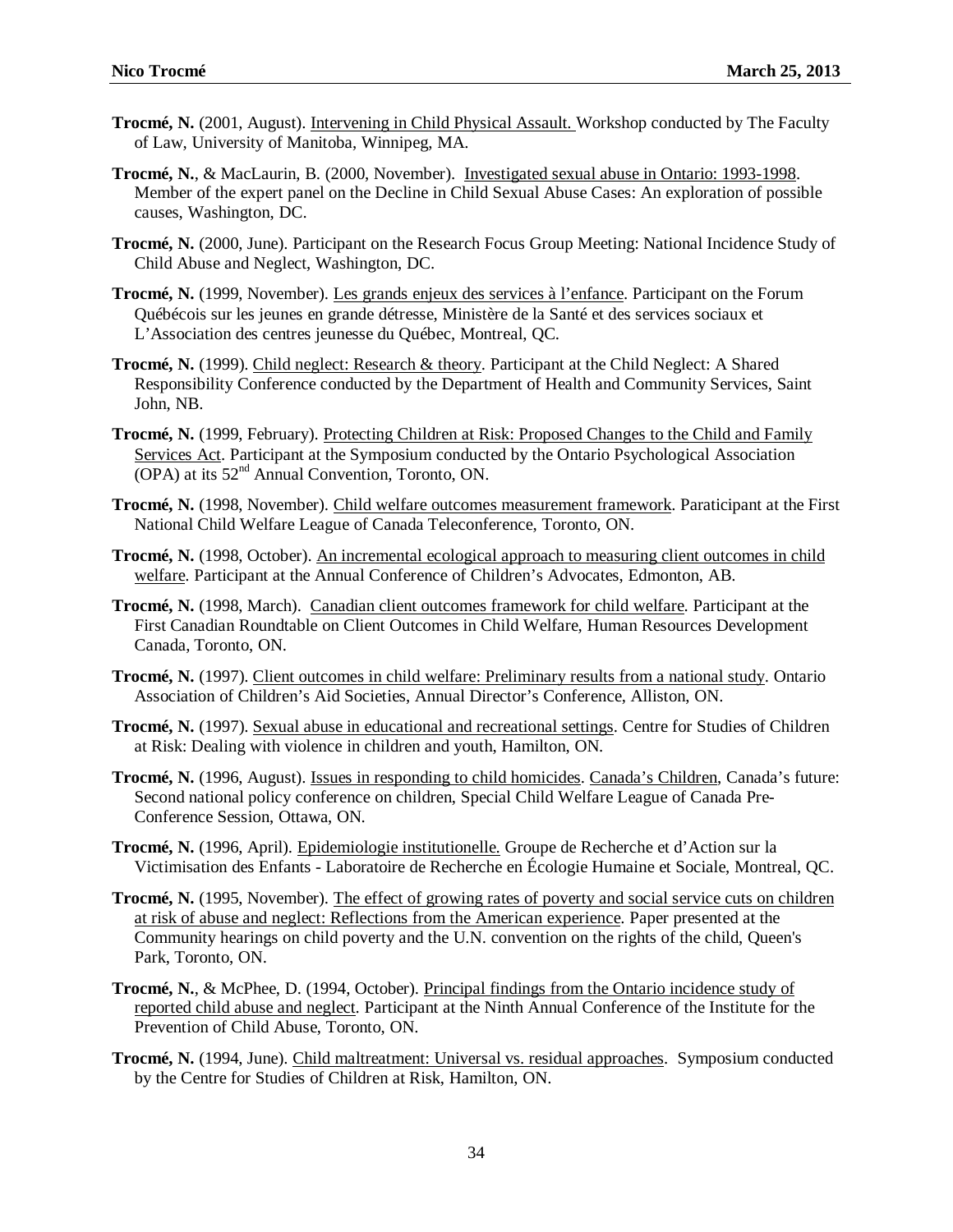- **Trocmé, N.** (1994, April). The effect of child abuse and neglect on school performance. Participant at the Ontario Association for Students At Risk Conference, Toronto, ON.
- **Trocmé, N.**, McPhee, D., & Hay, T. (1993). Initial findings from the Ontario Incidence Study. Participant at the Eighth Annual Conference of the Institute for the Prevention of Child Abuse, Toronto, ON.

#### **Other Presentations (82)**

- **Trocmé, N.** (2012, June) Using outcomes to move from risk averse practice to creative professional child welfare practice. Child Intervention System Think Tank: Building on past success and current leading practices, Edmonton, Alberta
- **Trocmé, N.** & Esposito, T. (2012, May) Outiller les directives de l'ONU sur la protection de remplacement pour les enfants avec la Matrice d'indicateurs de protection de la jeunesse (MIP). Child Welfare League of Canada Webinar, Ottawa, On.
- **Trocmé, N.** & Sinha, V. (2012, April) La Composante premières nations de l'étude canadienne sur l'incidence des signalements de cas de violence et de négligence envers les enfants. Commission de la santé et des services sociaux des Premières Nations du Québec et du Labrador, Visio-Conférence, Qc.
- **Trocmé**, **N.** Fallon, B., MacLaurin, B., Chamberland, C., Chabot M. & Esposito, T. (2011, December) Shifting definitions of emotional maltreatment: An analysis child welfare investigation laws and practices in Canada. Centre for Research on Children and Families, Research Seminar, Montreal, Qc.
- **Trocmé, N.** & Esposito, T. (2011, September) The Use of Service Statistics in Child Protection. Batshaw Youh and Family Centres, Montreal, Qc.
- **Trocmé, N. & Esposito, T. (2011, July)** La performance axée sur la finalité de l'intervention. Association des Centres Jeunesse du Québec, Montréal, Qc.
- **Trocmé, N. &** Sinha. V. (2011, July). The First Nations component of the Canadian Incidence Study of Reported Child Abuse and Neglect. Assmblyof First Nations  $32<sup>nd</sup>$  Gneral Assembly: Child Welfare Strategy Session., Moncton, NB.
- Hotte, JP & **Trocmé, N.** L'application des modèles d'analyse de la performance en centre jeunesse (2011, March) Les mesures de performance : un outil pour assurer la pérennité des systèmes de santé et de services sociaux ? Ministère de la sante et des services sociaux Québec : Qc
- **Trocmé, N**.(2011, January) Table ronde sur la mobilization des connaissances, Reseau universitaire integration jeunesse, Laval, Qc
- **Trocmé, N.** (2011, January). The importance of process in measuring outcomes. Alberta Ministry of Children and Youth Services: Edmonton, AB
- **Trocmé** (2010, April). L'exposition a la violence congugale: Interventions des services de protection Canadiens Enfants victimes… adultes de demain . A cœur d'homme – Réseau d'aide aux hommes pour une société sans violence : Montreal Qc.
- Campbell, A., Springate, M, & **Trocmé** (2010, February) Legislation's Influence on Judiciarization: Examining the effects of statutory structure and language on rates of court use in child welfare contexts. Center for Research on Children and Families : Montreal, Qc.
- **Trocmé, N.** (2010, January) La mobilisaton des connaissances dans le domaine de la protection de la jeunesse. Conférence annuelle du Réseau de santé enfant, jeune et famille, Montreal Children's Hospital : Montreal, Qc.
- **Trocmé, N.** (2009, May) National Outcomes Matrix : Evidence of Intervention Effectiveness. Provincial Forum on Improving Outcomes for Children: Edmonton, AB
- **Trocmé, N.** (2009, April) National Outcomes Matrix & Evidence Based Mangeemnt in Child Welfare. Ontario Child Welfare Secretariat: Toronto, On.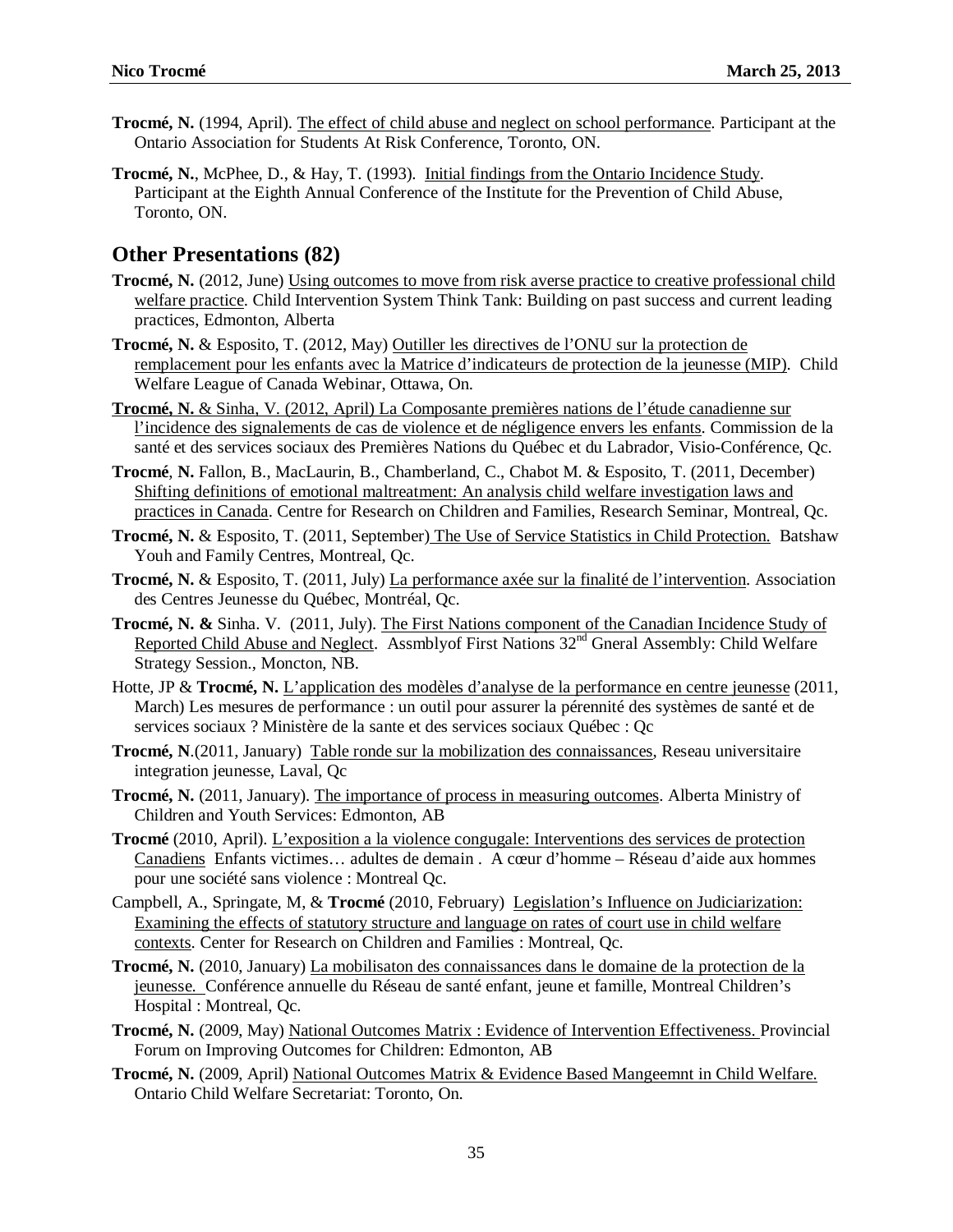- **Trocmé, N.** (2009, March) Shifting Conceptions of Emotional Maltreatment. Policy Think Tank on the Public Health Perspective of Early Childhood Emotional Maltreatment, Public Health Agency of Canada, Ottawa, On.
- **Trocmé, N.** (2008, December) Trouver le juste milieux : leçons à tirer des succès et excès des 45 dernières années de protection de la jeunesse en Amérique du Nord**.** Voyage aux frontières du possible La place du risque dans nos décisions, nos interventions, nos innovations : Versailles, FR
- **Trocmé, N.** (2008, December) Mieux comprendre pour mieux servir : stratégies pour monitorer l'impact des services de protection. Voyage aux frontières du possible La place du risque dans nos décisions, nos interventions, nos innovations : Versailles, FR
- **Trocmé, N.** (2008, October), Re-involving the community: Flexible responses to rising child welfare caseloads. Champions for Children and Youth 2008 Summit: Vancouver, BC.
- **Trocmé, N.** (2008, September). Responding to the Overrepresentation of First Nations children in Canada's Child Welfare System. Western Ministers Retreat on Aboriginal Issues: Banff, AB.
- **Trocmé, N.** & Sinha, V. (2008, August). The Canadian Incidence Study of Reported Child Abuse and Neglect – Quantitative Methods in Aboriginal Child Welfare Research . National Network for Aboriginal Mental Health Research Annual Meeting, Montreal, QC.
- Collin-Vézina, D. Quinn, A. **Trocmé, N.,** Blackstock, C. (2008, April) Current Evidence on Sexual Abuse in Canadian Aboriginal Communities: Resilience or Hidden Epidemic? First Nations and Innuit Health Branch, Inaugural First Nations, Inuit and Metis Research Meeting: Montreal, QC
- **Trocmé, N.** (2008, March) Exit cohorts, units of analysis, and stacked bars: Challenges helping social service administrators understand their own data. McGill Social Statistics: Montreal, QC.
- **Trocmé, N.** (2008, January) L'étude Canadienne de l'incidence des mauvais traitements et la Matrice nationale d'impacts Obesrvatoire Natonal de l'Enfance en Danger : Paris, FR.
- **Trocmé, N.,** MacLaurin, B., Fallon, B., Knoke, D., Pitman, L., McCormack, M. (2007) The overrepresentation of First Nations Children in Child Welfare. Paper presented at the Jewish General Hospital's Culture and Mental Health Researah Unit.
- **Trocmé, N**., Ugnat, A-M., MacLaurin, B., Fallon, B., Tonmyr, L., & Turcotte, D. (2007, March) Canadian Incidence Study of Reported Child Abuse and Neglect.  $2<sup>nd</sup>$  Annual Public Health Agency of Canada Research Forum. Winnipeg, MA.
- Leslie, B., Goodman, D., Knoke, D., **Trocmé, N**. (2006, June). Improving Service Decisions for Children and Youth at Risk of Placement. Study findings presented at the Ontario Association of Children's Aid Societies (OACAS) & Canadian Mental Health Organization?s (CMHO) Joint Conference: Working Together for Ontario?s Children and Families, Toronto, ON.
- Fallon, B., **Trocmé, N.**, MacLaurin, B., Knoke, D., Black, T., Daciuk, J., & Felstiner, C., (2006, June). Ontario Incidence Study of Reported Child Abuse and Neglect (OIS): Major findings. Report presented at the Ontario Association of Children's Aid Societies (OACAS) & Canadian Mental Health Organization's (CMHO) Joint Conference: Working Together for Ontario's Children and Families, Toronto, ON.
- Black, T., **Trocmé, N.**, Fallon, B., & MacLaurin, B. (2006, June). Response of the Canadian child welfare system to cases of exposure to domestic violence: Analysis of the Canadian Incidence Study of Reported Child Abuse & Neglect. Paper presented at the Ontario Association of Children's Aid Societies & Canadian Mental Health Organization's Joint Conference: Working Together for Ontario's Children and Families, Toronto, ON.
- **Trocmé, N.**, Fallon, B., MacLaurin, B., Daciuk, J., Felstiner, C., Black, T., Tonmyr, L., Blackstock, C., Barter, K., Turcotte, D., & Cloutier, R. (2006, May). Select comparisons from two cycles of the Canadian Incidence Study of Reported Child Abuse and Neglect (CIS): Understanding increases in Canadian reports to child welfare services. Report presented at the Foster Care Operators Association of Ontario (FCOAO) conference, Toronto, ON.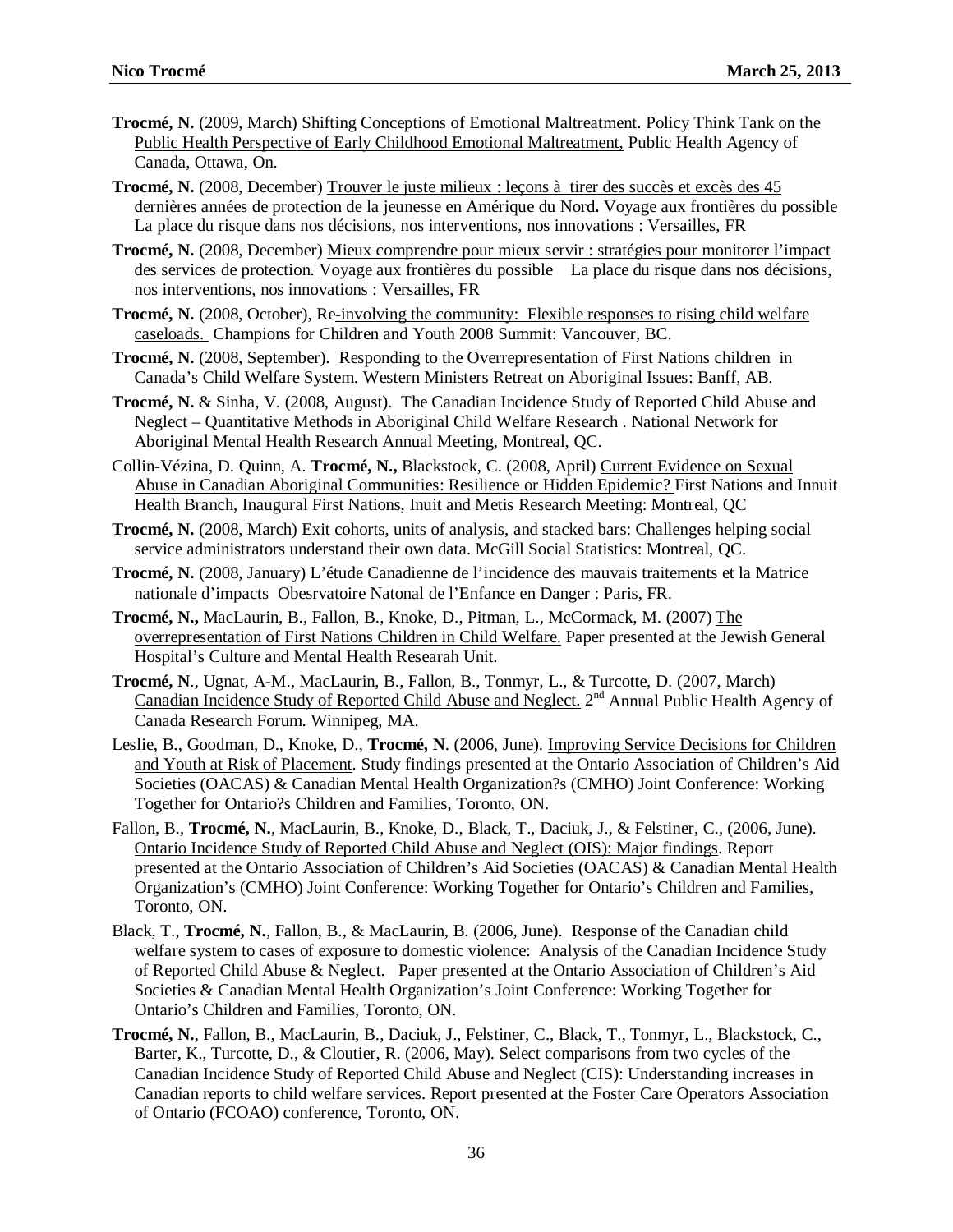- **Trocmé, N.** (2006, May). Enfants maltraités ou familles en difficulté ? Étude canadienne sur l'incidence des signalements de cas de violence et de négligence envers les enfants – 2003. Commission des droits de la personne, QC.
- **Trocmé, N.**, MacLaurin, B., & Blackstock, C. (2006, April). Pathways to over-representation of First Nations children in out of home care. JIRU Board, Manitoba Southern Authority, Winnipeg, MB
- **Trocmé, N.**, Bennett, M., & Shangraux, C. (2006, April). Child Welfare Services to First Nations Children : A Comparative Analysis. Weechi-it-te-win Family Services, Fort Frances, ON
- Chamberland, C., Poirier, M., & **Trocmé, N.** (2006, February) Commentaires sur les revisions à la Loi sur la protection de la jeunesse, Assemblée nationale du Québec.
- Fallon, B., & **Trocmé, N.** (2005, November). OIS Ontario Incidence Study of Reported Child Abuse and Neglect: 1993/1998/2003. Ontario Association of Children's Aid Societies, Toronto, ON.
- **Trocmé, N.** (2005, November). Research for Practice: Four Questions About Child Welfare Services. Batshaw Youth and Family Centres, Professional Development Day, Montreal, QC.
- **Trocmé, N.** (2005, October). First Nations Incidence Study of Reported Child Abuse and Neglect. Briefing to Department of Indian and Northern Affairs, Ottawa, ON.
- **Trocmé, N.** (2005, October). Outcome indicators Workshop. Batshaw Youth and Family Centres, Annual Retreat for the Evaluation & Orientation Division, Weredale, QC.
- **Trocmé, N.** (2005, October). The Canadian Incidence Study of Reported Child Abuse and Neglect -2003. National Release. Public Health Agency of Canada, Parliament Hill, Ottawa, ON.
- **Trocmé, N.** (2005, September). The Experience of First Nations Children Coming into Contact with the Child Welfare System in Canada: CIS 2003. Chiefs Task Group on the National Policy Review, Saskatoon, SK.
- **Trocmé, N.** (2005, May). CIS-2003: Preliminary Findings. Federal, Provincial, Territorial Directors of Child Welfare, St John's, NL.
- **Trocmé, N.** (2005, May). Child Neglect: Etiology, Epidemiology & Assessment. Batshaw Multidisciplinary Committee Conference, Montreal, QC.
- **Trocmé, N.**, & Chamberland, C. (2004, October). La maltraitance des enfants : Implications pour les politiques de périnatalité au Québec. Comité sur la politique de périnatalité au Québec, Montreal, QC.
- **Trocmé, N.** (2004, May). Re-involving the community: Alternative responses to rising child welfare caseloads. Child Abuse Workshop, Brockville, ON.
- **Trocmé, N.** (2004, January). Evidence based social work practice. Field practice seminar at York University, Toronto, ON.
- **Trocmé, N.** (2003, December). Beyond risk assessment: Emerging differential response models in Canada. Ottawa Children's Aid Society Centenary Annual General Meeting, Ottawa, ON.
- **Trocmé, N.** (2003, March). The Canadian incidence study of reported child abuse & neglect : Implications for child welfare policy and practice in Canada. Presentation at the Faculty of Social Work, University of Calgary, Calgary, AB.
- **Trocmé, N.** (2003, October) Child protection and child well-being: Addressing the underlying tensions Expert conference, Chapin Hall Center for Children, Chicago,
- **Trocmé, N.** (2002, November). Outcome measurement in child welfare. Paper presented at the Ontario Association of Children's Aid Societies, Quality Assurance Committee, Toronto, ON.
- **Trocmé, N.** (2002, February). Trends in child welfare in Ontario: Preliminary findings. Paper presented at the Ontario Association of Children's Aid Societies' Consultation*,* Toronto, ON.
- **Trocmé, N.** (2002). Beyond reporting & risk assessment: Treatment & prevention of child neglect. "Best Practice Practices" Workshops, Faculty of Social Work, Toronto, ON.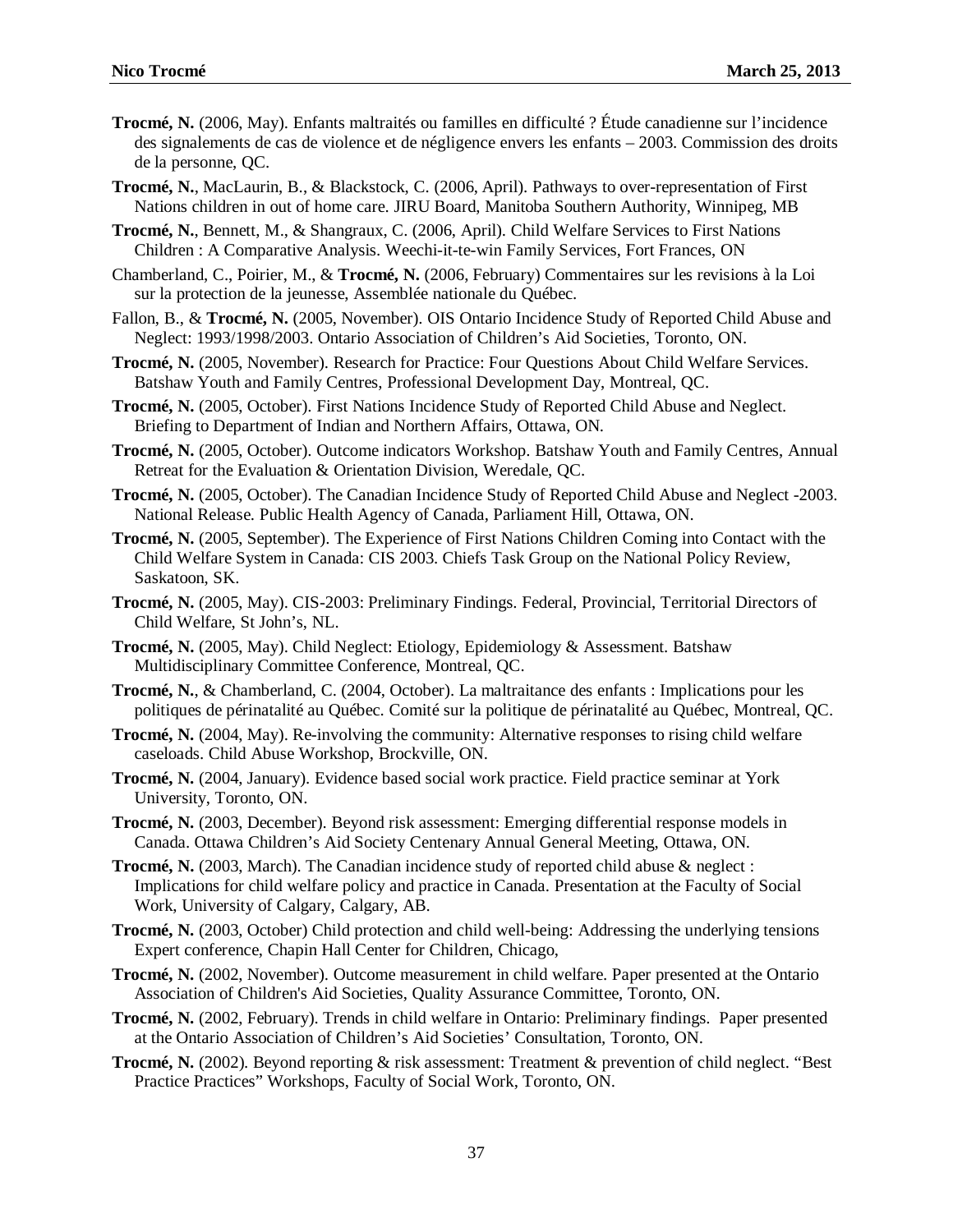- **Trocmé, N.**, MacMillan, H., & De Marco, R. (2001, November). Injuries due to maltreatment: Implications for Risk Assessment. CIS Research Forum, co-sponsored by Health Canada & the Centre of Excellence for Child Welfare, Val David, QC.
- MacLaurin, B., & **Trocmé, N.** (2001, November). Predictors of placement. CIS Research Forum, cosponsored by Health Canada & the Centre of Excellence for Child Welfare, Val David, QC.
- **Trocmé, N.** (2000, December). Canadian incidence study, Preliminary findings. Paper presented at the Ontario Association of Children's Aid Societies' Consultation*,* Toronto, ON.
- **Trocmé, N.** (2000, November). A profile of child neglect in Ontario: Research & practice. Paper presented at the Workshop Presentation, Waterloo CAS, Waterloo, ON.
- **Trocmé, N.** (2000, November) A presentation of results and implications from the recent national Canadian incidence study of reported child abuse and neglect. Paper presented at the Keeping Our Children Safe: Community Solutions, Ottawa-Carleton Community Committee on Child Abuse, Ottawa, ON.
- **Trocmé, N.** (2000, September). Canadian incidence study on reported child abuse and neglect: Preliminary findings. Paper presented at the Faculty of Social Work Alumni Association Continuing Education Seminar, Faculty of Social Work, University of Toronto, Toronto, ON.
- **Trocmé, N.** (2000, June). A profile of child maltreatment in Canada: Emerging research & effective intervention. Workshop Presentation at the Cape Breton CAS, Cape Breton, NS.
- **Trocmé, N.** (1999, June). What gets measured gets funded: An outcomes tracking strategy for an ecological approach to child welfare. Keynote address for the Renfrew CAS Annual Meeting, Renfrew, ON.
- **Trocmé** N. (1999, May). Recherches sur les enfants négligés et abusés. Présentation au Groupe de recherche et famille - École de service social, Université Laval, Laval, Quebec.
- **Trocmé, N.** (1999). Practice implications from recent developments in research on child neglect. Paper presented at the Health and Social Services Child Welfare Symposium, Charlottetown, P.E.I.
- **Trocmé, N.** (1998, September). Canadian child welfare matrix of indicators. Presentation to the Ministry of Community and Social Services Senior Management Policy Forum, Toronto, ON.
- **Trocmé, N.** (1998, September). Standards for assessing and treating child neglect: Implications from research. Presentation to the Ministry of Community and Social Services Child Neglect Standards Work Group, Toronto, ON.
- **Trocmé, N.** (1998, May). Staying on track while the pendulum swings: Commentary on child welfare policy trends. Keynote address for the Ottawa CAS Annual Meeting, Ottawa, ON.
- **Trocmé, N.** (1997, September). Child welfare in Ontario. Filmed presentation for Japanese Open University Film Series on Social Welfare, Toronto, ON.
- **Trocmé, N.** (1997, August). Client outcomes in child welfare: Preliminary results from a national study. Presentation made to the Provincial and Territorial Directors of Child Welfare Meeting, Victoria, BC.
- **Trocmé, N.** (1997, May). Child neglect: Review and implications of findings from the Ontario incidence study. Presentation to the Ministry of Community and Social Services, Children's Division, Policy Group, Toronto, ON.
- **Trocmé, N.** (1997, Spring). Critical appraisal of social work research: Evaluating research designs. Three presentations made to the Hospital for Sick Children's social work department, Toronto, ON.
- **Trocmé, N.** (1996, October). Sexual abuse & coacs: Myths and realities. Presentation to the Toronto Branch Lions Club, Toronto, ON.
- **Trocmé, N.** (1996, September). Presentation to the 1996 Child Welfare Study Mission to Canada and the USA. Foundation for Children's Future (Japan), Toronto, ON.
- **Trocmé, N.** (1996, September). Research perspective: Forum on child fatalities. Presentation to the Children's Aid Society of Metropolitan Toronto, Toronto, ON.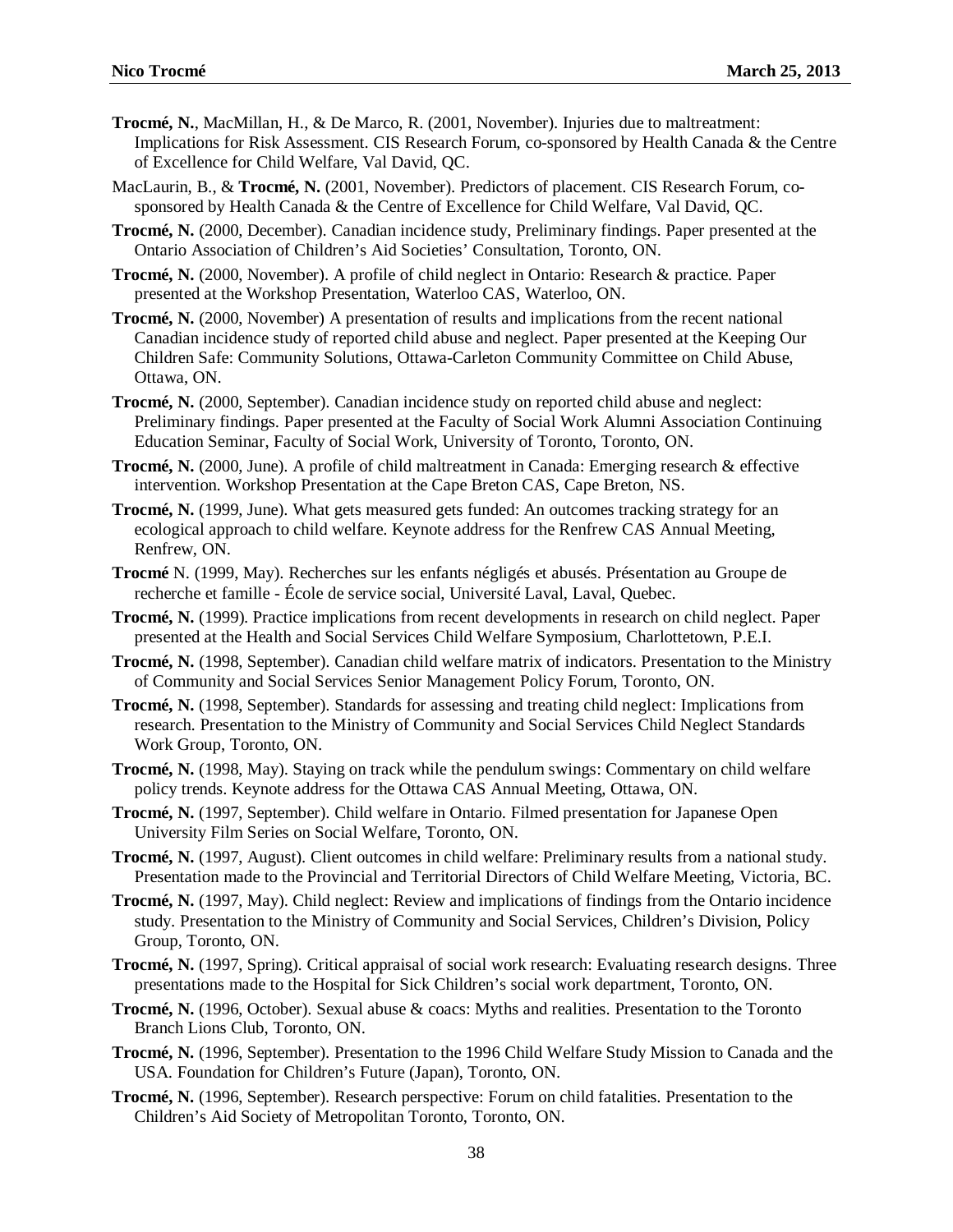- **Trocmé, N.** (1996, May). Issues in interpreting child homicide rates. Presentation to the Homicide Task Force-Toronto: Children's Aid Society of Metropolitan Toronto, Toronto, ON.
- **Trocmé, N.** (1996, May). Child abuse, child neglect and child homicides: Presentation of findings from the Ontario incidence study. Catholic Children's Aid Society of Metropolitan Toronto, Toronto, ON.
- **Trocmé, N.** (1996, May). Child abuse, child neglect and child homicides: Presentation of findings from the Ontario incidence study. Presentation to the Catholic Children's Aid Society of Metropolitan Toronto, Toronto, ON.
- **Trocmé, N.**, & Michalski, J. (1995). National incidence study of reported child abuse and neglect: Feasibility and methodological issues. Presentation at the National Panel Conference, Child Welfare League of Canada, Ottawa, ON.
- **Trocmé, N.** (1994). Ontario incidence study of reported child abuse and neglect: Major findings. Presentations at Family Violence Prevention Division, Health Canada, Ottawa, ON.
- **Trocmé, N.** (1994). Ontario incidence study of reported child abuse and neglect: Major findings. Presentation at the Children's Aid Society of Metropolitan Toronto, Toronto, ON.
- **Trocmé, N.** (1994). Ontario incidence study of reported child abuse and neglect: Major findings. Presentation at the Jewish Child and family Services, Toronto, ON.
- **Trocmé, N.** (1994). Ontario incidence study of reported child abuse and neglect: Major findings. Presentation at the Ottawa-Carleton Children's Aid Society, Ottawa, ON.
- **Trocmé, N.** (1994). Ontario incidence study of reported child abuse and neglect: Major findings. Presentation at the Children's Aid Society of Haldimand Norfolk, ON.
- **Trocmé, N.** (1994). Ontario incidence study of reported child abuse and neglect: Major findings. Presentation at the Institute for Child Study, University of Toronto, Toronto, ON.
- **Trocmé, N.** (1994). L'Incidence de la maltraitance des enfants en Ontario. Presentation at l'École de Service Social, Université d'Ottawa, Ottawa, ON.

# **TEACHING**

#### **Courses Taught**

Reclaiming Child Welfare (SWK 606) (2013) Advanced Research Methods and Analysis: Quantitative Data (SWK 724) (2008-2011) Research Methods 2: Quantitative (SWK 643) (2009-present) Summer Workshop in Quantitative Methods for Aboriginal Child Welfare Research (2008-2009) Doctoral Dissertation Seminar (SwK 721) (2006-2008) MSW Quantitative Research (SWK 643) (2006-2008) Designing and Implementing Social Work Research Methods: Quantitative Methods (SWK 6308) (2002- 2005) Survey Design (SWK 6308) (200-2002) Welfare of Children: Policy and Clinical Knowledge for Practice (SWK 4668) (1993-2004) Parenting: Interdisciplinary perspectives (JPX 1001) (2001-2002) Research in Social Work II: Experimental Design (SWK 4502) (2000-2001) Design Thesis (SWK 2005H) (1998-2002) Critical Appraisal of Social Work Literature (SWK 2001H) (1998-2001) Research Diploma: Outcome Effectiveness Research (SWK 2002H) (1998-1999) Research Methods (SWK 4508) (1995-2000)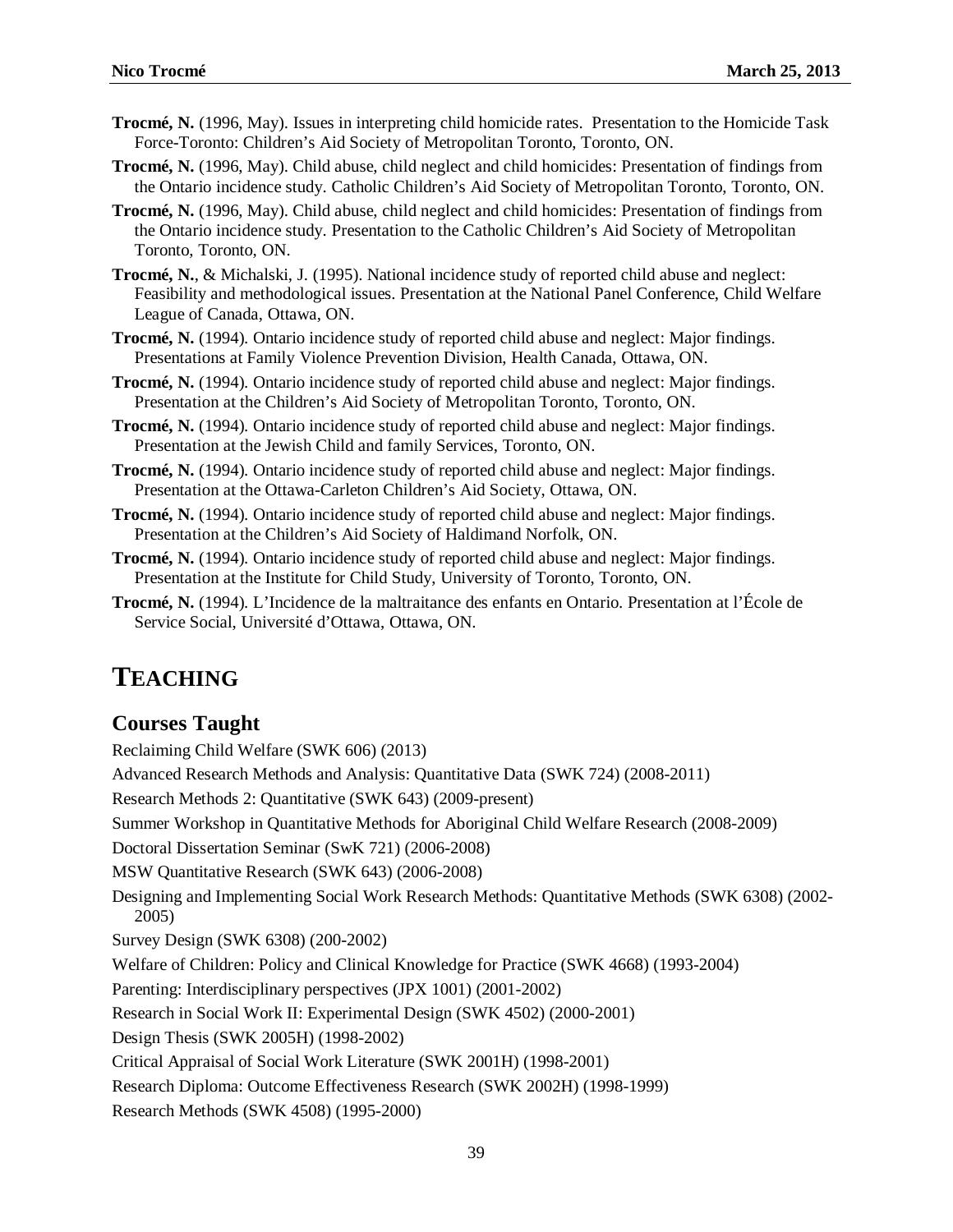MSW Design Thesis (SWK 4509) (1995-2000)

Social Work Skills Lab (SWK 4105) (1993-1997)

Elements of Social Work Practice (SWK 4103) (1993-1997)

Critical Appraisal of Social Work Research Literature (SWK 4507) (1993-1997)

# **Graduate Supervision**

### *PhD Supervision*

- Anna Kozlowski, McGill University, *Funding inequities for First Nations child welfare services* (In progress)
- Jennifer Nutton, McGill University*, Culturally appropriate child welfare services to First Nations communities* (In progress)
- Jaime Wegner-Lohin , McGill University, (co-supervised with David Rothwell), *Educational success for children in foster care* (In progress)
- Alicia Boatswain-Kyte, Université de Montréal (co-supervised with Claire Chamberland), *Permanency for children in foster care.*(In progress)
- Elizabeth Fast, McGill University, *First Nations self-government of child welfare services* (In progress)
- Ye Ri Choi, McGill University (co-supervised with Jacqueline Oxman-Martinez), *Adaptation of adoloescent immigrants* (In progress)
- Toni Esposito, McGill University, *Predictors of placement disruption for children in out-of-home care*  (2012)
- Stephen Ellenbogen, McGill University (co-supervised with Claire Chamberland), From physical abuse victim to aggressor: deconstructing the relationship (2009)
- Della Knoke, University of Toronto, Pathways to Severe Child Physical Abuse: Exploring the Use of Subtypes (2008)
- Louise Carignan, McGill Univeristy (co-supervised with Jacques Moreau), Analyse de l'adaptation sociale et personnelle des jeunes placés à majorité en fonction de leur trajectoire de placement et du maintien ou non maintien des contacts avec leurs parents biologiques (2008)
- Marie-Claude Simard, McGill University (co-supervised with Carol Speirs), La réunion familiale des adolescents placés en reosources de réadaptation (2007)
- Barbara Fallon, University of Toronto, Factors driving case dispositions in child welfare services: Challenging conventional wisdom about the importance of organizations of workers (2005), DAI, 65 (06) (UMI No. AAT NR02921)
- Christine Walsh, University of Toronto Asking youths about exposure to child sexual abuse: An evaluation of the Childhood Experiences of Violence Questionnaire (2005) DAI, 65 (10) (UMI No. AAT NQ94524)
- Gary Dumbrill, University of Toronto, Parental experience of child protection intervention (2002) DAI, 65 (10) (UMI No. AAT NQ94560)
- Sarah Maiter, University of Toronto,Child welfare in a multicultural context: Definitions, values and service issues (2001) DAI, 62 (04) (UMI No. AAT NQ59082)

## *PhD Thesis Committee Member*

Lise Milne, McGill University, *Child Sexual Abuse* (in progress) Kate Schumaker, University of Toronto, *Child Neglect* (2012) Tara Black, University of Toronto, *Children's exposure to domestic violence* (2009)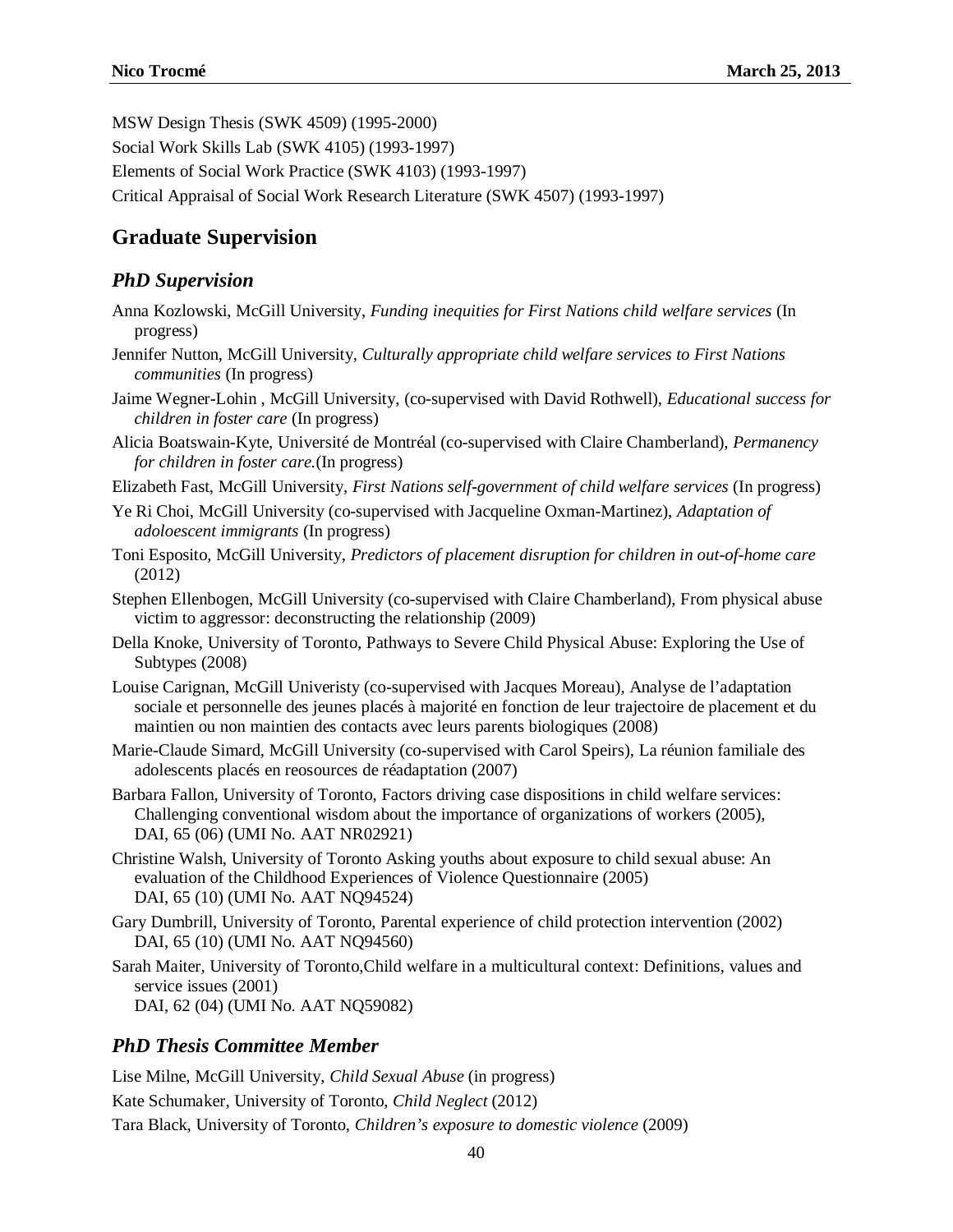- Cindy Blackstock, University of Toronto, *Over-representation of First Nations children in long-term foster care* (2009)
- Theresa Knott, University of Toronto, *Testing the maternal response hypothesis in cases of child sexual abuse* (2008)
- Miriam Gonzalez, University of Manitoba, *Predictors of Injury Severity in Reported Cases of Child Physical Abuse in Canada (2004)*
- Rachel Crowder, Carleton University, *Sibling sexual abuse: A descriptive study of sibling sexual abuse data from Canadian incidence studies and selected sibling incest research, 1980-2001 (2003) DAI, 42 (01) (UMI No. AAT MQ79827)*
- Ted McNeill, University of Toronto, *Holistic fatherhood: A grounded theory approach to understanding fathers of children with juvenile rheumatoid arthritis (JRA)* (2001) *DAI, 62 (11) (UMI No. AAT NQ63799)*
- Ramona Alaggia, University of Toronto, *Contextualizing maternal response to intrafamilial child sexual abuse: An exploratory study* (1999) DAI, 61 (01) (UMI No. AAT NQ45810)
- Deborah Goodman, University of Toronto, *A comparative study of human service professionals' perceptions of minimum child protection entry points for neglect: An Ontario perspective* (1999) DAI, 61 (01) (UMI No. AAT NQ45796)
- Debra McPhee, University of Toronto, *The child protection system: Organizational responses to child sexual abuse and the social construction of social problems* (1998) DAI, 60 (01) (UMI No. AAT NQ35247)
- Allan Barsky, University of Toronto, *Essential aspects of mediation in child protection cases* (1995) *DAI, 57 (08) (UMI No. AAT NN11945)*

#### *PhD Examiner*

- Masako Tanaka, McMaster University, *Impairment in young adults associated with child maltreatment* (2010)
- Jean Francois de Rochemont, Mcgill University, *Countertransference as a an obstacle to clinical intervention in the treatment of incest* (2009)
- Julie Perkins, University of Ottawa, *Foster parenting practices as predictors of foster child outcomes* (2008)
- Clara Beissel, University of Westgern Ontario, *Parental response in case of child neglect* (2007)
- David Klein, Université de Laval, *Troubles de comportement ou mauvais traitements?* (2007)
- Joan Keefler, McGill University, *Psychosocial assessments* (2005)
- Sonia Hélie, Université de Montréal, *Etude sur la récurrence des mauvais traitements* (2005)
- Joanna Bolster, University of Alberta *'It takes a community': An investigation of placement instability for Albertan children in protective care (2003)* DAI, 65 (01) (UMI No. AAT NQ87940)
- Michèle Brousseau, Université de Laval, *La perception du fonctionnement familial des parents négligents et non négligents et les facteurs familiaux, parentaux et environnementaux associés* (1999) DAI, 60 (10) (UMI No. AAT NQ43051)
- Micheline Mayer, Université de Montréal*, Les contextes écologiques d'incidence de mauvais traitements à l'égard des enfants dans la région de Montréal (1997)* DAI, 59 (03) (UMI No. AAT NQ26700)
- Penninah Dufite-Bizimana, University of Toronto*, Getting back to the garden: Rethinking child welfare in Uganda (1997) DAI, 59 (06) (UMI No. AAT NQ27915)*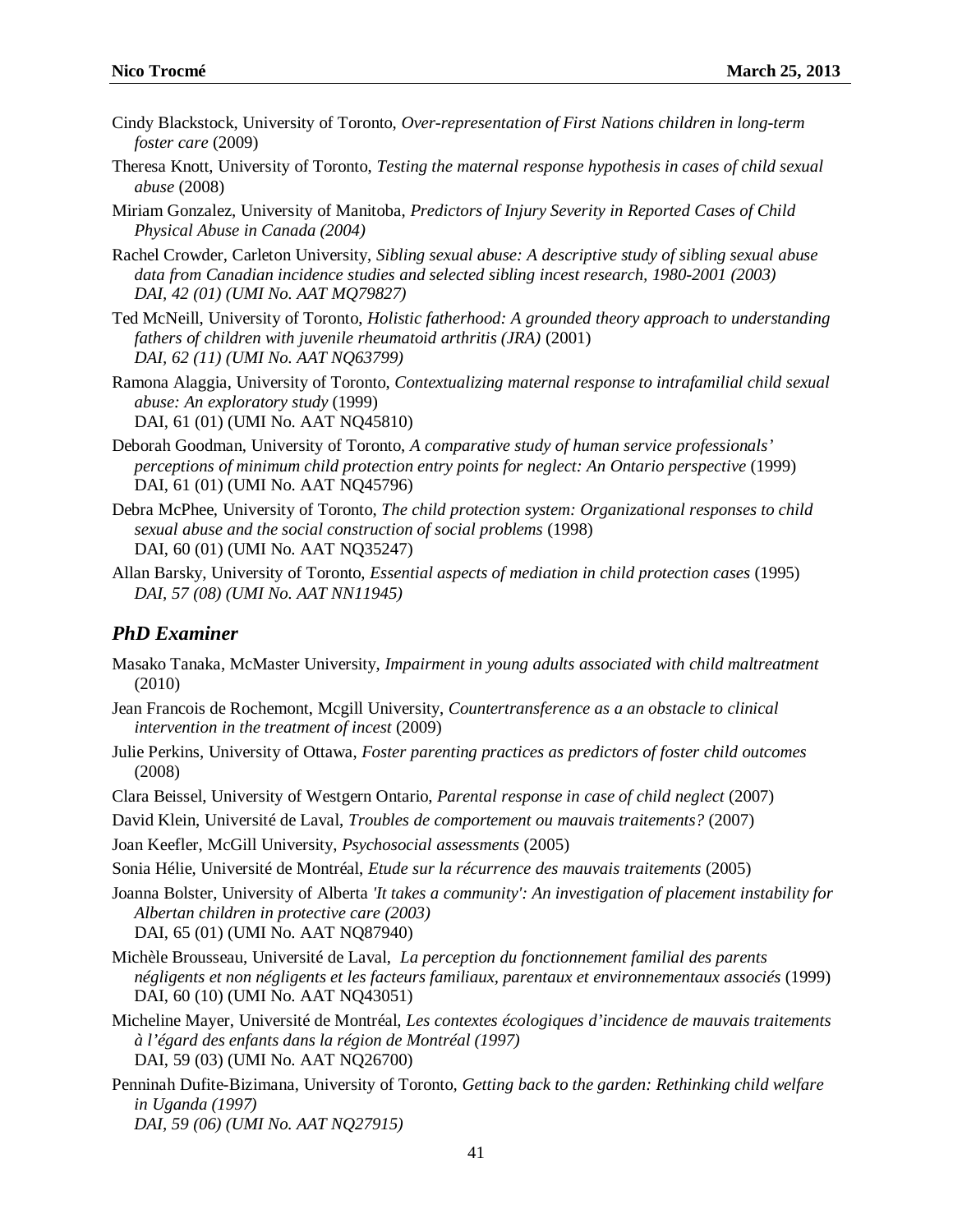#### *MSW Thesis Supervision*

Laurence Charlebois, *Youth mental health* (In progress) Pamela Weightman, *The Strucure and Delivery of First Nations Child Welfare Services in Quebec* (2012) Jessica Mitchell, *Adapting family group conferencing to an Aboriginal community* (2011) Lianne Charron, *Youth involvement in placement planning* (2011) Shirley Wallace, *child welfare service responses to intimate partner violence* (2010) Leigh Garland, *does culture matter? The characteristics and outcomes of adolescent physical abuse cases investigated by Youth Protection services* (2009) Linda Shames, *Rate of symptoms of dual diagnosis in the Child Welfare system in Canada: Profile of adolescents and their caregiver in the CIS-2003* (June 2007) Rebecca Miller, *Attachment Theory Use by Child Welfare Workers (*2007) Elizabeth Fast, *Child Welfare Response to Child Sexual Abuse: Too much or not enough?* (2007) Daniel Sheriff, *The exploration of youths' experiences in care of the Children's Aid Society and their experiences with delinquent activities* (2003) MAI, 41 (06) (UMI No. AAT MQ78267)

#### *Post-Doctoral Supervision*

Andreas Jud. *Decision-making in Child Welfare (2010-2011)* Vandna Sinha, *Social services for visible minorities in Canada* (2006-2008) Marc Tourigny, *Criminal proceedings in cases of child sexual abuse* (1999-2000)

#### *Research Interns*

Bruce MacLaurin, University of Toronto, CIHR – CECW Research Intern, (2001-2002) Christine Walsh, University of Toronto, CIHR – CECW Research Intern (2002-2003) Lil Tonmyr, Université d'Ottawa, CIHR – CECW Research Intern, (2002-2003) Michael McKenzie, University of Michigan, CIHR – CECW Research Intern, (2003-2004) Heidi Kiang, Toronto Children's Aid Society , Bell Canada Research Intern (2003-2004) Daniel Moore, Owen Sound Child and family Services, Bell Canada Research Intern (2003-2004) Katherine Dill, Ottawa Children's Aid Society, Bell Canada Research Intern (2003-2004) Cathy Saynor, University of Toronto, MSW Research Practicum (2002) Barb Copp, University of Toronto, Research Practicum (2002)

# **SERVICE**

#### **Academic**

#### *Administrative positions*

*Director*, McGill Centre for Research on Children and Families (2007-present) *Director*, McGill Centre for Applied Family Studies (2005-2007) *Scientific Director*, Centre of Excellence for Child Welfare (2005-2010) *Director*, Centre of Excellence for Child Welfare (2000-2004) *Director* – Bell Canada Child Welfare Research Unit, University of Toronto (1997-2000)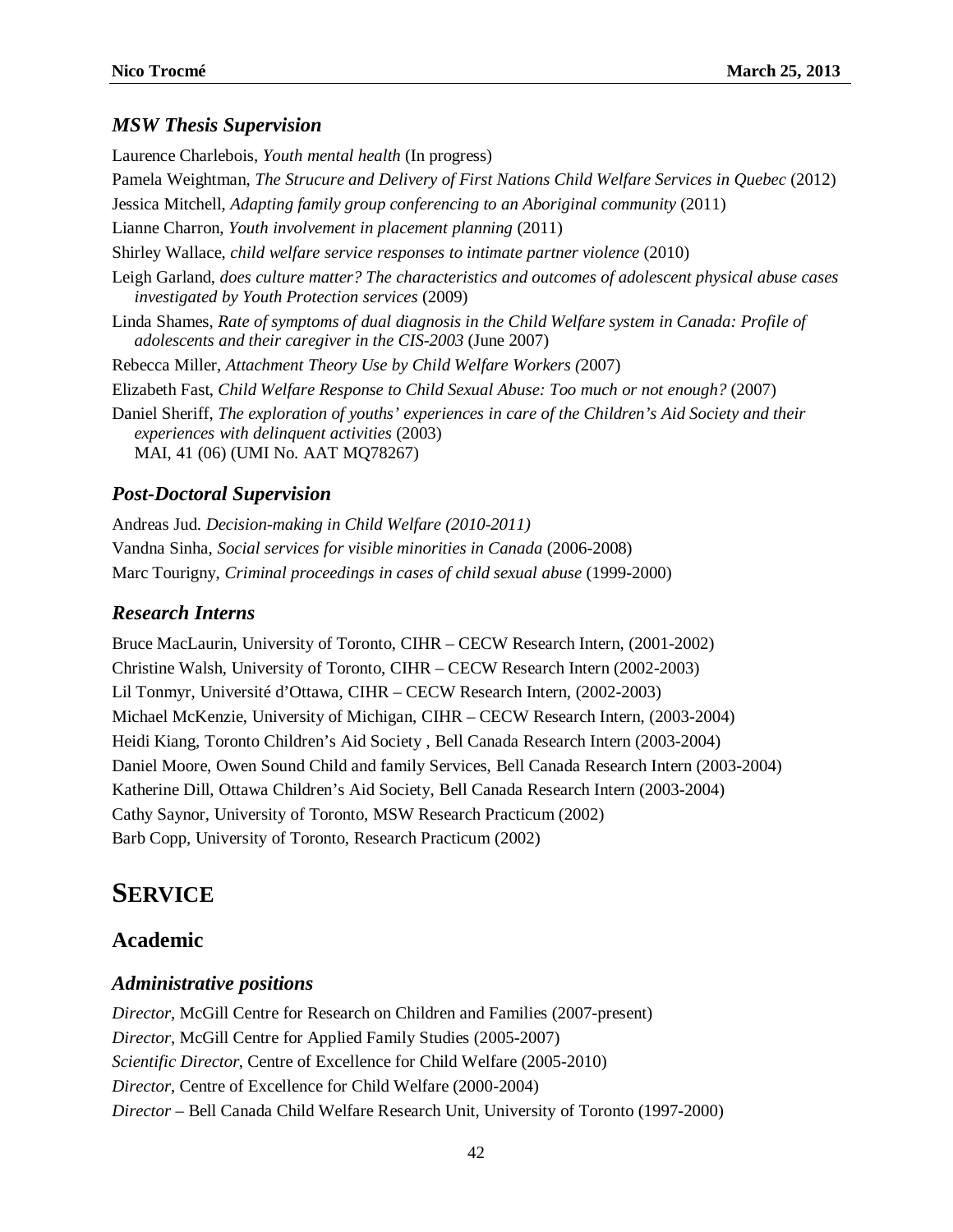*PhD Coordinator*, University of Toronto, Faculty of Social Work (2000-2001) *Director*, Bell Canada Child Welfare Research Unit (1997-2001) *Director,* Centre for Applied Social Research, University of Toronto, 1999-2000 *Assistant Ph.D. Coordinator*, University of Toronto, Faculty of Social Work, 1996-1998

#### *University Committees*

*Member (Senate Representative)* McGill Tenure Committee in the Faculty of Music (2012-2015) *Member,* McGill Research Ethics Board II (2012-2015) *Member (Senate Representative)* Re-appointment committee for the Dean of Management (2009-2010) *Member,* Internal Review Committee for Canada Research Chairs, James McGill Professors & William Dawson Scholars (2007-2009) *Member & Treasurer,* Le Comité de coordination du Regroupement des unites de formation universitaire en travail social du Québec, RUFUTS (2006-2010) *Member,* Faculty Arts University Tenure Committee (2007-2010) *Member,* School of Social Work, Staff Selection, Promotion, and Tenure Review & Hiring Committee (2005-present) *Member,* School of Social Work, Director's Planning Committee (2007-present) *Member,* Institute for Health and Social Policy Advisory Group (2005-2010) *Member (Faculty of Arts Representative)* Committee to Review Centers at McGill (2008) *Member,* Faculty of Dentistry Tenure Committee (2006-2008)

#### *Journals*

Child Maltreatment, Editorial Board

Children & Youth Services Review, Book Review co-Editor

### **Government and Community**

- *Expert Witness,* Commission of Inquiry into the Circumstances Surrounding the Death of Phoenix Sinclair (2012-2013)
- *Expert Witness*, First Nations Child and Family Caring Society of Canada et al. and Attorney General of Canada, Canadian Human Rights Commission (2012-2013)
- *Member,* Sous-comité sur les données du Comité Clinique Commission pour la Santé et Services Sociaux Premières Nations du Québec et du Labrador (2008-present)
- *Member,* UBS Optimus Foundation Child Protection Study Scientific Committee (2007-present)
- *Senior Advisor for Knowledge Integration –* Batshaw Youth and Family Centres (2005-2012)

*Member,* National Statistics Council, Statistics Canada (2005-2013)

- *Member:* Comité d'orientation de l'enquête sur la violence dans la vie des enfants Institut de la statistique du Québec (2011-2013)
- *Co-Chair,* Alberta Child Intervention Review Alberta Ministry of Child and Youth Services (2009- 2010)
- *Member,* Expert Panel on Early Childhood Development Royal Society of Canada (2010-2012)
- *Member,* Child Welfare Outcomes Expert Reference Group Ontario Ministry of Children and Youth Services (2008-2010)

*Member,* Mental Health Commission of Canada: Child and Youth Advisory Committee (2007-2010) *Member,* Sous-Comité sur L'Évaluation de la Nouvelle Loi sur la Protection de la Jeunesse (2006-2011)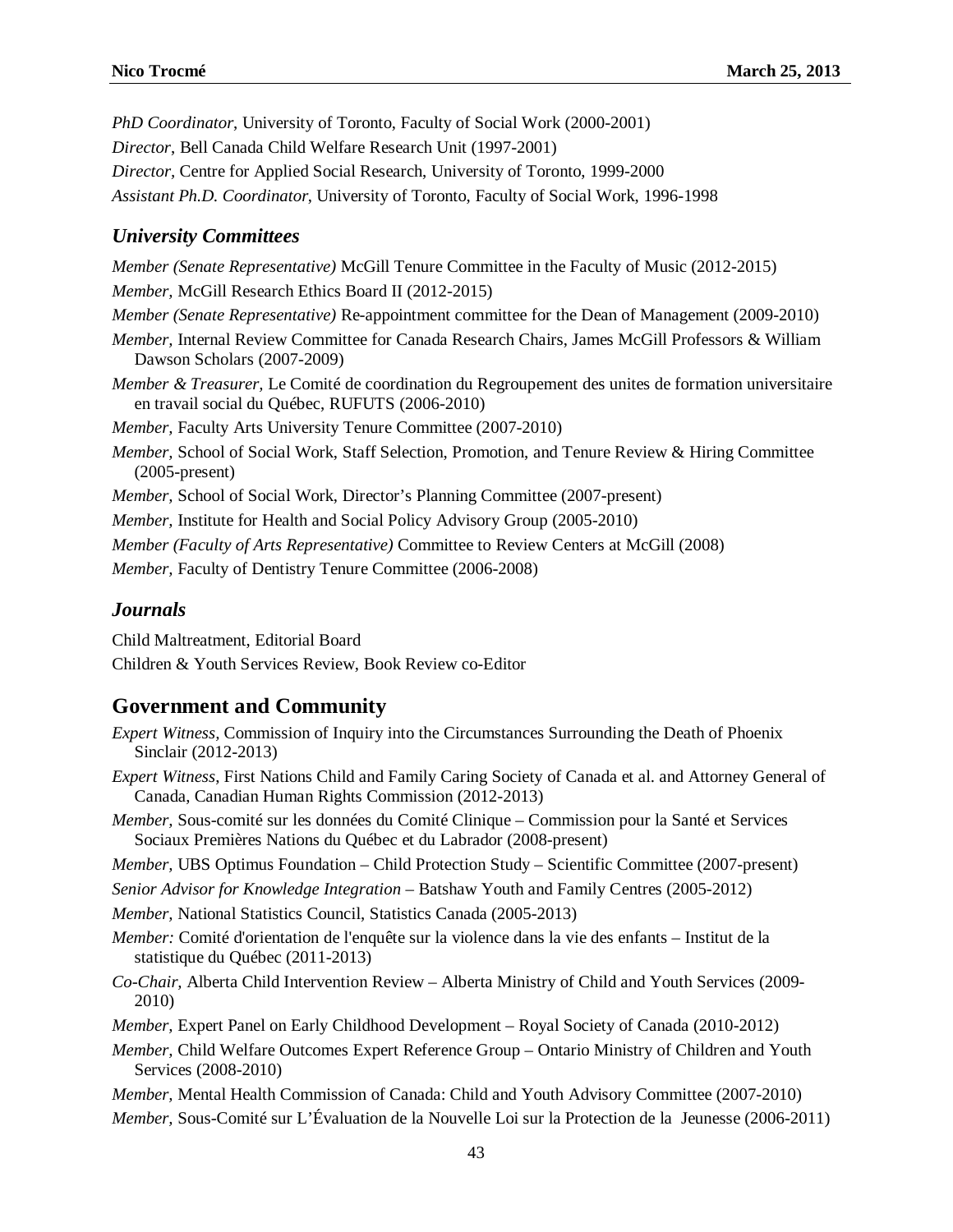- *Member,* Plate-forme informationelle pour le bien-être de l'enfant (PIBE), Management Committee (2006-2008)
- *Research Consultant,* Commission of Inquiry on Pediatric Forensic Pathology (Goudge Commission, Ontario) (2007)
- *Member,* RBC Children's Health Program Advisory Panel (2007)
- *Expert Witness,* Cornwall Public Inquiry (Institutional response to sexual abuse) (2006)
- *Research Advisor,* Child Welfare Secretariat (Review of policies, legislation & funding) Ontario Ministry of Child and Youth Services (2004-2006)
- *Member,* North American Regional Consultation for the UN Secretary-General's Study on Violence Against Children Coordinating Committee (2005)
- *Consultant*, Client Outcomes in Child Welfare Phase III , Provincial and Territorial Directors of Child Welfare, with funding from the province of Alberta (2003-2005)
- *Consultant,* Research and Evaluation Capacity Building Project Batshaw Youth and Family Services (2003-2005)
- *Member*, Toronto Children's Aid Society Social Policy Committee (2002 2005)
- *Member,* Toronto Children's Aid Society Exposure to Domestic Violence Work Group (2003 2004)
- *Member,* Listening for Direction on Injury project, Steering Committee, Canadian Institutes of Health Research (2003-2004)
- *Chair,* Evaluation Committee for the Alberta Response Model, Ministry of Alberta Children's Services (2002-2004)
- *External Reviewer* La nouvelle politique familiale, Valorisation Recherche Québec (2003)
- *Member,* Comité d'experts sur la révision de la Loi de la Protection de la Jeunesse Association des centres jeunesse du Québec (2003)
- *Member,* Community Alliance for Health Research, Evaluation and Performance Measurement Committee – Canadian Institutes of Health Research (2002- 2003)
- *Consultant,* National Incidence Study (NIS-IV), Technical Advisory Group United States Department of Health and Human Service (2001-2003)
- *Member,* National Outcome Standards Symposium, Steering Committee, The Canadian Outcomes Institute (2001-2002)
- *Member,* Standing Committee on Youth and Adolescents Canadian Institutes of Health Research, Institute of Human Development Child and Youth Health (2001)
- *Advisor,* Ministry of Social Services, Alberta, Special Advisor for Child Welfare Policy (2001)
- *Consultant,* New Brunswick Family and Community Services (2001)
- *Member*, Building Capacity Project, Steering Committee, Canadian Association of Family Resource Programs (1999-2001)
- *Panelist*, Panel on the Decline of Sexual Abuse Cases Crime Against Children Research Center, Washington, DC. (2000)
- *Member*, Research Focus Group National Incidence Study (NIS), U.S. Department of Health & Human Services (2000)
- *Member*, Research Advisory Council, Voices for Chilren (1998-2000)
- *Member*, Québec Panel d'Experts Affaire Beaumont, Association des centre jeunesse du Québec (1998-1999)
- *Member*, Ontario Minister's Panel of Child Welfare Experts (CFSA Review) Ontario Ministry of Community and Social Services (1997-1998)
- *Expert Witness*, Ontario Coroner's Inquest into the death of Shanay Johnson (1997)